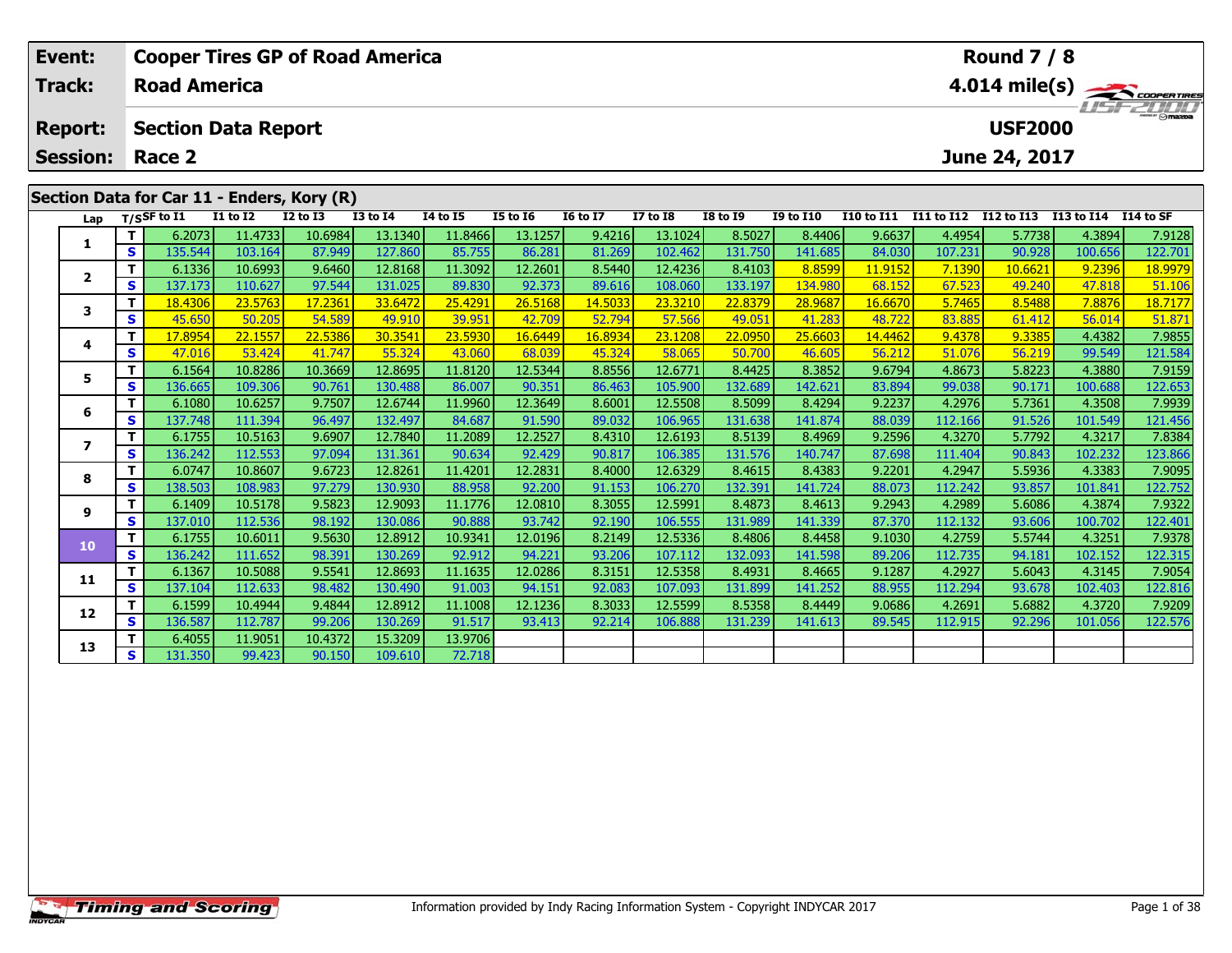| Event:                 | Cooper Tires GP of Road America | <b>Round 7 / 8</b>                                                                                                                                                                                                                                                                                                                                                                                                                                                                                |
|------------------------|---------------------------------|---------------------------------------------------------------------------------------------------------------------------------------------------------------------------------------------------------------------------------------------------------------------------------------------------------------------------------------------------------------------------------------------------------------------------------------------------------------------------------------------------|
| <b>Track:</b>          | <b>Road America</b>             | $4.014 \text{ mile(s)}$                                                                                                                                                                                                                                                                                                                                                                                                                                                                           |
| <b>Report:</b>         | Section Data Report             | $\overline{\phantom{m}}$ $\overline{\phantom{m}}$ $\overline{\phantom{m}}$ $\overline{\phantom{m}}$ $\overline{\phantom{m}}$ $\overline{\phantom{m}}$ $\overline{\phantom{m}}$ $\overline{\phantom{m}}$ $\overline{\phantom{m}}$ $\overline{\phantom{m}}$ $\overline{\phantom{m}}$ $\overline{\phantom{m}}$ $\overline{\phantom{m}}$ $\overline{\phantom{m}}$ $\overline{\phantom{m}}$ $\overline{\phantom{m}}$ $\overline{\phantom{m}}$ $\overline{\phantom{m}}$ $\overline{\$<br><b>USF2000</b> |
| <b>Session: Race 2</b> |                                 | June 24, 2017                                                                                                                                                                                                                                                                                                                                                                                                                                                                                     |

| Lap                                                                      |              | Section Data for Car 11 - Enders, Kory (R)<br>T/SLap | PO to SF |
|--------------------------------------------------------------------------|--------------|------------------------------------------------------|----------|
|                                                                          | T            | 138.1877                                             | 248.1969 |
| 1                                                                        | S            | 104.571                                              | 54.829   |
|                                                                          | T            | 159.0566                                             |          |
|                                                                          | S            | 90.851                                               |          |
|                                                                          | т            | 292.0346                                             |          |
|                                                                          | S            | 49.482                                               |          |
|                                                                          | T            | 266.5974                                             |          |
|                                                                          | S            | 54.203                                               |          |
|                                                                          | T            | 135.6011                                             |          |
|                                                                          | $\mathbf{s}$ | 106.566                                              |          |
| $\overline{2}$<br>3<br>4<br>5<br>6<br>$\overline{\phantom{a}}$<br>8<br>9 | T            | 133.2120                                             |          |
|                                                                          | $\mathbf{s}$ | 108.477                                              |          |
|                                                                          | т            | 132.2151                                             |          |
|                                                                          | S            | 109.295                                              |          |
|                                                                          | T            | 132.4259                                             |          |
|                                                                          | $\mathbf s$  | 109.121                                              |          |
|                                                                          | T            | 131.7835                                             |          |
|                                                                          | $\mathbf s$  | 109.653                                              |          |
| 10                                                                       | T            | 131.0756                                             |          |
|                                                                          | $\mathbf s$  | 110.245                                              |          |
| 11                                                                       | T            | 131.3171                                             |          |
|                                                                          | $\mathbf{s}$ | 110.042                                              |          |
| 12                                                                       | T            | 131.4170                                             |          |
|                                                                          | S            | 109.958                                              |          |
| 13                                                                       | T            |                                                      |          |
|                                                                          | S            |                                                      |          |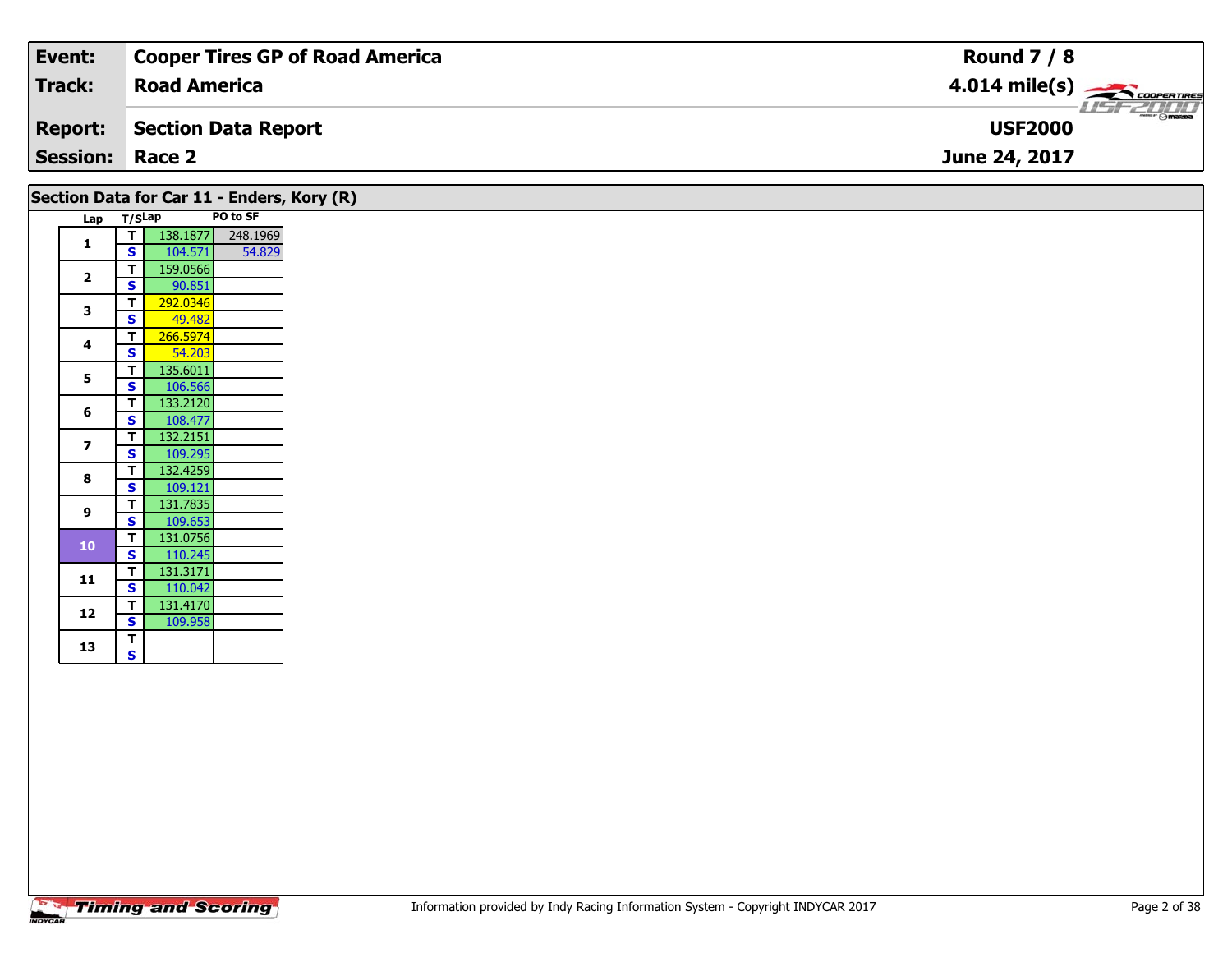| Event:                 | <b>Cooper Tires GP of Road America</b> | <b>Round 7 / 8</b>                        |
|------------------------|----------------------------------------|-------------------------------------------|
| Track:                 | <b>Road America</b>                    | $4.014 \text{ mile(s)}$                   |
| <b>Report:</b>         | Section Data Report                    | $\frac{2\pi}{2}$ omazoa<br><b>USF2000</b> |
| <b>Session: Race 2</b> |                                        | June 24, 2017                             |

| Section Data for Car 12 - de la Vara, Moises (R) |        |          |  |  |
|--------------------------------------------------|--------|----------|--|--|
| Lap                                              | T/SLap |          |  |  |
| 1                                                | т      | 150.6801 |  |  |
|                                                  | S      | 95.901   |  |  |
|                                                  | т      | 151.3047 |  |  |
| $\overline{2}$                                   | S      | 95.505   |  |  |
| 3                                                | т      | 297.9735 |  |  |
|                                                  | S      | 48.496   |  |  |
| 4                                                | т      | 294.0208 |  |  |
|                                                  | S      | 49.148   |  |  |
| 5                                                | т      | 134.1367 |  |  |
|                                                  | S      | 107.729  |  |  |
| 6                                                | т      | 133.4751 |  |  |
|                                                  | S      | 108.263  |  |  |
| $\overline{\mathbf{z}}$                          | т      | 132.6961 |  |  |
|                                                  | S      | 108.898  |  |  |
| 8                                                | т      | 133.0410 |  |  |
|                                                  | S      | 108.616  |  |  |
| 9                                                | т      | 133.7731 |  |  |
|                                                  | S      | 108.022  |  |  |
| 10                                               | т      | 134.4681 |  |  |
|                                                  | S      | 107.463  |  |  |
| 11                                               | T      | 132.8469 |  |  |
|                                                  | S      | 108.775  |  |  |
|                                                  | T      | 133.2588 |  |  |
| 12                                               | S      | 108.439  |  |  |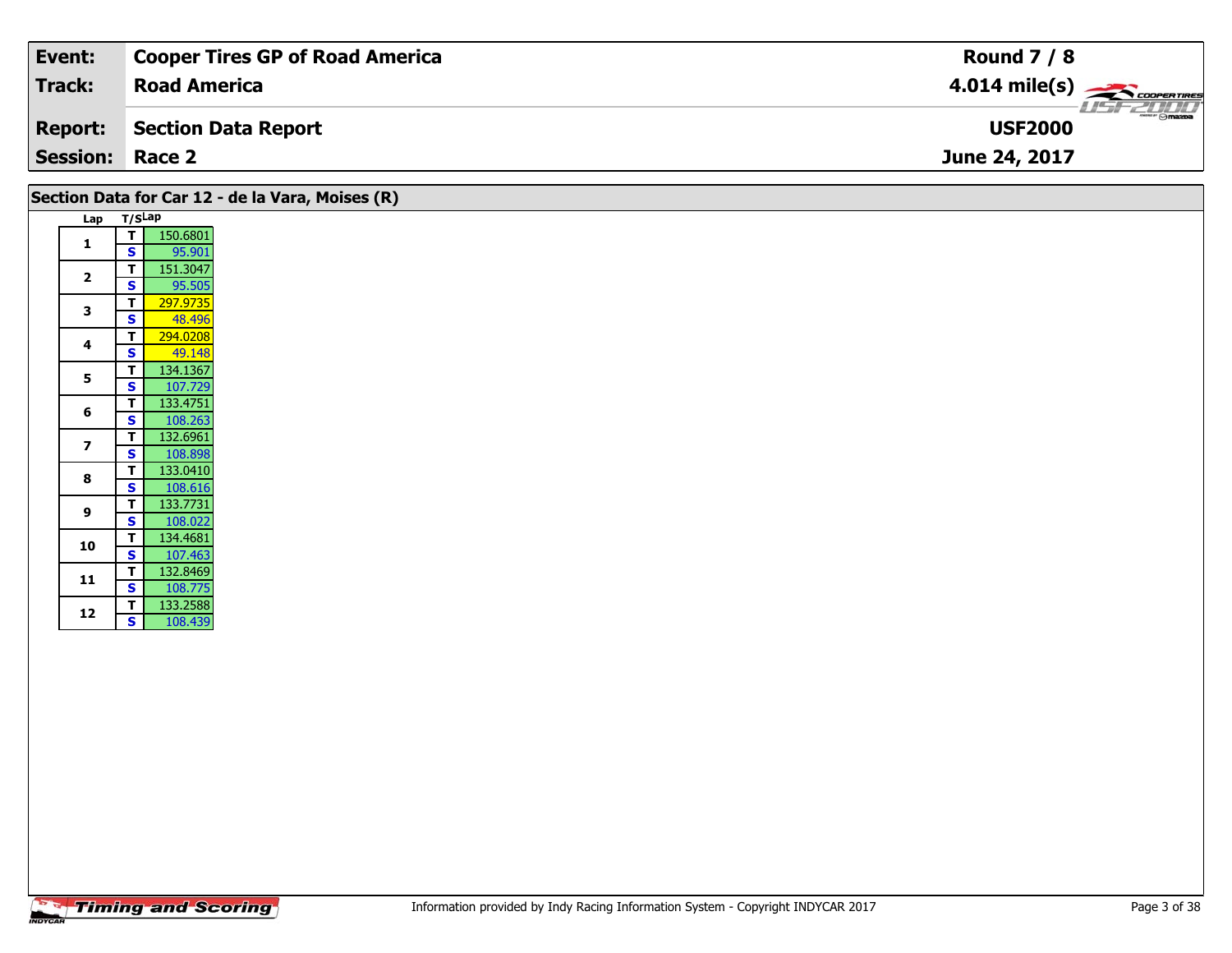|                                            | Event:<br><b>Track:</b>                     |    | <b>Road America</b> |                            | <b>Cooper Tires GP of Road America</b> |                    |                   |                                    |                  | <b>Round 7 / 8</b> | $4.014 \text{ mile(s)}$ |                   |                   |                       |                  |                   |                   |
|--------------------------------------------|---------------------------------------------|----|---------------------|----------------------------|----------------------------------------|--------------------|-------------------|------------------------------------|------------------|--------------------|-------------------------|-------------------|-------------------|-----------------------|------------------|-------------------|-------------------|
|                                            | <b>Report:</b>                              |    |                     | <b>Section Data Report</b> |                                        |                    |                   | <b>LISFELINE</b><br><b>USF2000</b> |                  |                    |                         |                   |                   |                       |                  |                   |                   |
| <b>Session:</b><br>June 24, 2017<br>Race 2 |                                             |    |                     |                            |                                        |                    |                   |                                    |                  |                    |                         |                   |                   |                       |                  |                   |                   |
|                                            | Section Data for Car 2 - Donison, Ricky (R) |    |                     |                            |                                        |                    |                   |                                    |                  |                    |                         |                   |                   |                       |                  |                   |                   |
|                                            | Lap                                         |    | $T/S$ SF to I1      | I1 to I2                   | <b>I2 to I3</b>                        | <b>I3 to I4</b>    | <b>I4 to I5</b>   | <b>I5 to 16</b>                    | <b>16 to 17</b>  | <b>I7 to I8</b>    | <b>I8 to 19</b>         | <b>I9 to I10</b>  | <b>I10 to I11</b> | I11 to I12 I12 to I13 |                  | I13 to I14        | I14 to SF         |
|                                            | $\mathbf{2}$                                | S  | 6.0231<br>139.689   | 11.5883<br>102.141         | 10.7979<br>87.138                      | 12.8613<br>130.571 | 11.8780<br>85.529 | 13.3215<br>85.013                  | 9.6304<br>79.507 | 13.3158<br>100.820 | 8.4809<br>132.088       | 8.3778<br>142.747 | 9.8537<br>82.410  | 4.4919<br>107.314     | 5.9852<br>87.716 | 4.4023<br>100.361 | 8.0060<br>121.273 |
|                                            |                                             |    | 6.2469              | 10.9251                    | 10.2148                                | 12.8148            | 11.9233           | 12.9766                            | 8.9180           | 12.8392            | 8.5037                  | 8.5130            | 14.2657           | 7.8699                | 7.1652           | 7.8951            | 19.6594           |
|                                            |                                             | S. | 134.685             | 108.341                    | 92.112                                 | 131.045            | 85.204            | 87.272                             | 85.858           | 104.563            | 131.734                 | 140.480           | 56.923            | 61.252                | 73.271           | 55.961            | 49.387            |
|                                            | 3                                           |    | 18.6650             | 23.7513                    | 17.6042                                | 33.8937            | 25.6078           | 25.4297                            | 15.2298          | 23.1575            | 22.6006                 | 28.8178           | 16.2846           | 6.0168                | 7.7871           | 9.0007            | 19.0256           |
|                                            |                                             | S  | 45.077              | 49.835                     | 53.448                                 | 49.547             | 39.672            | 44.535                             | 50.275           | 57.973             | 49.566                  | 41.499            | 49.866            | 80.117                | 67.419           | 49.087            | 51.032            |
|                                            | 4                                           |    | 17.5148             | 21.5345                    | 22.1634                                | 30.8209            | 26.2423           | 15.9405                            | 15.6718          | 21.1108            | 22.9122                 | 25.5450           | 14.3456           | 8.7387                | 9.0996           | 4.5154            | 8.0856            |
|                                            |                                             | S  | 48.037              | 54.965                     | 42.453                                 | 54.486             | 38.713            | 71.045                             | 48.857           | 63.593             | 48.892                  | 46.816            | 56.606            | 55.162                | 57.695           | 97.847            | 120.079           |
|                                            | 5                                           |    | 6.1852              | 10.8673                    | 9.9214                                 | 12.8240            | 11.4374           | 12.6846                            | 9.0836           | 12.9060            | 8.4592                  | 8.4773            | 9.7781            | 4.4459                | 6.0512           | 4.4404            | 7.9987            |
|                                            | 6                                           | S  | 136.029             | 108.917                    | 94.836                                 | 130.951            | 88.823            | 89.281                             | 84.293           | 104.021            | 132.427                 | 141.072           | 83.047            | 108.425               | 86.760           | 99.500            | 121.383           |
|                                            |                                             |    | 6.1436              | 10.7434                    | 9.8602                                 | 12.9986            | 11.9521           | 13.0321                            | 8.6412           | 12.9327            | 8.6555                  | 8.4697            | 9.1680            | 4.4148                | 5.8018           | 4.3656            | 7.9321            |
|                                            |                                             | S  | 136.950             | 110.173                    | 95.425                                 | 129.192            | 84.998            | 86.901                             | 88.608           | 103.807            | 129.424                 | 141.199           | 88.574            | 109.189               | 90.489           | 101.204           | 122.403           |
|                                            |                                             |    | 6.1968              | 10.3918                    | 9.6702                                 | 12.9995            | 11.2790           | 12.2167                            | 8.3809           | 12.5538            | 8.5508                  | 8.4741            | 9.2616            | 4.3737                | 5.8869           | 4.3529            | 7.9782            |
|                                            |                                             | S  | 135.774             | 113.901                    | 97.300                                 | 129.183            | 90.071            | 92.701                             | 91.360           | 106.940            | 131.008                 | 141.125           | 87.679            | 110.215               | 89.181           | 101.500           | 121.695           |

8 T | 6.1287 10.4126 9.6540 12.8467 11.6790 12.9343 9.1093 13.5231 8.7278 8.6514 9.1969 4.2847 5.7022 4.3619 7.9760<br>S S 137.283 113.673 97.463 130.720 86.986 87.558 84.055 99.275 128.352 138.233 88.296 112.504 92.070 101.2

7.8413 | 11 | 12.580 | 10.5080 | 12.7815 | 11.8088 | 12.2482 | 12.482 | 12.5650 | 12.5650 | 13.4348 | 13.5079 |<br>S | 135.485 | 112.641 | 98.510 | 131.387 | 86.030 | 92.463 | 90.350 | 106.844 | 132.810 | 140.565 | 81.901 |

0 | T | 6.2418| 11.2724| 9.8591| 12.8129| 11.2637| 12.1802| 8.3845| 12.6075| 8.5786| 8.5615| 9.1912| 4.3102| 5.7278| 4.3294| 8.0088<br>| S | 134.795| 105.003| 95.436| 131.065| 90.193| 92.979| 91.321| 106.484| 130.584| 139.685

**<sup>T</sup>** 6.2338 10.5003 9.5117 12.9788 11.1379 12.1146 8.4168 12.5864 8.5726 8.5614 9.2101 4.3035 5.7821 4.3412 7.9871 **<sup>S</sup>** 134.968 112.724 98.921 129.389 91.212 93.482 90.971 106.663 130.675 139.686 88.169 112.012 90.797 101.773 121.560

**<sup>T</sup>** 6.2428 10.5722 9.5795 13.0042 11.2238 12.1121 8.3111 12.5298 8.5880 8.5337 9.1321 4.2888 5.6965 4.4002 8.0025 **<sup>S</sup>** 134.773 111.957 98.221 129.137 90.514 93.502 92.128 107.145 130.441 140.140 88.922 112.396 92.162 100.409 121.326

**<sup>T</sup>** 6.2957 11.2086 10.2979 13.2015 **<sup>S</sup>** 133.641 105.601 91.369 127.207

127.207

**8**

**9**

**10**

**11**

**12**

**13**

121.695

123.820

121.560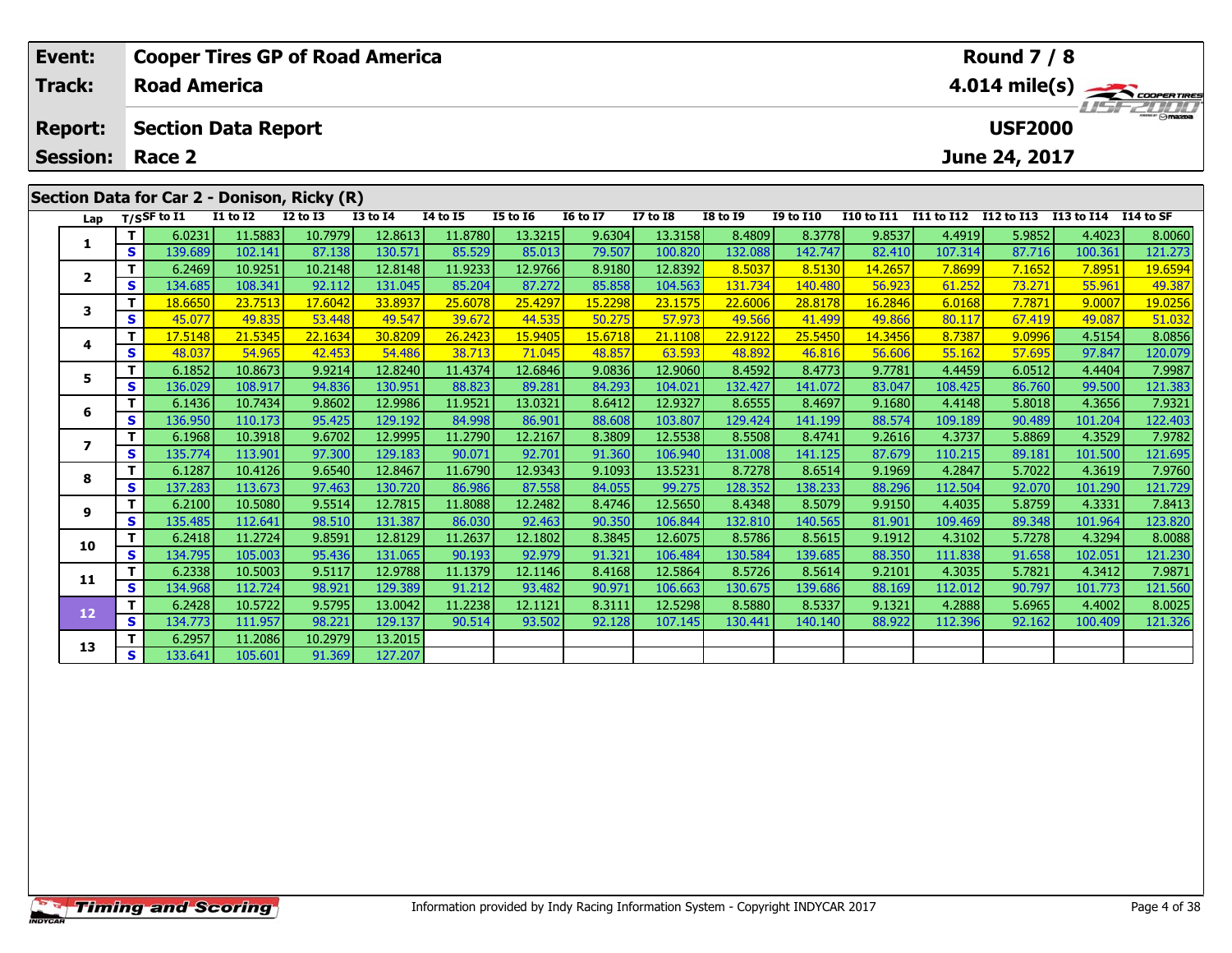| Event:                 | <b>Cooper Tires GP of Road America</b> | <b>Round 7 / 8</b>                                                                                                                  |
|------------------------|----------------------------------------|-------------------------------------------------------------------------------------------------------------------------------------|
| <b>Track:</b>          | <b>Road America</b>                    | $4.014$ mile(s) $\overbrace{\hspace{2cm}}$ coorerings                                                                               |
| <b>Report:</b>         | Section Data Report                    | $\overline{\phantom{a}}$ $\cap$ $\overline{\phantom{a}}$ $\cap$ $\overline{\phantom{a}}$ $\overline{\phantom{a}}$<br><b>USF2000</b> |
| <b>Session: Race 2</b> |                                        | June 24, 2017                                                                                                                       |

|  |                |                         | Section Data for Car 2 - Donison, Ricky (R) |          |
|--|----------------|-------------------------|---------------------------------------------|----------|
|  | Lap            | T/SLap                  |                                             | PO to SF |
|  |                | T                       | 139.0141                                    | 244.5195 |
|  | 1              | $\mathbf{s}$            | 103.949                                     | 55.654   |
|  |                | т                       | 160.7307                                    |          |
|  | $\overline{2}$ | $\mathbf{s}$            | 89.904                                      |          |
|  |                | т                       | 292.8722                                    |          |
|  | 3              | $\mathbf s$             | 49.340                                      |          |
|  |                | т                       | 264.2411                                    |          |
|  | 4              | $\mathbf s$             | 54.686                                      |          |
|  |                | $\mathbf{T}$            | 135.5603                                    |          |
|  | 5              | $\mathbf{s}$            | 106.598                                     |          |
|  |                | т                       | 135.1114                                    |          |
|  | 6              | $\mathbf{s}$            | 106.952                                     |          |
|  | $\overline{ }$ | T                       | 132.5669                                    |          |
|  |                | $\mathbf{s}$            | 109.005                                     |          |
|  | 8              | T                       | 135.1886                                    |          |
|  |                | $\mathbf s$             | 106.891                                     |          |
|  | 9              | T                       | 133.4590                                    |          |
|  |                | $\mathbf{s}$            | 108.276                                     |          |
|  | 10             | т                       | 133.3296                                    |          |
|  |                | $\mathbf s$             | 108.381                                     |          |
|  | 11             | т                       | 132.2383                                    |          |
|  |                | $\overline{\mathbf{s}}$ | 109.275                                     |          |
|  | 12             | T                       | 132.2173                                    |          |
|  |                | $\mathbf{s}$            | 109.293                                     |          |
|  | 13             | T                       |                                             |          |
|  |                | $\overline{\mathbf{s}}$ |                                             |          |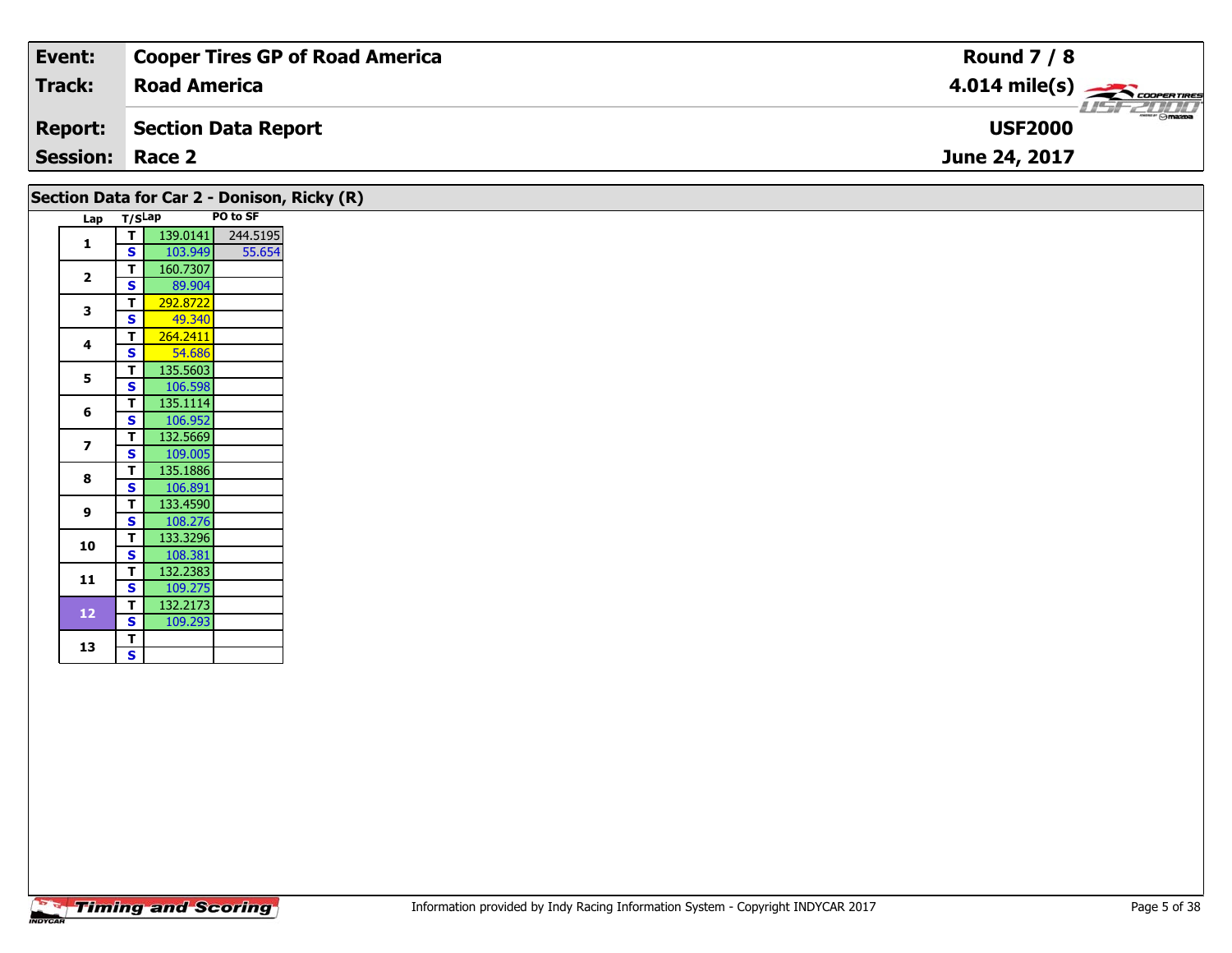|                                                | Event:          |    |                                                                                         |                            | <b>Cooper Tires GP of Road America</b> |         |                                  |         | <b>Round 7 / 8</b> |                 |                 |                  |                |            |               |            |           |
|------------------------------------------------|-----------------|----|-----------------------------------------------------------------------------------------|----------------------------|----------------------------------------|---------|----------------------------------|---------|--------------------|-----------------|-----------------|------------------|----------------|------------|---------------|------------|-----------|
|                                                | <b>Track:</b>   |    | <b>Road America</b>                                                                     |                            |                                        |         | 4.014 mile(s)                    |         |                    |                 |                 |                  |                |            |               |            |           |
|                                                | <b>Report:</b>  |    |                                                                                         | <b>Section Data Report</b> |                                        |         | <b>USFZUTU</b><br><b>USF2000</b> |         |                    |                 |                 |                  |                |            |               |            |           |
|                                                | <b>Session:</b> |    | Race 2                                                                                  |                            |                                        |         |                                  |         |                    |                 |                 |                  |                |            | June 24, 2017 |            |           |
| Section Data for Car 20 - Horton, Chandler (R) |                 |    |                                                                                         |                            |                                        |         |                                  |         |                    |                 |                 |                  |                |            |               |            |           |
|                                                | Lap             |    | T/SSF to I1<br><b>I3 to I4</b><br><b>I4 to I5</b><br><b>I1 to I2</b><br><b>I2 to I3</b> |                            |                                        |         |                                  |         | <b>16 to 17</b>    | <b>I7 to I8</b> | <b>I8 to 19</b> | <b>I9 to I10</b> | I10 to I11     | I11 to I12 | I12 to I13    | I13 to I14 | I14 to SF |
|                                                |                 |    | 6.2285                                                                                  | 11.3516                    | 10.7425                                | 13.0702 | 11.8270                          | 13.1290 | 9.5376             | 13.2269         | 8.6044          | 8.5750           | 9.9449         | 4.4204     | 6.0732        | 4.4508     | 8.0911    |
|                                                |                 | S. | 135.083                                                                                 | 104.270                    | 87.588                                 | 128.485 | 85.897                           | 86.259  | 80.280             | 101.498         | 130.192         | 139.465          | 81.654         | 109.050    | 86.445        | 99.267     | 119.997   |
|                                                |                 |    | 6.3060                                                                                  | 10.8237                    | 9.9321                                 | 13.1419 | 11.3567                          | 12.7328 | 8.7050             | 12.8270         | 8.8353          | 9.2844           | 13.5764        | 9.0416     | 6.6060        | 7.6108     | 19.1733   |
|                                                |                 | S. | 133.423                                                                                 | 109.356                    | 94.734                                 | 127.784 | 89.455                           | 88.944  | 87.959             | 104.662         | 126.790         | 128.808          | 59.813         | 53.314     | 79.473        | 58.051     | 50.639    |
|                                                |                 |    | 18.8202                                                                                 | 23.8555                    | 17.5791                                | 33.9280 | 25.9164                          | 25.2840 | 15.0127            | 23.0974         | 22.8597         | 29.3932          | 15.3138        | 6.0532     | 8.0157        | 9.2257     | 18.9948   |
|                                                |                 | S. | 44.705                                                                                  | 49.617                     | 53.524                                 | 49.497  | 39.199                           | 44.791  | 51.002             | 58.123          | 49.004          | 40.687           | 53.027         | 79.635     | 65.496        | 47.890     | 51.114    |
|                                                |                 |    | 17.3178                                                                                 | 21.4655                    | 22.2000                                | 31.5454 | 25.1994                          | 15.8361 | 16.1434            | 20.8708         | 22.8317         | 25.5819          | <b>14.2255</b> | 8.3987     | 9.5063        | 4.5445     | 8.2825    |
|                                                |                 | S. | 48.584                                                                                  | 55.141                     | 42.383                                 | 53.235  | 40.315                           | 71.514  | 47.430             | 64.324          | 49.065          | 46.748           | 57.084         | 57.395     | 55.227        | 97.220     | 117.224   |

**<sup>T</sup>** 6.3262 10.7475 9.9495 13.1686 11.2945 12.4512 8.6234 12.8093 8.6201 8.5986 9.4310 4.3518 6.0595 4.4487 8.0307 **<sup>S</sup>** 132.997 110.131 94.568 127.524 89.947 90.955 88.791 104.807 129.955 139.082 86.104 110.769 86.641 99.314 120.900

**<sup>T</sup>** 6.1812 10.8613 10.0113 12.9168 11.2475 12.6768 8.6272 12.8068 8.6441 8.5633 9.2907 4.3211 5.8966 4.4014 8.1873 **<sup>S</sup>** 136.117 108.977 93.985 130.010 90.323 89.336 88.752 104.827 129.594 139.655 87.404 111.556 89.034 100.381 118.587

7 | T | 6.3592| 10.6721| 9.8213| 13.1951| 11.2072| 12.2487| 8.5147| 12.7129| 8.6571| 8.6392| 9.5932| 4.3918| 5.8193| 4.4715| 8.1712<br>- S | 132.307| 110.909| 95.803| 127.268| 90.648| 92.459| 89.925| 105.601| 129.400| 138.428

8 T | 6.2869 10.7270 9.7959 13.1732 11.2073 12.2884 8.5051 12.8396 8.9100 9.1329 10.0757 4.4774 5.9093 4.4900 8.1646<br>8 S 133.828 110.342 96.051 127.480 90.647 92.160 90.026 104.559 125.727 130.945 80.594 107.662 88.843 98.

78.226

**5**

**6**

**8**

**9**

**<sup>T</sup>** 6.3431 10.7657 9.7749 13.2179 42.6807 14.6564 9.7881 **<sup>S</sup>** 132.642 109.945 96.258 127.049 23.803 77.270 78.226

118.821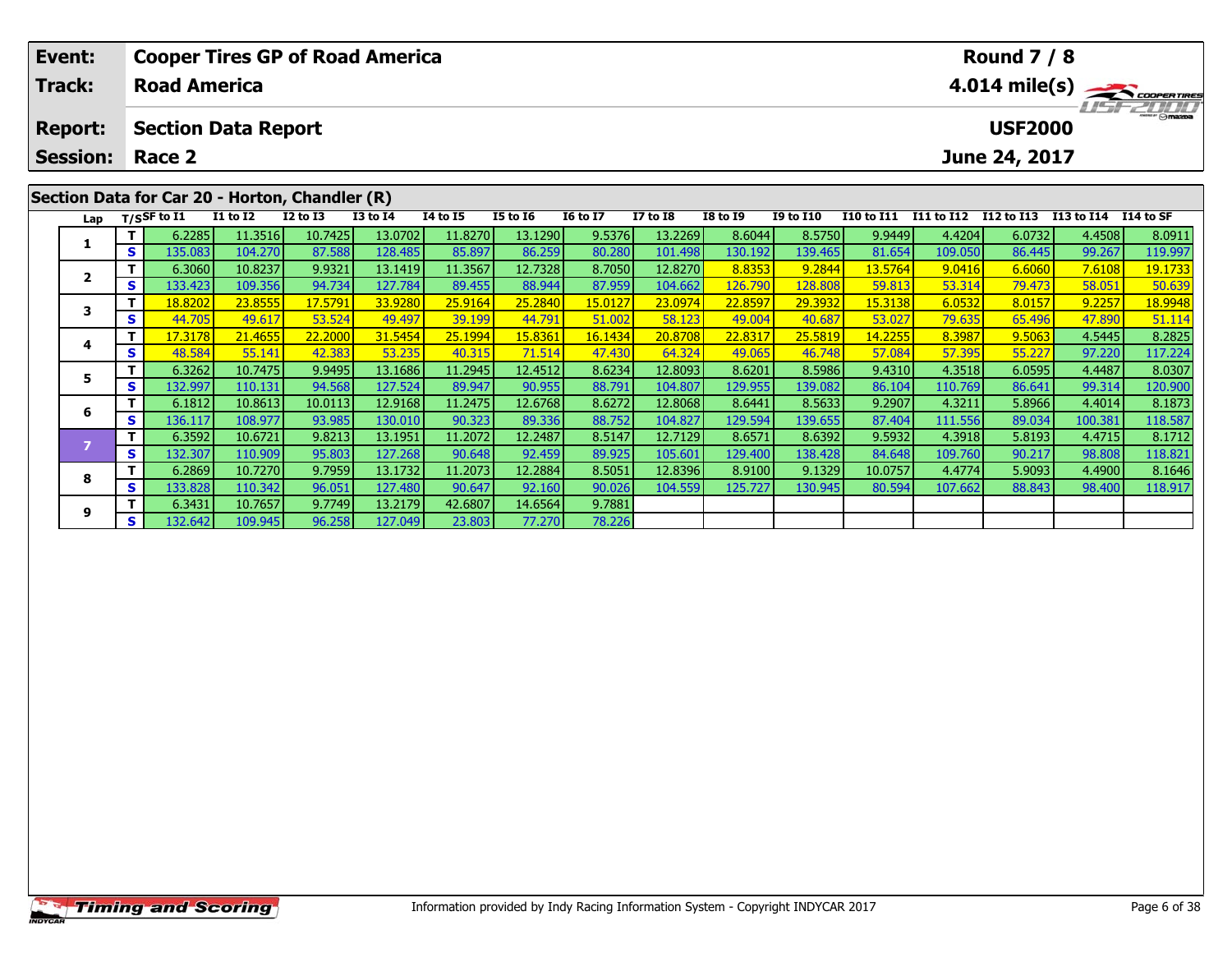| Event:          | <b>Cooper Tires GP of Road America</b> | <b>Round 7 / 8</b>                        |
|-----------------|----------------------------------------|-------------------------------------------|
| <b>Track:</b>   | <b>Road America</b>                    | $4.014$ mile(s) $\rightarrow$ COOPERTIRES |
| Report:         | Section Data Report                    | <b>USF2000</b>                            |
| <b>Session:</b> | Race 2                                 | June 24, 2017                             |
|                 |                                        |                                           |

## **Section Data for Car 20 - Horton, Chandler (R)**

|  | Lap            | T/SLap |          | PO to SF |
|--|----------------|--------|----------|----------|
|  | 1              | T      | 139.2731 | 239.2485 |
|  |                | S      | 103.756  | 56.880   |
|  |                | T      | 159.9530 |          |
|  | $\overline{2}$ | S      | 90.342   |          |
|  |                | т      | 293.3494 |          |
|  | 3              | S      | 49.260   |          |
|  |                | т      | 263.9495 |          |
|  | 4              | S      | 54.747   |          |
|  | 5              | т      | 134.9106 |          |
|  |                | S      | 107.111  |          |
|  | 6              | T      | 134.6334 |          |
|  |                | S      | 107.331  |          |
|  | 7              | т      | 134.4745 |          |
|  |                | S      | 107.458  |          |
|  | 8              | Т      | 135.9833 |          |
|  |                | S      | 106.266  |          |
|  | 9              | Т      | 192.9048 |          |
|  |                | S      | 74.909   |          |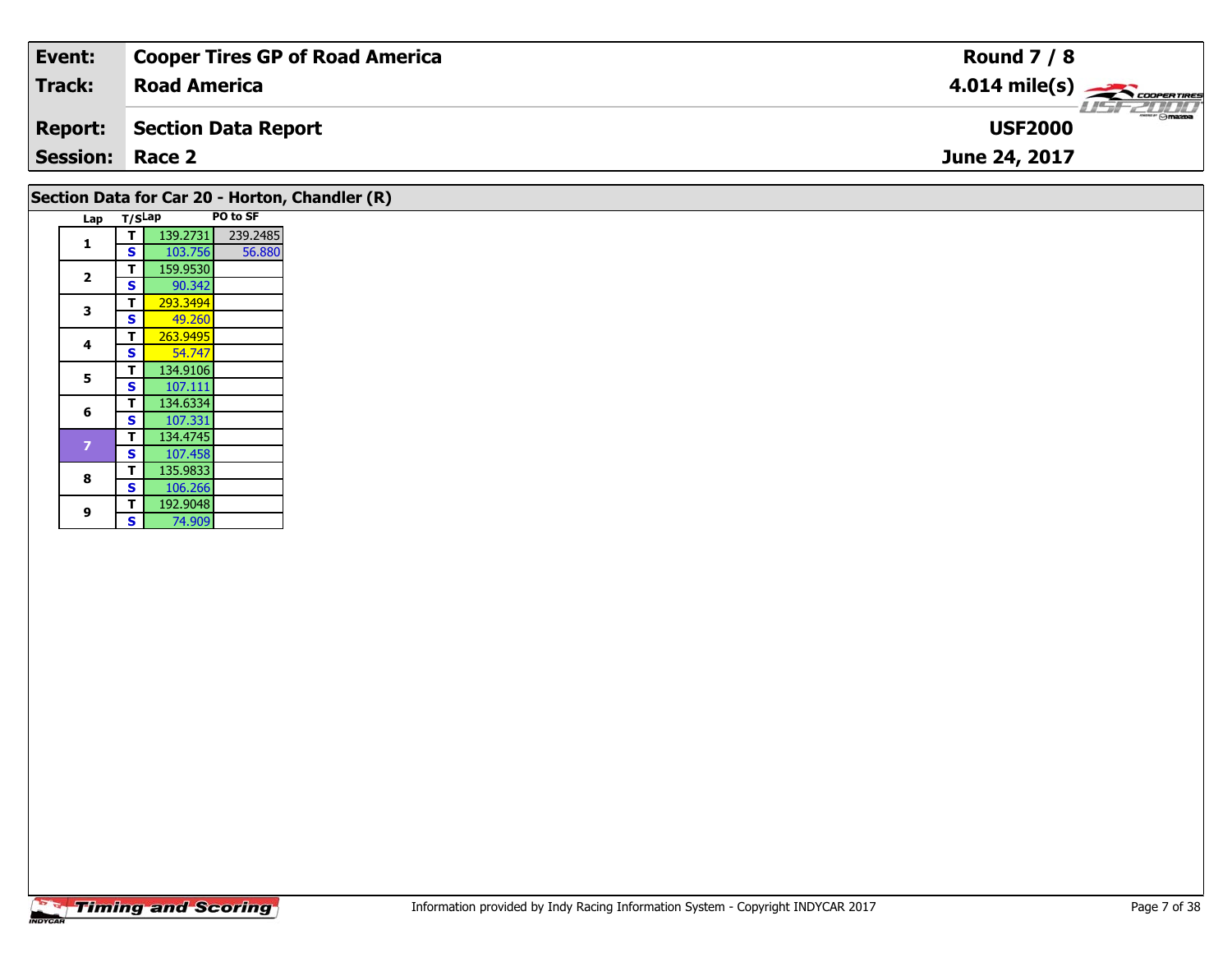| Event:                        |          |                         |                            | <b>Cooper Tires GP of Road America</b>      |              | <b>Round 7 / 8</b>                       |                 |                 |                 |                 |                  |            |            |                         |            |           |  |  |
|-------------------------------|----------|-------------------------|----------------------------|---------------------------------------------|--------------|------------------------------------------|-----------------|-----------------|-----------------|-----------------|------------------|------------|------------|-------------------------|------------|-----------|--|--|
| Track:<br><b>Road America</b> |          |                         |                            |                                             |              |                                          |                 |                 |                 |                 |                  |            |            | $4.014 \text{ mile(s)}$ |            |           |  |  |
| <b>Report:</b>                |          |                         | <b>Section Data Report</b> |                                             |              | $H = -H \frac{1}{2} H$<br><b>USF2000</b> |                 |                 |                 |                 |                  |            |            |                         |            |           |  |  |
| Session:                      |          | Race 2<br>June 24, 2017 |                            |                                             |              |                                          |                 |                 |                 |                 |                  |            |            |                         |            |           |  |  |
|                               |          |                         |                            | Section Data for Car 21 - VeeKay, Rinus (R) |              |                                          |                 |                 |                 |                 |                  |            |            |                         |            |           |  |  |
| Lap                           |          | T/SSF to $I1$           | <b>I1 to I2</b>            | $I2$ to $I3$                                | $I3$ to $I4$ | <b>I4 to I5</b>                          | <b>I5 to I6</b> | <b>16 to 17</b> | <b>I7 to I8</b> | <b>I8 to 19</b> | <b>I9 to I10</b> | I10 to I11 | I11 to I12 | I12 to I13              | I13 to I14 | I14 to SF |  |  |
|                               |          | 6.3409                  | 11.4021                    | 10.1435                                     | 13.0532      | 11.8586                                  | 12.4917         | 8.5139          | 12.5276         | 8.4579          | 8.3546           | 10.2203    | 4.4371     | 5.8471                  | 4.3740     | 7.9200    |  |  |
|                               | <b>S</b> | 132.688                 | 103.809                    | 92.760                                      | 128.652      | 85.669                                   | 90.660          | 89.933          | 107.163         | 132.447         | 143.144          | 79.454     | 108.640    | 89.788                  | 101.010    | 122.590   |  |  |
| $\overline{\mathbf{2}}$       |          | 6.1166                  | 10.5686                    | 9.5999                                      | 12.9761      | 11.2716                                  | 12.1531         | 8.3214          | 12.4541         | 8.5386          | 9.1272           | 11.4845    | 7.2896     | 9.4037                  | 8.3378     | 19.3515   |  |  |
|                               | S        | 137.554                 | 111.996                    | 98.012                                      | 129.416      | 90.130                                   | 93.186          | 92.014          | 107.796         | 131.196         | 131.027          | 70.708     | 66.128     | 55.829                  | 52.990     | 50.172    |  |  |

| Lap                     |              | 1/53F to 11 | 11 10 17 | TY 10 T3 | 19 IQ 14 | 14 LO 13 | T3 TO TO | 10 TO TV | T\ 10 TO | TO 10 TA | <b>19 TO TTO</b> | 110 TO 111 | 111 10 112 112 10 113 |         | 113 LO 114 | 114 W SF |
|-------------------------|--------------|-------------|----------|----------|----------|----------|----------|----------|----------|----------|------------------|------------|-----------------------|---------|------------|----------|
| 1                       | т            | 6.3409      | 11.4021  | 10.1435  | 13.0532  | 11.8586  | 12.4917  | 8.5139   | 12.5276  | 8.4579   | 8.3546           | 10.2203    | 4.4371                | 5.8471  | 4.3740     | 7.9200   |
|                         | S            | 132.688     | 103.809  | 92.760   | 128.652  | 85.669   | 90.660   | 89.933   | 107.163  | 132.447  | 143.144          | 79.454     | 108.640               | 89.788  | 101.010    | 122.590  |
| $\overline{\mathbf{2}}$ | т            | 6.1166      | 10.5686  | 9.5999   | 12.9761  | 11.2716  | 12.1531  | 8.3214   | 12.4541  | 8.5386   | 9.1272           | 11.4845    | 7.2896                | 9.4037  | 8.3378     | 19.3515  |
|                         | S            | 137.554     | 111.996  | 98.012   | 129.416  | 90.130   | 93.186   | 92.014   | 107.796  | 131.196  | 131.027          | 70.708     | 66.128                | 55.829  | 52.990     | 50.172   |
| 3                       | т            | 16.9709     | 23.9881  | 18.4579  | 31.8022  | 22.3156  | 26.4722  | 16.1093  | 26.0530  | 22.1976  | 23.8388          | 16.0054    | 8.9392                | 11.1818 | 8.2644     | 18.5757  |
|                         | $\mathbf{s}$ | 49.577      | 49.343   | 50.976   | 52.805   | 45.525   | 42.781   | 47.530   | 51.530   | 50.466   | 50.166           | 50.736     | 53.925                | 46.951  | 53.460     | 52.268   |
| 4                       | т            | 16.3739     | 23.7731  | 18.2148  | 30.8465  | 20.5707  | 22.0532  | 15.7674  | 26.3667  | 21.6784  | 24.4500          | 17.8617    | 10.4417               | 9.9980  | 4.5984     | 8.2140   |
|                         | $\mathbf{s}$ | 51.384      | 49.789   | 51.656   | 54.441   | 49.386   | 51.353   | 48.561   | 50.916   | 51.675   | 48.912           | 45.463     | 46.165                | 52.511  | 96.081     | 118.202  |
| 5                       | т            | 6.3623      | 10.7414  | 9.9417   | 13.0896  | 11.4635  | 12.3453  | 8.4353   | 12.4432  | 8.5422   | 8.4874           | 9.1738     | 4.3154                |         |            | 8.0523   |
|                         | S            | 132.242     | 110.194  | 94.643   | 128.294  | 88.621   | 91.735   | 90.771   | 107.890  | 131.140  | 140.904          | 88.518     | 111.704               |         |            | 120.575  |
| 6                       | т            | 6.2865      | 10.4262  | 9.5261   | 13.0256  | 11.2777  | 12.1640  | 8.2616   | 12.3677  | 8.5445   | 8.4737           | 9.1178     | 4.2843                | 5.6134  | 4.3135     | 8.0311   |
|                         | S            | 133.837     | 113.525  | 98.772   | 128.924  | 90.081   | 93.103   | 92.680   | 108.549  | 131.105  | 141.132          | 89.062     | 112.514               | 93.526  | 102.427    | 120.894  |
| 7                       | т            | 6.2480      | 10.3383  | 9.4522   | 13.0500  | 11.3214  | 12.5389  | 8.2569   | 12.3464  | 8.5348   | 8.5323           | 9.1113     | 4.2855                | 5.5830  | 4.3751     | 7.9779   |
|                         | $\mathbf{s}$ | 134.661     | 114.490  | 99.544   | 128.683  | 89.734   | 90.319   | 92.732   | 108.736  | 131.254  | 140.163          | 89.125     | 112.483               | 94.035  | 100.985    | 121.700  |
| 8                       | т            | 6.2026      | 10.2390  | 9.4108   | 13.0474  | 11.3913  | 12.0386  | 8.1963   | 12.3119  | 8.4801   | 8.5269           | 9.1512     | 4.2814                | 5.5154  | 4.3313     | 7.9385   |
|                         | S            | 135.647     | 115.601  | 99.982   | 128.709  | 89.183   | 94.072   | 93.418   | 109.041  | 132.101  | 140.251          | 88.736     | 112.591               | 95.188  | 102.006    | 122.304  |
| 9                       | т            | 6.2069      | 10.2752  | 9.3510   | 12.9512  | 11.1463  | 12.0531  | 8.1726   | 12.2844  | 8.4746   | 8.5280           | 9.0591     | 4.2694                | 5.5333  | 4.3241     | 7.9320   |
|                         | $\mathbf{s}$ | 135.553     | 115.194  | 100.621  | 129.665  | 91.143   | 93.959   | 93.689   | 109.285  | 132.186  | 140.233          | 89.639     | 112.907               | 94.880  | 102.176    | 122.404  |
| 10                      | т            | 6.2165      | 10.2464  | 9.3798   | 12.9378  | 11.1351  | 11.9864  | 8.2816   | 12.3135  | 8.4995   | 8.5000           | 9.0721     | 4.2718                | 5.5641  | 4.3377     | 7.9799   |
|                         | S            | 135.344     | 115.517  | 100.312  | 129.799  | 91.235   | 94.482   | 92.456   | 109.027  | 131.799  | 140.695          | 89.510     | 112.844               | 94.355  | 101.855    | 121.669  |
| 11                      | т            | 6.1867      | 10.2217  | 9.3857   | 12.9151  | 11.0814  | 12.0265  | 8.1549   | 12.3477  | 8.4987   | 8.5264           | 9.0457     | 4.2740                | 5.5171  | 4.3080     | 7.9279   |
|                         | <b>S</b>     | 135.996     | 115.796  | 100.249  | 130.028  | 91.677   | 94.167   | 93.892   | 108.725  | 131.812  | 140.260          | 89.771     | 112.786               | 95.159  | 102.558    | 122.467  |
| 12                      | т            | 6.2058      | 10.3788  | 9.5221   | 12.9979  | 11.0612  | 12.0599  | 8.1926   | 12.3176  | 8.5518   | 8.5329           | 9.1384     | 4.2606                | 5.6030  | 4.3446     | 7.9652   |
|                         | S            | 135.577     | 114.044  | 98.813   | 129.199  | 91.844   | 93.906   | 93.460   | 108.990  | 130.993  | 140.153          | 88.861     | 113.140               | 93.700  | 101.694    | 121.894  |
| 13                      | т            | 7.0944      | 12.9754  | 12.2901  | 19.4316  | 15.1681  |          |          |          |          |                  |            |                       |         |            |          |
|                         | S            | 118.595     | 91.222   | 76.558   | 86.422   | 66.977   |          |          |          |          |                  |            |                       |         |            |          |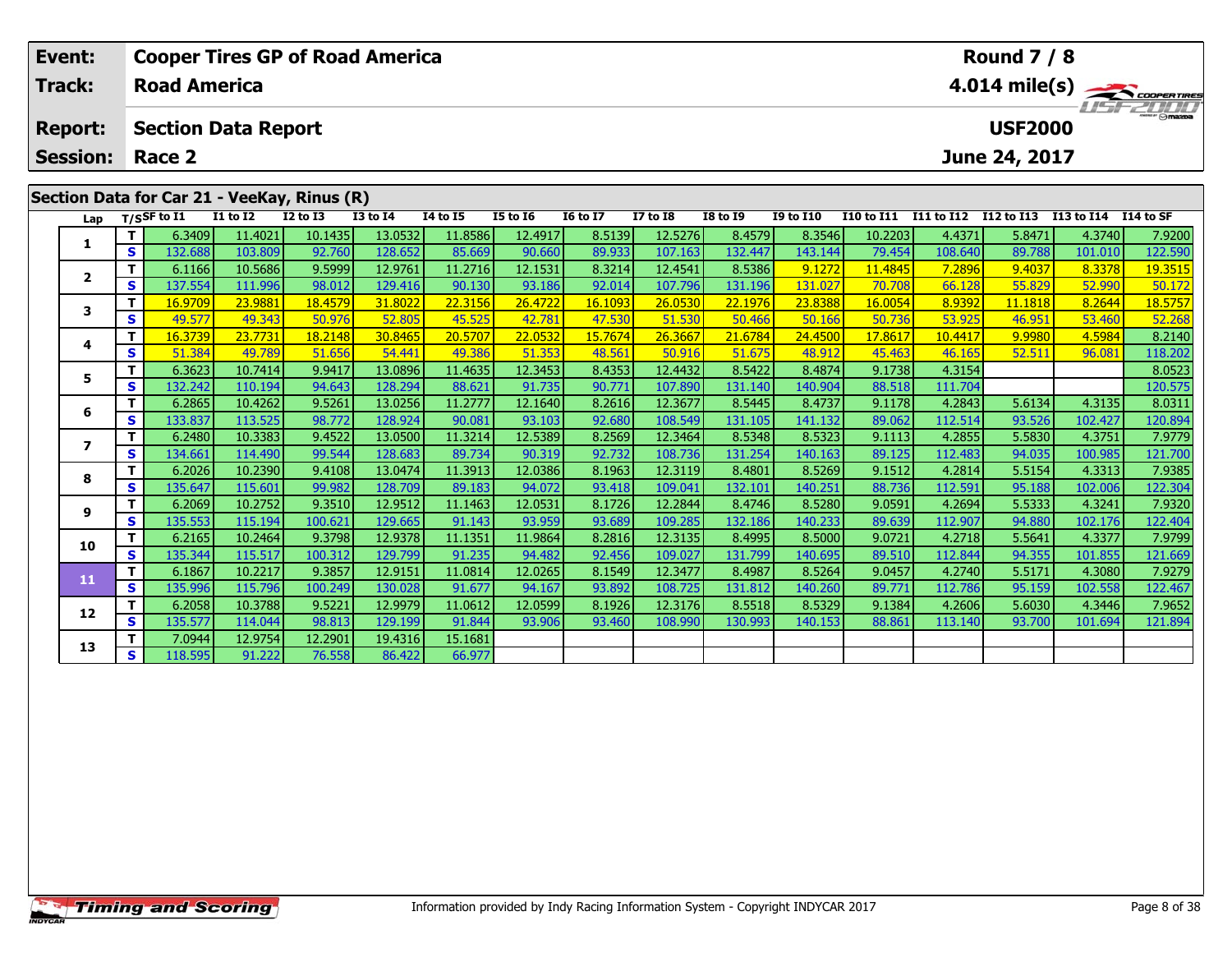| Event:          | <b>Cooper Tires GP of Road America</b> | <b>Round 7 / 8</b>                                       |
|-----------------|----------------------------------------|----------------------------------------------------------|
| Track:          | <b>Road America</b>                    | $4.014 \text{ mile(s)}$                                  |
| Report:         | Section Data Report                    | $\overline{\phantom{m}}$ $\odot$ mazpa<br><b>USF2000</b> |
| <b>Session:</b> | Race 2                                 | June 24, 2017                                            |

|                |        |          |          | Section Data for Car 21 - VeeKay, Rinus (R) |
|----------------|--------|----------|----------|---------------------------------------------|
| Lap            | T/SLap |          | PO to SF |                                             |
|                | т      | 135.9425 | 261.2711 |                                             |
| 1              | S      | 106.298  | 52.085   |                                             |
| $\overline{2}$ | т      | 156.9943 |          |                                             |
|                | S      | 92.044   |          |                                             |
| 3              | т      | 291.1721 |          |                                             |
|                | S      | 49.628   |          |                                             |
| 4              | T      | 271.2085 |          |                                             |
|                | Ś      | 53.282   |          |                                             |
| 5              | т      | 133.4091 |          |                                             |
|                | S      | 108.316  |          |                                             |
| 6              | т      | 131.7137 |          |                                             |
|                | S      | 109.711  |          |                                             |
| 7              | т      | 131.9520 |          |                                             |
|                | S      | 109.513  |          |                                             |
| 8              | т      | 131.0627 |          |                                             |
|                | S      | 110.256  |          |                                             |
| 9              | т      | 130.5612 |          |                                             |
|                | S      | 110.679  |          |                                             |
| 10             | т      | 130.7222 |          |                                             |
|                | S      | 110.543  |          |                                             |
| 11             | т      | 130.4175 |          |                                             |
|                | S      | 110.801  |          |                                             |
| 12             | т      | 131.1324 |          |                                             |
|                | S      | 110.197  |          |                                             |
| 13             | т      |          |          |                                             |
|                | S      |          |          |                                             |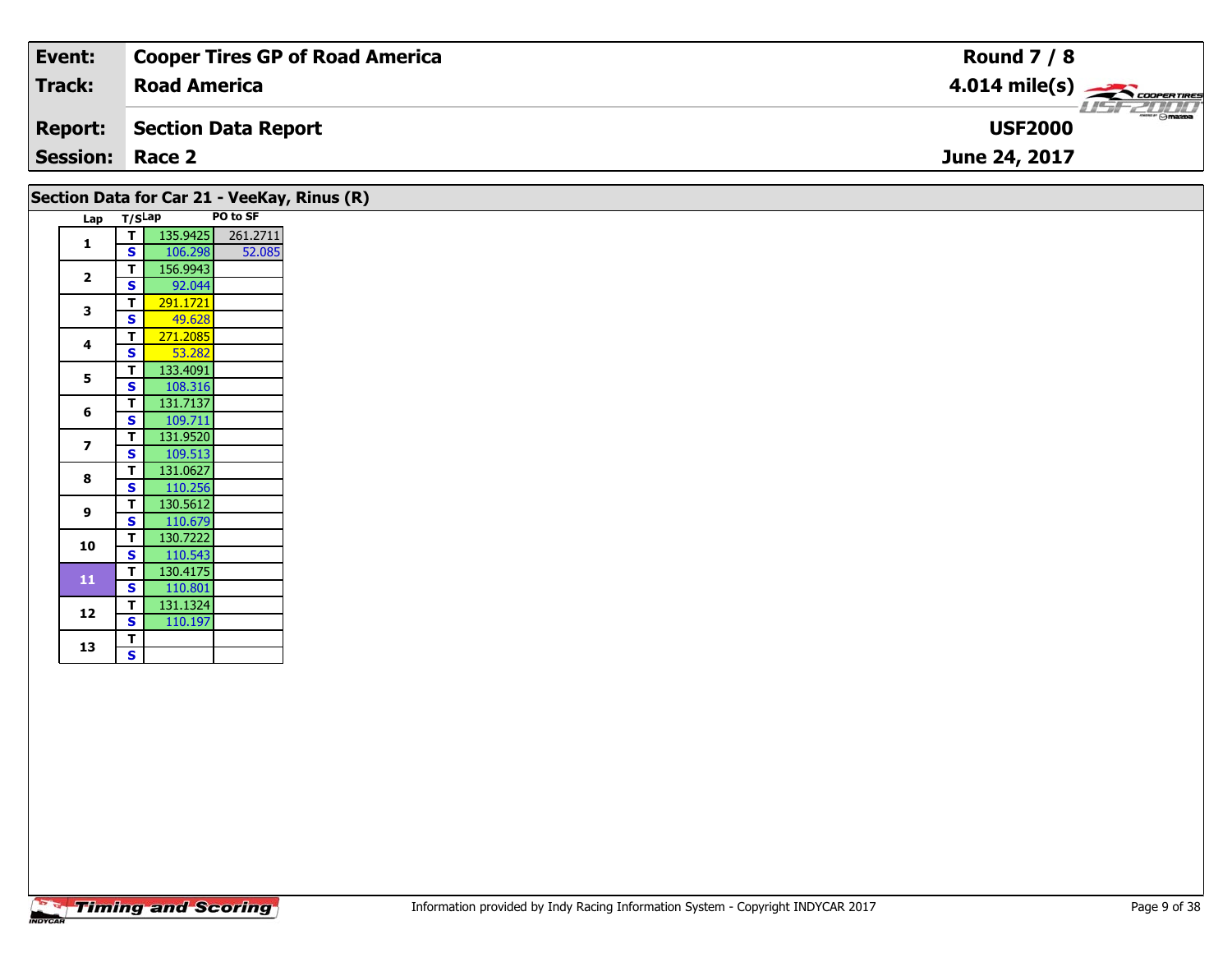| Event:          |          |                            |              | <b>Cooper Tires GP of Road America</b>     |                 |                 |                 |                 |                 |                 |                  |                   |            | <b>Round 7 / 8</b> |            |               |
|-----------------|----------|----------------------------|--------------|--------------------------------------------|-----------------|-----------------|-----------------|-----------------|-----------------|-----------------|------------------|-------------------|------------|--------------------|------------|---------------|
| <b>Track:</b>   |          | <b>Road America</b>        |              |                                            |                 |                 |                 |                 |                 |                 |                  |                   |            |                    |            | 4.014 mile(s) |
| <b>Report:</b>  |          | <b>Section Data Report</b> |              |                                            |                 |                 |                 |                 |                 |                 |                  |                   |            | <b>USF2000</b>     |            | $H = -H$      |
| <b>Session:</b> |          | Race 2                     |              |                                            |                 |                 |                 |                 | June 24, 2017   |                 |                  |                   |            |                    |            |               |
|                 |          |                            |              | Section Data for Car 22 - Ming, Calvin (R) |                 |                 |                 |                 |                 |                 |                  |                   |            |                    |            |               |
| Lap             |          | $T/S$ SF to I1             | $I1$ to $I2$ | <b>I2 to I3</b>                            | <b>I3 to I4</b> | <b>I4 to I5</b> | <b>I5 to 16</b> | <b>16 to 17</b> | <b>I7 to I8</b> | <b>I8 to I9</b> | <b>I9 to I10</b> | <b>I10 to I11</b> | I11 to I12 | <b>I12 to I13</b>  | I13 to I14 | I14 to SF     |
|                 |          | 6.1888                     | 11.2895      | 10.5701                                    | 12.7788         | 12.2708         | 13.5755         | 9.0180          | 12.8946         | 8.5564          | 8.5248           | 9.3672            | 4.3344     | 5.8936             | 4.3599     | 7.9843        |
|                 | s        | 135.949                    | 104.844      | 89.016                                     | 131.414         | 82.791          | 83.422          | 84.906          | 104.113         | 130.923         | 140.286          | 86.690            | 111.214    | 89.080             | 101.337    | 121.602       |
| $\mathbf{2}$    |          | 6.2355                     | 10.4072      | 9.6682                                     | 12.8189         | 11.1939         | 12.5170         | 8.7616          | 12.6241         | 8.4285          | 9.5698           | 11.7402           | 6.9237     | 9.9559             | 8.5096     | 19.0124       |
|                 | S        | 134.931                    | 113.732      | 97.320                                     | 131.003         | 90.756          | 90.477          | 87.391          | 106.344         | 132.909         | 124.967          | 69.168            | 69.623     | 52.733             | 51.920     | 51.067        |
| 3               |          | 17.9348                    | 24.4674      | 17.2776                                    | 33.6215         | 24.6442         | 26.5365         | 14.7229         | 24.0854         | 22.6973         | 28.2384          | 17.2021           | 5.2531     | 9.0605             | 7.8708     | 18.3874       |
|                 | S.       | 46.912                     | 48.376       | 54.458                                     | 49.948          | 41.223          | 42.677          | 52.006          | 55.739          | 49.355          | 42.350           | 47.206            | 91.764     | 57.944             | 56.134     | 52.803        |
| 4               |          | 17.6960                    | 22.9629      | 20.7027                                    | 31.3878         | 22.8527         | 17.9355         | 16.6747         | 23.8983         | 21.5436         | 25.3790          | 15.3292           | 9.7171     | 9.4390             | 4.4219     | 7.8797        |
|                 | S        | 47.545                     | 51.546       | 45.449                                     | 53.502          | 44.455          | 63.143          | 45.919          | 56.176          | 51.998          | 47.122           | 52.974            | 49.608     | 55.620             | 99.916     | 123.217       |
| 5               |          | 6.0832                     | 10.7213      | 10.1296                                    | 12.7291         | 11.6662         | 12.6441         | 8.8665          | 12.8156         | 8.5258          | 8.4843           | 9.4527            | 4.3437     | 5.6876             | 4.3504     | 7.9910        |
|                 | <b>S</b> | 138.309                    | 110.400      | 92.887                                     | 131.927         | 87.081          | 89.567          | 86.357          | 104.755         | 131.393         | 140.956          | 85.906            | 110.976    | 92.306             | 101.558    | 121.500       |
| 6               |          | 6.2511                     | 10.5601      | 9.6378                                     | 12.9682         | 11.1089         | 12.1696         | 8.4407          | 12.4212         | 8.4917          | 8.4149           | 9.0420            | 4.2504     | 5.6425             | 4.3256     | 7.9848        |
|                 | S        | 134.594                    | 112.086      | 97.627                                     | 129.495         | 91.450          | 93.060          | 90.713          | 108.081         | 131.920         | 142.118          | 89.808            | 113.412    | 93.044             | 102.140    | 121.595       |
| 7               |          | 6.1854                     | 10.3707      | 9.6641                                     | 12.9665         | 11.1449         | 12.1290         | 8.4793          | 12.5195         | 8.5181          | 8.5062           | 9.1072            | 4.2743     | 5.5869             | 4.3571     | 7.9490        |
|                 | S        | 136.024                    | 114.133      | 97.361                                     | 129.512         | 91.155          | 93.371          | 90.300          | 107.233         | 131.511         | 140.593          | 89.165            | 112.778    | 93.970             | 101.402    | 122.142       |

8 T | 6.1653 10.3304 9.5426 12.9475 11.1162 12.0802 8.3328 12.5494 8.4827 8.4835 9.0688 4.2690 5.5910 4.2938 7.8996<br>S S 136.468 114.578 98.601 129.702 91.390 93.748 91.888 106.977 132.060 140.969 89.543 112.918 93.901 102.

**<sup>T</sup>** 6.1633 10.2890 9.5360 12.9043 11.0788 12.0220 8.1969 12.5094 8.4502 8.4273 9.2502 4.2664 5.5528 4.3331 7.8803 **<sup>S</sup>** 136.512 115.039 98.669 130.136 91.698 94.202 93.411 107.319 132.568 141.909 87.787 112.986 94.547 101.964 123.207

0 | T | 6.1288| 10.2385| 9.5813| 12.7594| 11.0817| 12.0441| 8.3996| 12.4755| 8.4359| 8.3700| 9.0399| 4.2614| 5.6436| 4.3052| 7.8822<br>| S | 137.280| 115.606| 98.203| 131.614| 91.674| 94.029| 91.157| 107.611| 132.793| 142.880

**<sup>T</sup>** 6.0642 10.2431 9.4884 12.7549 11.0004 12.0225 8.2860 12.5362 8.4330 8.3505 9.0885 4.2615 5.6117 4.2677 7.7545 **<sup>S</sup>** 138.743 115.555 99.164 131.661 92.352 94.198 92.407 107.090 132.839 143.214 89.349 113.116 93.555 103.526 125.206

2 T 6.0555 10.3069 9.5231 12.8639 11.0005 11.9928 8.2581 12.4098 8.4827 8.4007 9.0357 4.2703 5.7781 4.4425 8.0095<br>2 S 138,942 114.839 98.803 130.545 92.351 94.432 92.719 108.181 132.060 142.358 89.871 112.883 90.860 99.453

**<sup>T</sup>** 6.3589 12.0617 11.8430 17.0363 12.6368 **<sup>S</sup>** 132.313 98.132 79.449 98.573 80.393

**8**

**9**

**10**

**11**

**12**

**13**

122.142

123.207

7.7545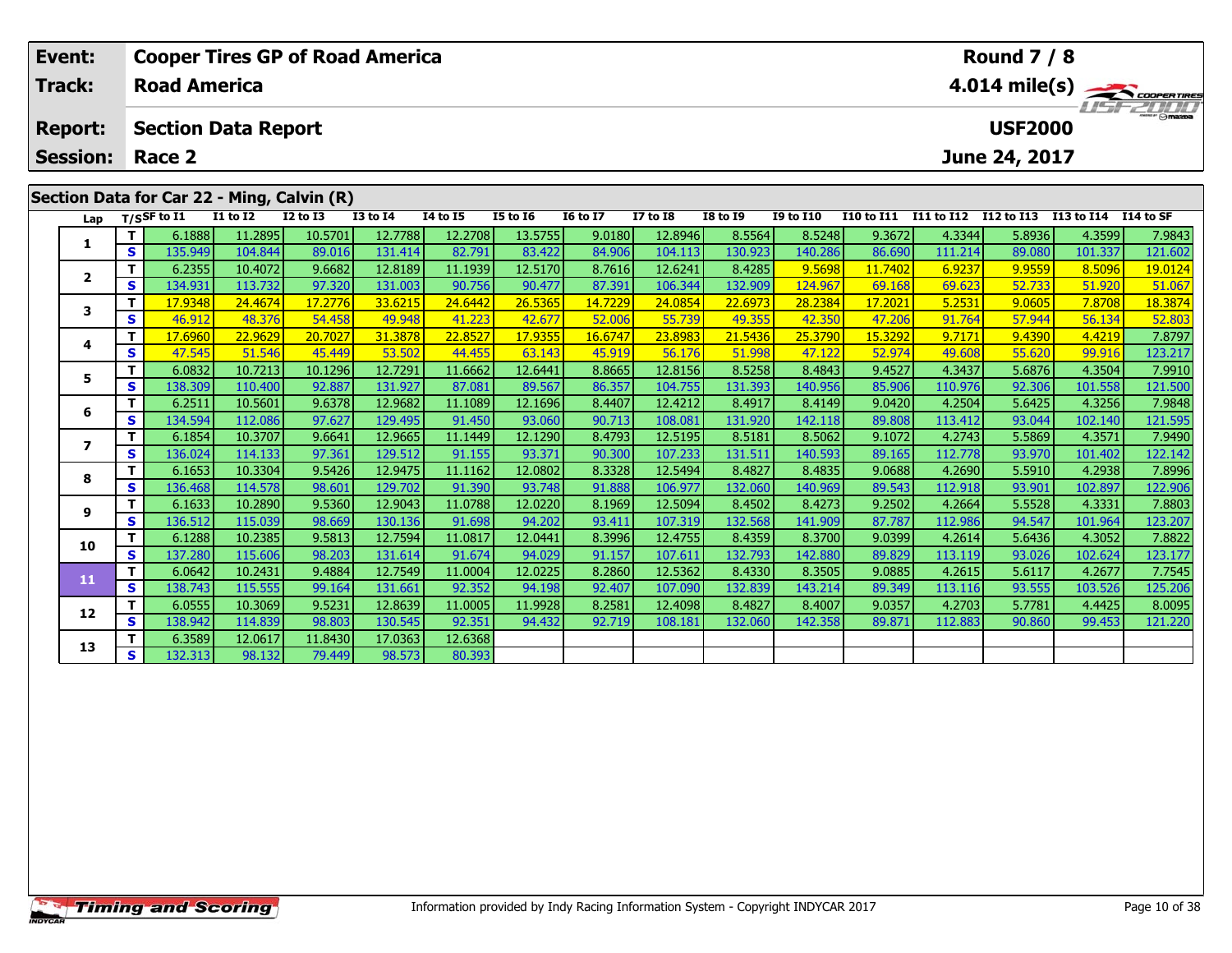| Event:                 | <b>Cooper Tires GP of Road America</b> | <b>Round 7 / 8</b>                                                                                                                                                                                                                                                                                                                                                                                                                                                                                |
|------------------------|----------------------------------------|---------------------------------------------------------------------------------------------------------------------------------------------------------------------------------------------------------------------------------------------------------------------------------------------------------------------------------------------------------------------------------------------------------------------------------------------------------------------------------------------------|
| <b>Track:</b>          | <b>Road America</b>                    | $4.014 \text{ mile(s)}$                                                                                                                                                                                                                                                                                                                                                                                                                                                                           |
| <b>Report:</b>         | Section Data Report                    | $\overline{\phantom{a}}$ $\overline{\phantom{a}}$ $\overline{\phantom{a}}$ $\overline{\phantom{a}}$ $\overline{\phantom{a}}$ $\overline{\phantom{a}}$ $\overline{\phantom{a}}$ $\overline{\phantom{a}}$ $\overline{\phantom{a}}$ $\overline{\phantom{a}}$ $\overline{\phantom{a}}$ $\overline{\phantom{a}}$ $\overline{\phantom{a}}$ $\overline{\phantom{a}}$ $\overline{\phantom{a}}$ $\overline{\phantom{a}}$ $\overline{\phantom{a}}$ $\overline{\phantom{a}}$ $\overline{\$<br><b>USF2000</b> |
| <b>Session: Race 2</b> |                                        | June 24, 2017                                                                                                                                                                                                                                                                                                                                                                                                                                                                                     |

| Lap                      | T/SLap |          | PO to SF | Section Data for Car 22 - Ming, Calvin (R) |  |
|--------------------------|--------|----------|----------|--------------------------------------------|--|
|                          | т      | 137.6067 | 255.2020 |                                            |  |
| $\mathbf{1}$             | S      | 105.012  | 53.324   |                                            |  |
|                          | т      | 158.3665 |          |                                            |  |
| $\overline{2}$           | S      | 91.247   |          |                                            |  |
|                          | т      | 291.9999 |          |                                            |  |
| 3                        | s      | 49.488   |          |                                            |  |
| 4                        | т      | 267.8201 |          |                                            |  |
|                          | S      | 53.956   |          |                                            |  |
| 5                        | т      | 134.4911 |          |                                            |  |
|                          | S      | 107.445  |          |                                            |  |
| 6                        | т      | 131.7095 |          |                                            |  |
|                          | S      | 109.714  |          |                                            |  |
| $\overline{\phantom{a}}$ | т      | 131.7582 |          |                                            |  |
|                          | S      | 109.674  |          |                                            |  |
| 8                        | т      | 131.1528 |          |                                            |  |
|                          | s      | 110.180  |          |                                            |  |
| 9                        | т      | 130.8600 |          |                                            |  |
|                          | S      | 110.426  |          |                                            |  |
| 10                       | T      | 130.6471 |          |                                            |  |
|                          | S      | 110.606  |          |                                            |  |
| 11                       | т      | 130.1631 |          |                                            |  |
|                          | S      | 111.018  |          |                                            |  |
| 12                       | т      | 130.8301 |          |                                            |  |
|                          | S      | 110.452  |          |                                            |  |
| 13                       | T      |          |          |                                            |  |
|                          | S      |          |          |                                            |  |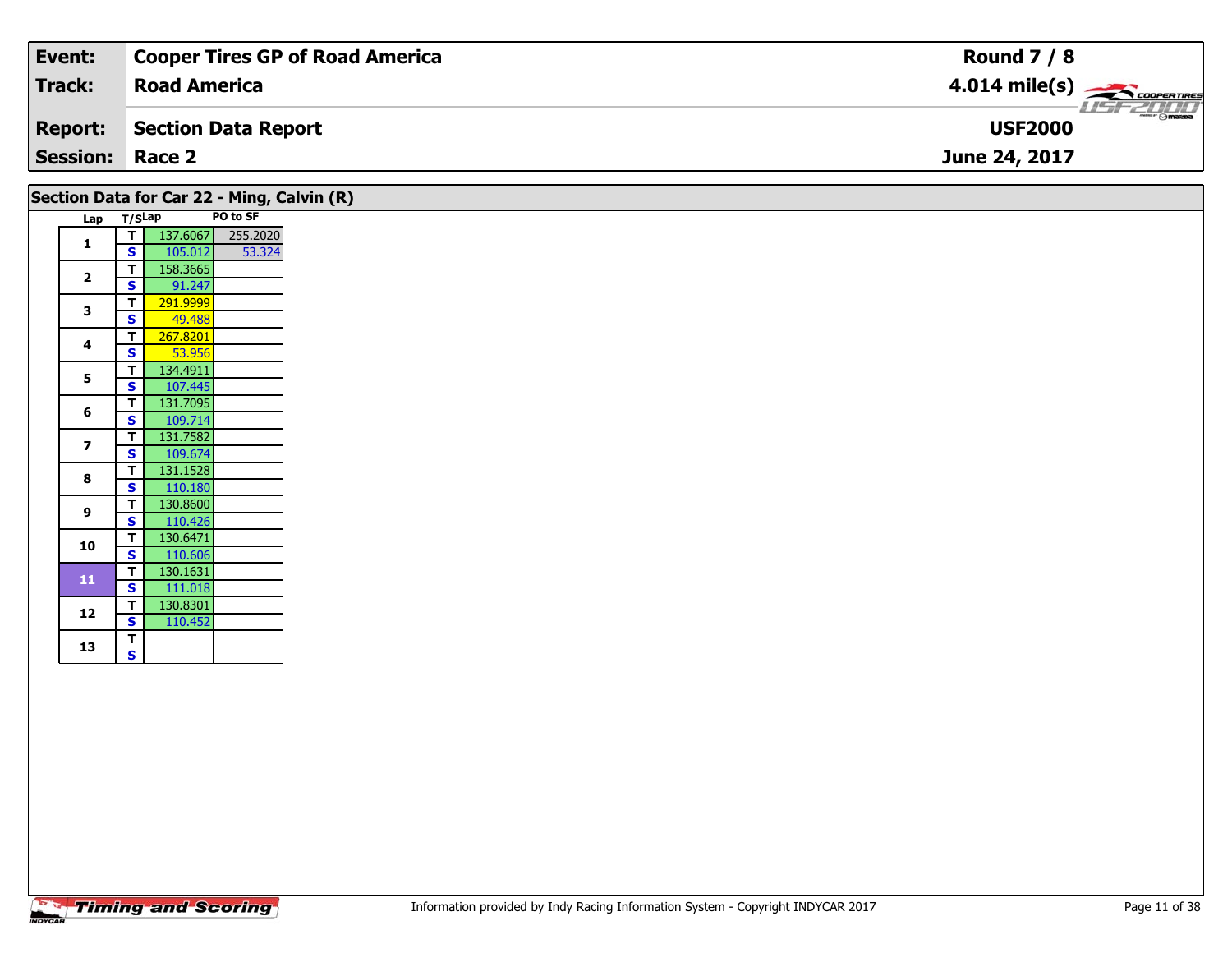| Event:                  |          | <b>Cooper Tires GP of Road America</b> |              |              |              |                 |                 |                                          |                 |                 |                  |                   |            | <b>Round 7 / 8</b> |            |           |
|-------------------------|----------|----------------------------------------|--------------|--------------|--------------|-----------------|-----------------|------------------------------------------|-----------------|-----------------|------------------|-------------------|------------|--------------------|------------|-----------|
| <b>Track:</b>           |          | <b>Road America</b>                    |              |              |              |                 |                 | $4.014$ mile(s) $\rightarrow$ Coorenance |                 |                 |                  |                   |            |                    |            |           |
| <b>Report:</b>          |          | <b>Section Data Report</b>             |              |              |              |                 |                 |                                          |                 | <b>USF2000</b>  |                  | <b>LISE 2000</b>  |            |                    |            |           |
| <b>Session:</b>         |          | Race 2<br>June 24, 2017                |              |              |              |                 |                 |                                          |                 |                 |                  |                   |            |                    |            |           |
|                         |          | Section Data for Car 23 - Kohl, Lucas  |              |              |              |                 |                 |                                          |                 |                 |                  |                   |            |                    |            |           |
| Lap                     |          | T/SSF to $I1$                          | $I1$ to $I2$ | $I2$ to $I3$ | $I3$ to $I4$ | <b>I4 to I5</b> | <b>I5 to 16</b> | <b>16 to 17</b>                          | <b>I7 to I8</b> | <b>I8 to 19</b> | <b>I9 to I10</b> | <b>I10 to I11</b> | I11 to I12 | I12 to I13         | I13 to I14 | I14 to SF |
|                         |          | 6.1987                                 | 11.6268      | 10.4261      | 12.9060      | 12.1538         | 13.4351         | 9.8058                                   | 13.1337         | 8.5065          | 8.3926           | 9.8404            | 4.3398     | 5.7069             | 4.3204     | 7.9604    |
|                         | <b>S</b> | 135.732                                | 101.802      | 90.246       | 130.119      | 83.588          | 84.294          | 78.085                                   | 102.218         | 131.691         | 142.496          | 82.522            | 111.075    | 91.994             | 102.263    | 121.967   |
| $\overline{\mathbf{2}}$ |          | 6.2361                                 | 10.4527      | 9.6933       | 12.9096      | 11.1704         | 12.1965         | 8.5387                                   | 12.6024         | 8.4598          | 9.4546           | 11.9708           | 6.9334     | 10.2528            | 9.1001     | 19.0454   |
|                         | <b>S</b> | 134.918                                | 113.237      | 97.068       | 130.083      | 90.947          | 92.855          | 89.672                                   | 106.527         | 132.418         | 126.490          | 67.836            | 69.525     | 51.206             | 48.551     | 50.979    |
| 3                       |          | 18.5106                                | 23.3282      | 17.3704      | 33.5143      | 25.0903         | 26.9065         | 14.5081                                  | 23.3707         | 22.8180         | 28.8199          | 16.7022           | 5.4953     | 9.0251             | 7.4220     | 18.7383   |
|                         | S        | 45.453                                 | 50.738       | 54.167       | 50.108       | 40.490          | 42.090          | 52.776                                   | 57.444          | 49.094          | 41.496           | 48.619            | 87.720     | 58.171             | 59.528     | 51.814    |
|                         | T.       | 18.1880                                | 22.2592      | 22.3335      | 30.2924      | 23.0193         | 17.4270         | 16.7097                                  | 23.3141         | 22.0322         | 25.4177          | 14.8952           | 9.5404     | 9.2146             | 4.4232     | 7.9361    |

|                         |   | 0.1907  | 11.0Z00 | 10.4201 | <b>12.9000</b> | 12.1538 | 13.4351 | 9.8058  | 13.1337 | 6.5005  | 8.39ZD  | 9.0404  | 4.3398  | <b>2.7009</b> | 4.3204  | 7.9004  |
|-------------------------|---|---------|---------|---------|----------------|---------|---------|---------|---------|---------|---------|---------|---------|---------------|---------|---------|
|                         | s | 135.732 | 101.802 | 90.246  | 130.119        | 83.588  | 84.294  | 78.085  | 102.218 | 131.691 | 142.496 | 82.522  | 111.075 | 91.994        | 102.263 | 121.967 |
| $\overline{\mathbf{2}}$ |   | 6.2361  | 10.4527 | 9.6933  | 12.9096        | 11.1704 | 12.1965 | 8.5387  | 12.6024 | 8.4598  | 9.4546  | 11.9708 | 6.9334  | 10.2528       | 9.1001  | 19.0454 |
|                         | s | 134.918 | 113.237 | 97.068  | 130.083        | 90.947  | 92.855  | 89.672  | 106.527 | 132.418 | 126.490 | 67.836  | 69.525  | 51.206        | 48.551  | 50.979  |
| 3                       |   | 18.5106 | 23,3282 | 17,3704 | 33.5143        | 25,0903 | 26.9065 | 14.5081 | 23.3707 | 22,8180 | 28.8199 | 16.7022 | 5.4953  | 9.0251        | 7.4220  | 18.7383 |
|                         | s | 45.453  | 50.738  | 54.167  | 50.108         | 40.490  | 42.090  | 52.776  | 57.444  | 49.094  | 41,496  | 48.619  | 87.720  | 58.171        | 59.528  | 51.814  |
| 4                       |   | 18.1880 | 22.2592 | 22.3335 | 30.2924        | 23.0193 | 17.4270 | 16.7097 | 23.3141 | 22.0322 | 25.4177 | 14.8952 | 9.5404  | 9.2146        | 4.4232  | 7.9361  |
|                         | s | 46.259  | 53.175  | 42.130  | 55.437         | 44.133  | 64.985  | 45.823  | 57.583  | 50.845  | 47.050  | 54.517  | 50.527  | 56.975        | 99.887  | 122.341 |
| 5                       |   | 6.1217  | 10.7834 | 10.0443 | 12.8957        | 11.5783 | 12.4889 | 8.8344  | 12.8380 | 8.4836  | 8.3574  | 10.5128 | 4.6444  | 5.8728        | 4.3578  | 7.9114  |
|                         | S | 137.440 | 109.765 | 93.676  | 130.223        | 87.743  | 90.681  | 86.670  | 104.572 | 132.046 | 143.096 | 77.243  | 103.791 | 89.395        | 101.386 | 122.723 |
| 6                       |   | 6.0976  | 10.6497 | 9.7933  | 12.8956        | 11.3659 | 12.2091 | 8.4157  | 12.4590 | 8.4094  | 8.4045  | 9.5114  | 4.4537  | 5.8008        | 4.3335  | 7.9168  |
|                         | s | 137.983 | 111.143 | 96.077  | 130.224        | 89.382  | 92.759  | 90.983  | 107.753 | 133.211 | 142.294 | 85.376  | 108.235 | 90.505        | 101.954 | 122.639 |
| 7                       |   | 6.0512  | 10.7708 | 9.9685  | 12.9671        | 11.0204 | 12.1167 | 8.4426  | 12.4040 | 8.4352  | 8.3766  | 9.2787  | 4.7224  | 5.9025        | 4.3939  | 8.0014  |
|                         | s | 139.041 | 109.893 | 94.388  | 129.506        | 92.184  | 93.466  | 90.693  | 108.231 | 132.804 | 142.768 | 87.517  | 102.076 | 88.945        | 100.553 | 121.342 |
| 8                       |   | 6.2002  | 10.6470 | 9.6626  | 13.0456        | 11.2382 | 12.0361 | 8.2710  | 12.4721 | 8.4930  | 8.5224  | 9.1317  | 4.2710  | 5.6399        | 4.3310  | 7.9750  |
|                         | s | 135.699 | 111.171 | 97.376  | 128.727        | 90.398  | 94.092  | 92.574  | 107.640 | 131.900 | 140.325 | 88.926  | 112.865 | 93.087        | 102.013 | 121.744 |
| 9                       |   | 6.2346  | 10.3787 | 9.5225  | 12.9960        | 11.1186 | 12.0177 | 8.3321  | 12.3599 | 8.4581  | 8.4922  | 9.0222  | 4.2635  | 5.7448        | 4.3831  | 7.9553  |
|                         | s | 134.951 | 114.045 | 98.809  | 129.218        | 91.370  | 94.236  | 91.895  | 108.617 | 132.444 | 140.824 | 90.005  | 113.063 | 91.387        | 100.800 | 122.046 |
| 10                      | т | 6.2135  | 10.4451 | 9.5686  | 12.9320        | 11.0392 | 12.0539 | 8.3785  | 12.3531 | 8.4953  | 8.5029  | 9.1054  | 4.2799  | 5.5868        | 4.3126  | 7.9690  |
|                         | s | 135.409 | 113.320 | 98.333  | 129.858        | 92.027  | 93.953  | 91.387  | 108.677 | 131.864 | 140.647 | 89.183  | 112.630 | 93.972        | 102.448 | 121.836 |
| 11                      |   | 6.1920  | 10.4428 | 9.5766  | 12.9356        | 11.0417 | 12.0145 | 8.3347  | 12.4283 | 8.5229  | 8.4979  | 9.0896  | 4.2687  | 5.6583        | 4.3116  | 7.9414  |
|                         | s | 135.879 | 113.345 | 98.251  | 129.821        | 92.007  | 94.261  | 91.867  | 108.020 | 131.437 | 140.730 | 89.338  | 112.926 | 92.784        | 102.472 | 122.259 |
| 12                      |   | 6.2188  | 10.4642 | 9.5321  | 12.9914        | 11.1206 | 12.0008 | 8.3098  | 12.4165 | 8.5475  | 8.4959  | 9.0654  | 4.2684  | 5.7672        | 4.3914  | 7.9901  |
|                         | s | 135.294 | 113.113 | 98.710  | 129.264        | 91.354  | 94.369  | 92.142  | 108.122 | 131.059 | 140.763 | 89.576  | 112.934 | 91.032        | 100.610 | 121.514 |
| 13                      |   | 6.6918  | 11.9247 | 10.2976 | 15.5313        | 13.7137 |         |         |         |         |         |         |         |               |         |         |
|                         | S | 125.731 | 99.259  | 91.372  | 108.125        | 74.080  |         |         |         |         |         |         |         |               |         |         |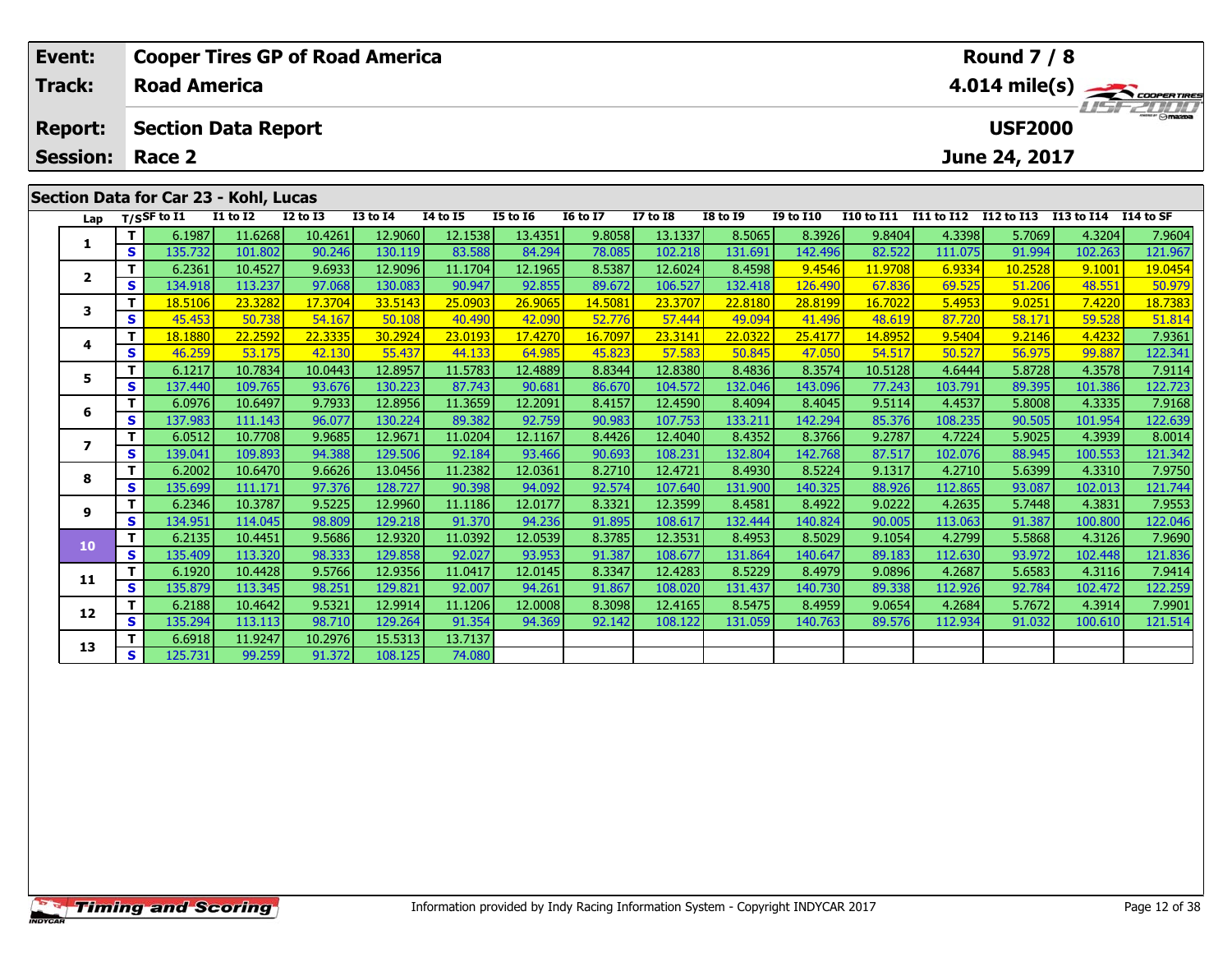| Event:                 | <b>Cooper Tires GP of Road America</b> | <b>Round 7 / 8</b> |
|------------------------|----------------------------------------|--------------------|
| <b>Track:</b>          | <b>Road America</b>                    |                    |
| <b>Report:</b>         | Section Data Report                    | <b>USF2000</b>     |
| <b>Session: Race 2</b> |                                        | June 24, 2017      |
|                        | Section Data for Car 23 - Kohl, Lucas  |                    |

| Lap            | T/SLap |          | PO to SF |
|----------------|--------|----------|----------|
| 1              | т      | 138.7530 | 252.2916 |
|                | S      | 104.145  | 53.939   |
| $\overline{2}$ | T      | 159.0166 |          |
|                | S      | 90.874   |          |
| 3              | T      | 291.6199 |          |
|                | S      | 49.552   |          |
| 4              | T      | 267.0026 |          |
|                | S      | 54.121   |          |
| 5              | T      | 135.7249 |          |
|                | S      | 106.468  |          |
| 6              | т      | 132.7160 |          |
|                | S      | 108.882  |          |
| 7              | T      | 132.8520 |          |
|                | S      | 108.771  |          |
| 8              | т      | 131.9368 |          |
|                | S      | 109.525  |          |
| 9              | т      | 131.2793 |          |
|                | S      | 110.074  |          |
| 10             | т      | 131.2358 |          |
|                | S      | 110.110  |          |
| 11             | т      | 131.2566 |          |
|                | S      | 110.093  |          |
| 12             | Т      | 131.5801 |          |
|                | S      | 109.822  |          |
| 13             | T      |          |          |
|                | S      |          |          |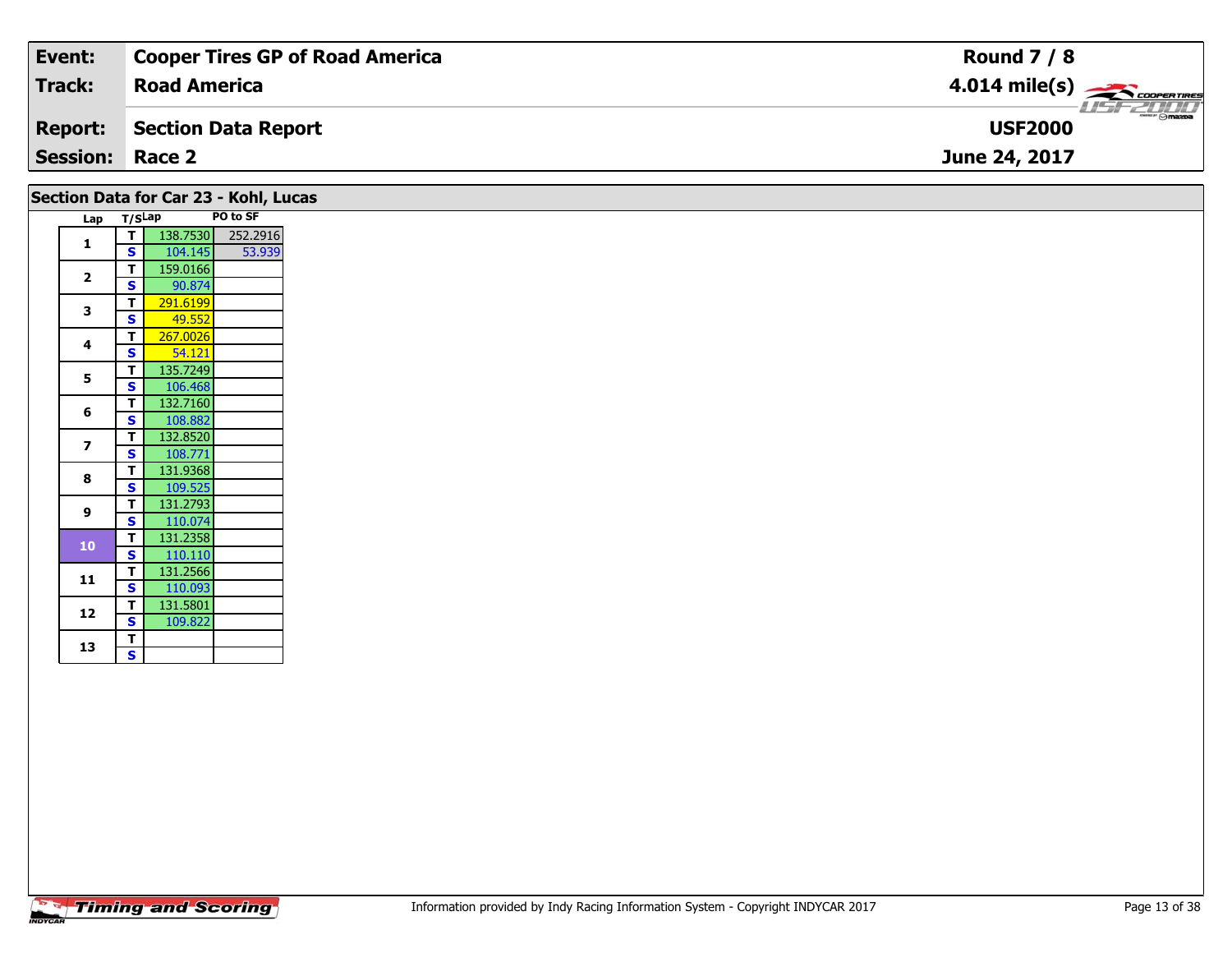| Event:          |          |                            |                     | <b>Cooper Tires GP of Road America</b>                        |                   |                 |                        |                 |                 |                        |                  |                        |                   | <b>Round 7 / 8</b> |                    |                 |
|-----------------|----------|----------------------------|---------------------|---------------------------------------------------------------|-------------------|-----------------|------------------------|-----------------|-----------------|------------------------|------------------|------------------------|-------------------|--------------------|--------------------|-----------------|
| Track:          |          | <b>Road America</b>        |                     |                                                               |                   | 4.014 mile(s)   |                        |                 |                 |                        |                  |                        |                   |                    |                    |                 |
| <b>Report:</b>  |          | <b>Section Data Report</b> |                     |                                                               |                   |                 |                        |                 |                 |                        |                  |                        |                   | <b>USF2000</b>     |                    | <b>LISFZOOD</b> |
| <b>Session:</b> |          | Race 2                     |                     |                                                               |                   |                 |                        |                 |                 | June 24, 2017          |                  |                        |                   |                    |                    |                 |
|                 |          | T/SSF to $\overline{11}$   | <b>I1 to I2</b>     | Section Data for Car 27 - Kaminsky, Colin (R)<br>$I2$ to $I3$ | <b>I3 to I4</b>   | <b>I4 to I5</b> | <b>I5 to 16</b>        | <b>16 to 17</b> | <b>I7 to I8</b> | <b>I8 to 19</b>        | <b>I9 to I10</b> | <b>I10 to I11</b>      | <b>I11 to I12</b> | I12 to I13         | I13 to I14         | I14 to SF       |
| Lap             |          | 6.1339                     | 11.4964             | 10.7817                                                       | 12.9667           | 11.7866         | 13.1228                | 9.2312          | 12.7760         | 8.5770                 | 8.5539           | 9.2101                 | 4.3095            | 5.7347             | 4.3803             | 7.9648          |
|                 | <b>S</b> | 137.166                    | 102.957             | 87.269                                                        | 129.510           | 86.192          | 86.300                 | 82.945          | 105.080         | 130.608                | 139.809          | 88.169                 | 111.856           | 91.548             | 100.865            | 121.900         |
|                 |          | 6.1827                     | 10.4167             | 9.6080                                                        | 12.8598           | 11.3569         | 12.1933                | 8.8249          | 12.7110         | 8.4815                 | 9.5748           | 11.7460                | 7.0586            | 10.0830            | 8.9085             | 19.0118         |
| $\overline{2}$  | S.       | 136.084                    | 113.629             | 97.930                                                        | 130.587           | 89.453          | 92.879                 | 86.764          | 105.617         | 132.079                | 124.902          | 69.134                 | 68.292            | 52.068             | 49.595             | 51.069          |
| 3               |          | 17.7317                    | 24.1084             | 17.4023                                                       | 33.4547           | 25.2076         | 26.3937                | 14.4807         | 24.258          | 22.4711                | 28.7058          | 16.6027                | 5.5862            | 8.8090             | 7.8800             | 18.7557         |
|                 | S        | 47.450                     | 49.096              | 54.068                                                        | 50.197            | 40.302          | 42.908                 | 52.876          | 55.342          | 49.852                 | 41.661           | 48.910                 | 86.292            | 59.598             | 56.068             | 51.766          |
|                 |          | 17.698                     | 22.6985<br>-- - - - | 21.4596                                                       | 31.0051<br>$   -$ | 22.7833         | 17.8482<br>$- - - - -$ | 16.3484         | 23.852<br>----- | 21.5106<br>$- - - - -$ | 25.5072          | 15.0892<br>$- - - - -$ | 9.6721<br>$ -$    | 9.4399<br>-- - - - | 4.4711<br>$\cdots$ | 8.0724<br>.     |

|                         | S | 137.100 | 102.957 | 87.269  | 129.510 | 86.192  | 86.300  | 82.945  | 105.080 | 130.608 | 139.8091 | 88.169  | 111.856 | 91.548  | 100.865 | 171,900 |
|-------------------------|---|---------|---------|---------|---------|---------|---------|---------|---------|---------|----------|---------|---------|---------|---------|---------|
| $\overline{\mathbf{2}}$ | т | 6.1827  | 10.4167 | 9.6080  | 12.8598 | 11.3569 | 12.1933 | 8.8249  | 12.7110 | 8.4815  | 9.5748   | 11.7460 | 7.0586  | 10.0830 | 8.9085  | 19.0118 |
|                         | S | 136.084 | 113.629 | 97.930  | 130.587 | 89.453  | 92.879  | 86.764  | 105.617 | 132.079 | 124.902  | 69.134  | 68.292  | 52.068  | 49.595  | 51.069  |
| 3                       | т | 17.7317 | 24.1084 | 17.4023 | 33.4547 | 25.2076 | 26.3937 | 14.4807 | 24.2581 | 22.4711 | 28.7058  | 16.6027 | 5.5862  | 8.8090  | 7.8800  | 18.7557 |
|                         | S | 47.450  | 49.096  | 54.068  | 50.197  | 40.302  | 42.908  | 52.876  | 55.342  | 49.852  | 41.661   | 48.910  | 86.292  | 59.598  | 56.068  | 51.766  |
| 4                       | т | 17.6981 | 22.6985 | 21.4596 | 31.0051 | 22.7833 | 17.8482 | 16.3484 | 23.8521 | 21.5106 | 25.5072  | 15.0892 | 9.6721  | 9.4399  | 4.4711  | 8.0724  |
|                         | S | 47.540  | 52.146  | 43.846  | 54.163  | 44.590  | 63.452  | 46.835  | 56.284  | 52.078  | 46.885   | 53.816  | 49.839  | 55.615  | 98.816  | 120.275 |
| 5                       | т | 6.2459  | 10.9121 | 10.0763 | 12.7484 | 11.7147 | 12.5206 | 8.8787  | 12.7960 | 8.4355  | 8.4643   | 9.8160  | 5.1133  | 6.8400  | 4.5633  | 8.1062  |
|                         | S | 134.707 | 108.470 | 93.378  | 131.728 | 86.721  | 90.451  | 86.238  | 104.916 | 132.799 | 141.289  | 82.727  | 94.273  | 76.754  | 96.820  | 119.774 |
| 6                       | T | 6.2312  | 10.9276 | 9.8199  | 12.8669 | 11.7010 | 12.5865 | 8.5527  | 12.5606 | 8.4474  | 8.3896   | 9.1276  | 4.2870  | 5.7600  | 4.3991  | 8.0470  |
|                         | S | 135.024 | 108.316 | 95.817  | 130.515 | 86.822  | 89.977  | 89.525  | 106.882 | 132.612 | 142.547  | 88.966  | 112.444 | 91.146  | 100.434 | 120.655 |
| 7                       | т | 6.2102  | 10.3781 | 9.5787  | 12.9798 | 11.2334 | 12.0960 | 8.3751  | 12.5496 | 8.4932  | 8.4424   | 9.3022  | 4.3076  | 5.8612  | 4.3586  | 7.8573  |
|                         | S | 135.481 | 114.051 | 98.229  | 129.379 | 90.436  | 93.626  | 91.424  | 106.976 | 131.897 | 141.655  | 87.296  | 111.906 | 89.572  | 101.367 | 123.568 |
| 8                       | Т | 5.9916  | 10.6457 | 9.7711  | 12.9623 | 11.4274 | 12.0991 | 8.3446  | 12.5253 | 8.4784  | 8.5183   | 9.1679  | 4.2949  | 5.7140  | 4.3719  | 7.9910  |
|                         | S | 140.424 | 111.184 | 96.295  | 129.554 | 88.901  | 93.602  | 91.758  | 107.183 | 132.127 | 140.393  | 88.575  | 112.237 | 91.880  | 101.059 | 121.500 |
| 9                       | т | 6.2178  | 10.3601 | 9.5597  | 12.9777 | 11.1176 | 12.0205 | 8.3600  | 12.4517 | 8.4768  | 8.5096   | 9.1467  | 4.2710  | 5.6443  | 4.3620  | 7.9266  |
|                         | S | 135.315 | 114.250 | 98.425  | 129.400 | 91.378  | 94.214  | 91.589  | 107.817 | 132.152 | 140.536  | 88.780  | 112.865 | 93.014  | 101.288 | 122.487 |
| 10                      | т | 6.1735  | 10.2714 | 9.5459  | 12.8696 | 11.0586 | 11.9885 | 8.4718  | 12.5194 | 8.4862  | 8.5046   | 9.1393  | 4.2831  | 5.6482  | 4.3445  | 7.9899  |
|                         | S | 136.286 | 115.236 | 98.567  | 130.487 | 91.866  | 94.466  | 90.380  | 107.234 | 132.006 | 140.619  | 88.852  | 112.546 | 92.950  | 101.696 | 121.517 |
| 11                      | т | 6.1759  | 10.2722 | 9.4462  | 12.8918 | 11.1037 | 12.2338 | 8.4190  | 12.4260 | 8.4842  | 8.4972   | 9.1563  | 4.2960  | 5.6772  | 4.3418  | 7.9548  |
|                         | S | 136.233 | 115.227 | 99.607  | 130.263 | 91.493  | 92.571  | 90.947  | 108.040 | 132.037 | 140.742  | 88.687  | 112.208 | 92.475  | 101.759 | 122.053 |
| 12                      | т | 6.1912  | 10.2893 | 9.4433  | 12.9449 | 11.2126 | 12.1394 | 8.3027  | 12.4153 | 8.5101  | 8.4974   | 9.1626  | 4.2771  | 5.7741  | 4.3675  | 7.9733  |
|                         | s | 135.897 | 115.036 | 99.638  | 129.728 | 90.604  | 93.291  | 92.221  | 108.133 | 131.635 | 140.738  | 88.626  | 112.704 | 90.923  | 101.160 | 121.770 |
| 13                      | т | 6.2903  | 12.2465 | 10.6686 | 14.7286 | 14.0266 |         |         |         |         |          |         |         |         |         |         |
|                         | S | 133.756 | 96.651  | 88.194  | 114.018 | 72.427  |         |         |         |         |          |         |         |         |         |         |
|                         |   |         |         |         |         |         |         |         |         |         |          |         |         |         |         |         |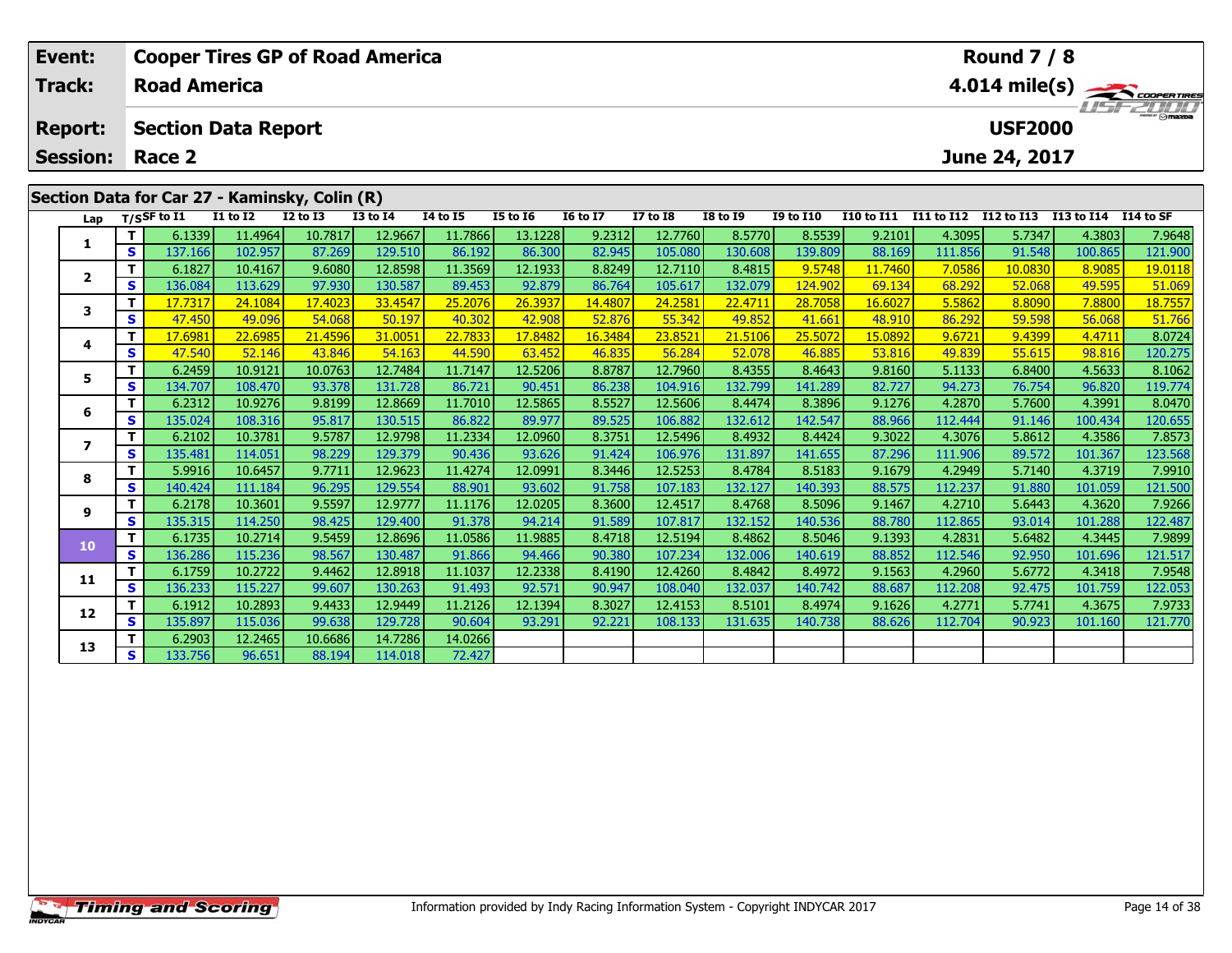| Event:                 | <b>Cooper Tires GP of Road America</b> | <b>Round 7 / 8</b>                                                                                                                                                                                                                                                                                                                                                                                                                                                                                |
|------------------------|----------------------------------------|---------------------------------------------------------------------------------------------------------------------------------------------------------------------------------------------------------------------------------------------------------------------------------------------------------------------------------------------------------------------------------------------------------------------------------------------------------------------------------------------------|
| <b>Track:</b>          | <b>Road America</b>                    | $4.014 \text{ mile(s)}$                                                                                                                                                                                                                                                                                                                                                                                                                                                                           |
| <b>Report:</b>         | Section Data Report                    | $\overline{\phantom{a}}$ $\overline{\phantom{a}}$ $\overline{\phantom{a}}$ $\overline{\phantom{a}}$ $\overline{\phantom{a}}$ $\overline{\phantom{a}}$ $\overline{\phantom{a}}$ $\overline{\phantom{a}}$ $\overline{\phantom{a}}$ $\overline{\phantom{a}}$ $\overline{\phantom{a}}$ $\overline{\phantom{a}}$ $\overline{\phantom{a}}$ $\overline{\phantom{a}}$ $\overline{\phantom{a}}$ $\overline{\phantom{a}}$ $\overline{\phantom{a}}$ $\overline{\phantom{a}}$ $\overline{\$<br><b>USF2000</b> |
| <b>Session: Race 2</b> |                                        | June 24, 2017                                                                                                                                                                                                                                                                                                                                                                                                                                                                                     |

|                         |        |          |          | Section Data for Car 27 - Kaminsky, Colin (R) |
|-------------------------|--------|----------|----------|-----------------------------------------------|
| Lap                     | T/SLap |          | PO to SF |                                               |
| 1                       | т      | 137.0256 | 247.1234 |                                               |
|                         | S      | 105.458  | 55.067   |                                               |
| $\overline{2}$          | т      | 159.0175 |          |                                               |
|                         | S      | 90.873   |          |                                               |
| 3                       | т      | 291.8477 |          |                                               |
|                         | S      | 49.513   |          |                                               |
| 4                       | т      | 267.4558 |          |                                               |
|                         | S      | 54.029   |          |                                               |
| 5                       | т      | 137.2313 |          |                                               |
|                         | S      | 105.300  |          |                                               |
| 6                       | т      | 133.7041 |          |                                               |
|                         | S      | 108.077  |          |                                               |
| $\overline{\mathbf{z}}$ | т      | 132.0234 |          |                                               |
|                         | Ś      | 109.453  |          |                                               |
| 8                       | т      | 132.3035 |          |                                               |
|                         | S      | 109.222  |          |                                               |
| 9                       | т      | 131.4021 |          |                                               |
|                         | S      | 109.971  |          |                                               |
| 10                      | т      | 131.2945 |          |                                               |
|                         | S      | 110.061  |          |                                               |
| 11                      | т      | 131.3761 |          |                                               |
|                         | S      | 109.993  |          |                                               |
| 12                      | т      | 131.5008 |          |                                               |
|                         | S      | 109.888  |          |                                               |
| 13                      | т      |          |          |                                               |
|                         | S.     |          |          |                                               |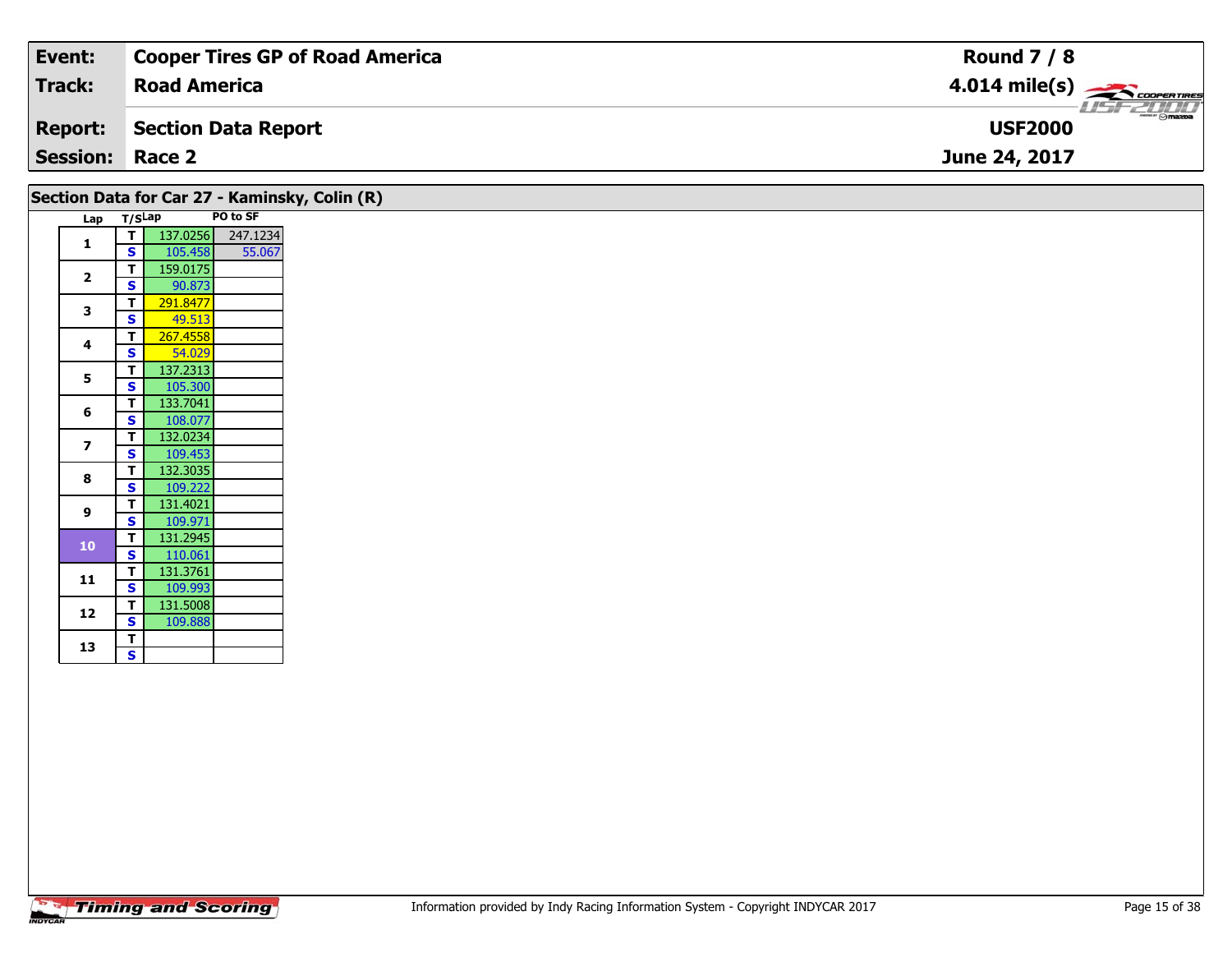| Event:<br><b>Track:</b> |    | <b>Road America</b> |                                            |                 | <b>Cooper Tires GP of Road America</b> |                 |                 |                 |                 |                 |                  |                   |            | <b>Round 7 / 8</b> |            | 4.014 mile(s)    |
|-------------------------|----|---------------------|--------------------------------------------|-----------------|----------------------------------------|-----------------|-----------------|-----------------|-----------------|-----------------|------------------|-------------------|------------|--------------------|------------|------------------|
| <b>Report:</b>          |    |                     | <b>Section Data Report</b>                 |                 |                                        |                 |                 |                 |                 |                 |                  |                   |            | <b>USF2000</b>     |            | $\frac{2\pi}{2}$ |
| <b>Session:</b>         |    | Race 2              |                                            |                 |                                        |                 |                 |                 |                 |                 |                  |                   |            | June 24, 2017      |            |                  |
|                         |    |                     | Section Data for Car 3 - Askew, Oliver (R) |                 |                                        |                 |                 |                 |                 |                 |                  |                   |            |                    |            |                  |
| Lap                     |    | $T/S$ SF to I1      | <b>I1 to I2</b>                            | <b>I2 to I3</b> | <b>I3 to 14</b>                        | <b>I4 to I5</b> | <b>I5 to 16</b> | <b>16 to 17</b> | <b>I7 to I8</b> | <b>I8 to I9</b> | <b>I9 to I10</b> | <b>I10 to I11</b> | I11 to I12 | I12 to I13         | I13 to I14 | I14 to SF        |
| 1                       |    | 6.1787              | 11.2449                                    | 10.4294         | 13.1010                                | 11.9171         | 12.7542         | 8.8567          | 12.6014         | 8.5395          | 8.5448           | 9.3354            | 4.5291     | 5.8531             | 4.3508     | 7.8870           |
|                         | S. | 136.172             | 105.260                                    | 90.217          | 128.182                                | 85.248          | 88.794          | 86.452          | 106.536         | 131.182         | 139.958          | 86.986            | 106.433    | 89.696             | 101.549    | 123.102          |
| $\mathbf{2}$            |    | 6.1141              | 10.6944                                    | 10.1977         | 12.7429                                | 11.5063         | 12.4118         | 8.3581          | 12.4205         | 8.4750          | 9.5615           | 11.4513           | 7.0906     | 9.5534             | 7.9754     | 19.3805          |
|                         | S  | 137.610             | 110.678                                    | 92.267          | 131.785                                | 88.292          | 91.244          | 91.610          | 108.087         | 132.180         | 125.075          | 70.913            | 67.984     | 54.954             | 55.398     | 50.097           |
| 3                       |    | 17.3260             | 23.9157                                    | 17.7693         | 32.9741                                | 24.3066         | 27.6074         | 13.6777         | 24.9858         | 22.3395         | 25.4236          | 14.4041           | 9.0104     | 10.3479            | 8.4575     | 18.4158          |
|                         | S. | 48.561              | 49.492                                     | 52.951          | 50.928                                 | 41.796          | 41.022          | 55.980          | 53.731          | 50.146          | 47.039           | 56.376            | 53.499     | 50.735             | 52.240     | 52.722           |
| 4                       |    | 17.1597             | 23.6115                                    | 17.8913         | 31.9231                                | 19.9132         | 23.3006         | 14.1890         | 26.2374         | 21.8709         | 24.2793          | 17.3023           | 10.3785    | 9.9161             | 4.5450     | 7.9804           |
|                         | S  | 49.031              | 50.130                                     | 52.590          | 52.605                                 | 51.017          | 48.604          | 53.963          | 51.167          | 51,220          | 49.256           | 46.933            | 46.447     | 52.944             | 97.210     | 121.662          |
| 5                       |    | 6.1305              | 11.0265                                    | 10.1183         | 12.8045                                | 11.5421         | 12.6889         | 8.9103          | 12.5124         | 8.4944          | 8.4144           | 9.2532            | 4.3102     | 5.7744             | 4.3564     | 7.9602           |
|                         | S  | 137.242             | 107.345                                    | 92.991          | 131.151                                | 88.018          | 89.251          | 85.932          | 107.294         | 131.878         | 142.126          | 87.758            | 111.838    | 90.919             | 101.418    | 121.970          |
| 6                       |    | 6.2062              | 10.4982                                    | 9.6730          | 12.8982                                | 11.1531         | 12.2211         | 8.3136          | 12.5172         | 8.5184          | 8.4347           | 9.2171            | 4.2620     | 5.7157             | 4.3422     | 7.9929           |
|                         | S  | 135.568             | 112.747                                    | 97.272          | 130.198                                | 91.088          | 92.668          | 92.100          | 107.252         | 131.507         | 141.784          | 88.102            | 113.103    | 91.852             | 101.750    | 121.471          |
| $\mathbf{z}$            |    | 6.2026              | 10.3617                                    | 9.4945          | 12.9057                                | 11.0056         | 12.2138         | 8.2939          | 12.5826         | 8.4900          | 8.4245           | 9.1444            | 4.2939     | 5.7147             | 4.3347     | 7.8842           |
|                         | S. | 135.647             | 114.232                                    | 99.100          | 130.122                                | 92.308          | 92.723          | 92.319          | 106.695         | 131.947         | 141.956          | 88.802            | 112.263    | 91.868             | 101.926    | 123.146          |
| 8                       |    | 6.0811              | 10.3579                                    | 9.5095          | 12.8119                                | 11.1141         | 12.3898         | 8.3270          | 12.5191         | 8.4239          | 8.4059           | 9.2322            | 4.2711     | 5.7140             | 4.3749     | 7.9018           |
|                         | S. | 138.357             | 114.274                                    | 98.944          | 131.075                                | 91.407          | 91.406          | 91.952          | 107.236         | 132.982         | 142.270          | 87.958            | 112.862    | 91.880             | 100.989    | 122.872          |

1.0962 | 10.3296 | 11.0962 | 12.2101 | 1.0952 | 12.4859 | 1.4859 | 1.4859 | 1.4859 | 1.558 | 1.5598 | 1.56174<br>S | 137.604 | 114.587 | 99.069 | 131.456 | 91.555 | 92.751 | 91.627 | 107.521 | 132.427 | 142.299 | 88.308 | 11

0 | T | 6.0925| 10.4510| 9.6601| 12.7993| 11.0072| 12.1085| 8.2171| 12.4262| 8.4699| 8.3994| 9.1257| 4.2618| 5.6146| 4.3251| 7.9127<br>| S | 138.098| 113.256| 97.402| 131.204| 92.295| 93.529| 93.182| 108.038| 132.260| 142.380

**<sup>T</sup>** 6.1000 10.2708 9.4075 12.7281 11.1503 12.0624 8.2510 12.4336 8.4666 8.3971 9.0862 4.2460 5.6672 4.3437 7.8980 **<sup>S</sup>** 137.928 115.243 100.017 131.938 91.110 93.887 92.799 107.974 132.311 142.419 89.371 113.529 92.638 101.715 122.931

**<sup>T</sup>** 6.1637 10.7001 9.5536 12.7292 11.0716 12.0971 8.2379 12.3909 8.4633 8.3380 9.3001 4.2628 5.8439 4.4187 7.9654 **<sup>S</sup>** 136.503 110.619 98.487 131.926 91.758 93.617 92.946 108.346 132.363 143.429 87.316 113.082 89.837 99.988 121.891

82.837

**<sup>T</sup>** 7.2130 12.9540 9.9797 15.8916 12.2639 **<sup>S</sup>** 116.645 91.372 94.282 105.673 82.837

**9**

**10**

**11**

**12**

**13**

123.331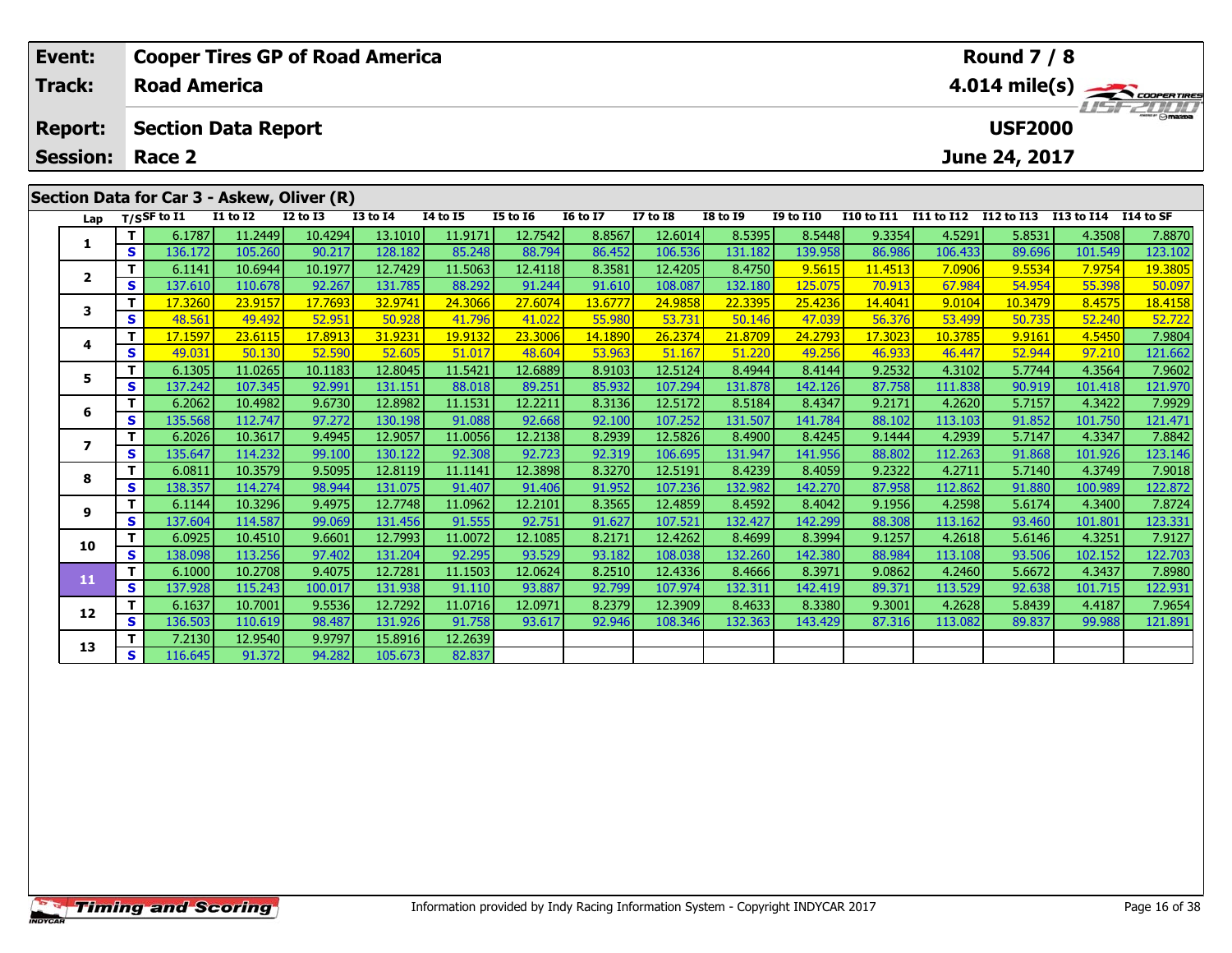| Event:                 | Cooper Tires GP of Road America | <b>Round 7 / 8</b>                                                                                                                                                                                                                                                                                                                                                                                                                                                                                |
|------------------------|---------------------------------|---------------------------------------------------------------------------------------------------------------------------------------------------------------------------------------------------------------------------------------------------------------------------------------------------------------------------------------------------------------------------------------------------------------------------------------------------------------------------------------------------|
| <b>Track:</b>          | <b>Road America</b>             | $4.014 \text{ mile(s)}$                                                                                                                                                                                                                                                                                                                                                                                                                                                                           |
| <b>Report:</b>         | Section Data Report             | $\overline{\phantom{m}}$ $\overline{\phantom{m}}$ $\overline{\phantom{m}}$ $\overline{\phantom{m}}$ $\overline{\phantom{m}}$ $\overline{\phantom{m}}$ $\overline{\phantom{m}}$ $\overline{\phantom{m}}$ $\overline{\phantom{m}}$ $\overline{\phantom{m}}$ $\overline{\phantom{m}}$ $\overline{\phantom{m}}$ $\overline{\phantom{m}}$ $\overline{\phantom{m}}$ $\overline{\phantom{m}}$ $\overline{\phantom{m}}$ $\overline{\phantom{m}}$ $\overline{\phantom{m}}$ $\overline{\$<br><b>USF2000</b> |
| <b>Session: Race 2</b> |                                 | June 24, 2017                                                                                                                                                                                                                                                                                                                                                                                                                                                                                     |

|                          | Lap T/SLap              |          | PO to SF |
|--------------------------|-------------------------|----------|----------|
| 1                        | T                       | 136.1231 | 259.3525 |
|                          | S                       | 106.157  | 52.471   |
| $\overline{\mathbf{2}}$  | T                       | 157.9335 |          |
|                          | S                       | 91.497   |          |
| 3                        | $\mathbf{T}$            | 290.9614 |          |
|                          | <b>S</b>                | 49.664   |          |
| 4                        | $\mathbf{T}$            | 270.4983 |          |
|                          | S                       | 53.421   |          |
| 5                        | Т                       | 134.2967 |          |
|                          | $\mathbf{s}$            | 107.601  |          |
| 6                        | $\mathbf{T}$            | 131.9636 |          |
|                          | S                       | 109.503  |          |
| $\overline{\phantom{a}}$ | $\mathbf{T}$            | 131.3468 |          |
|                          | $\mathbf{s}$            | 110.017  |          |
| 8                        | T                       | 131.4342 |          |
|                          | S                       | 109.944  |          |
|                          | $\mathbf{T}$            | 131.0136 |          |
| 9                        | S                       | 110.297  |          |
| 10                       | $\mathbf{T}$            | 130.8711 |          |
|                          | $\overline{\mathbf{s}}$ | 110.417  |          |
| ${\bf 11}$               | $\mathbf{T}$            | 130.5085 |          |
|                          | $\mathbf{s}$            | 110.724  |          |
|                          | $\mathbf{T}$            | 131.5363 |          |
| 12                       | S                       | 109.859  |          |
|                          | $\mathbf{T}$            |          |          |
| 13                       | $\mathbf{s}$            |          |          |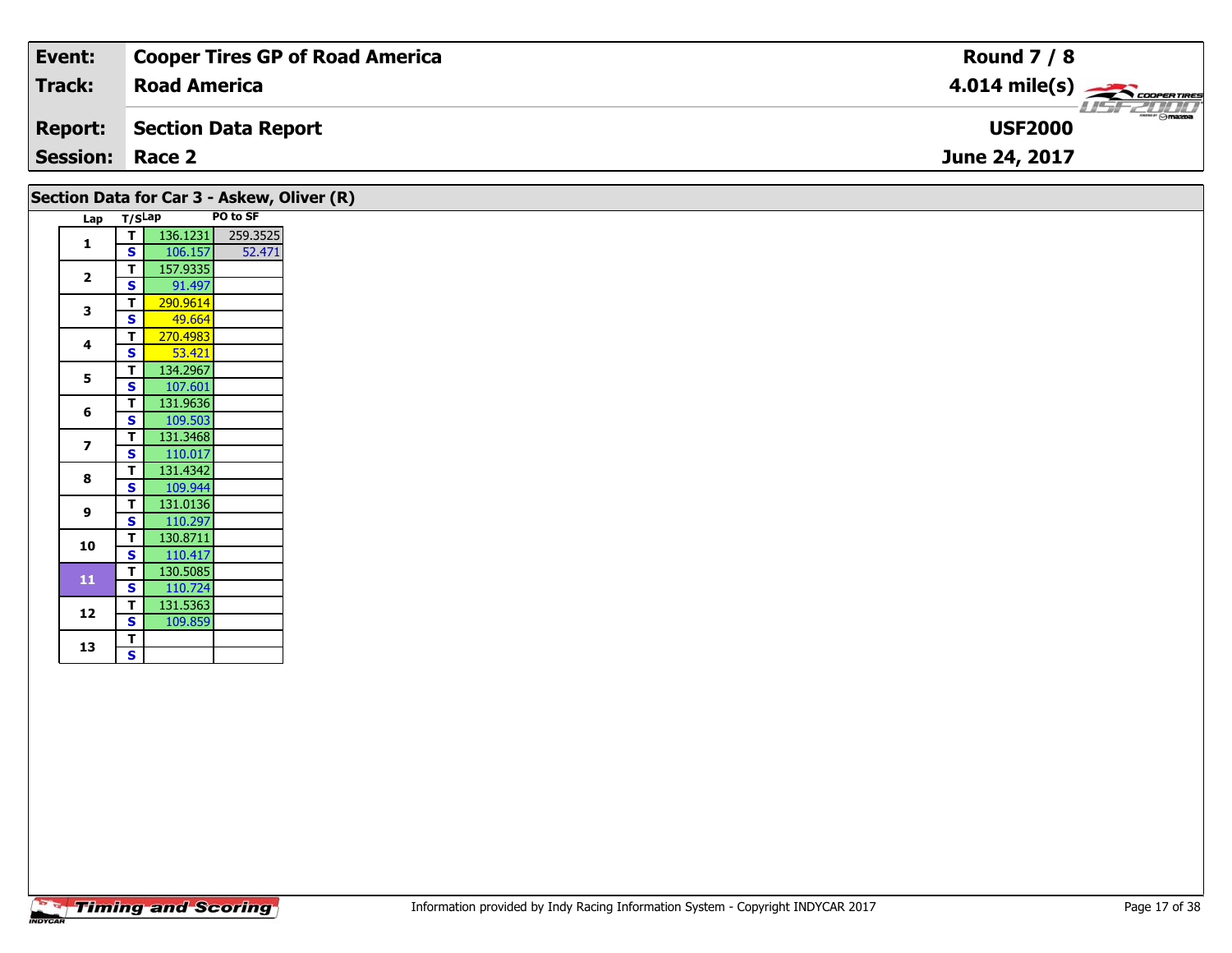| Event:                 | <b>Cooper Tires GP of Road America</b>      | <b>Round 7 / 8</b>      |
|------------------------|---------------------------------------------|-------------------------|
| Track:                 | <b>Road America</b>                         | $4.014 \text{ mile(s)}$ |
| <b>Report:</b>         | Section Data Report                         | <b>USF2000</b>          |
| <b>Session: Race 2</b> |                                             | June 24, 2017           |
|                        | Section Data for Car 36 - Keane, Darren (R) |                         |

| Lap | T/SSF to I1 | <b>I1 to I2</b> | $I2$ to $I3$ | <b>I3 to I4</b> | <b>I4 to I5</b> | I5 to I6 | <b>I6 to I7</b> | <b>I7 to I8</b> | I8 to I9 | I9 to I10 |        |         |        | I10 to I11 I11 to I12 I12 to I13 I13 to I14 | I14 to SF |
|-----|-------------|-----------------|--------------|-----------------|-----------------|----------|-----------------|-----------------|----------|-----------|--------|---------|--------|---------------------------------------------|-----------|
|     | 6.2219      | 11.6711         | 10.4137      | 12.8087         | 11.8165         | 13.4243  | 10.2286         | 13.1141         | 8.5074   | 8.3675    | 9.7552 | 4.5569  | 5.9031 | 4.2964                                      | 7.8286    |
|     |             | 101.416         | 90.353       | 131.108         | 85.974          | 84.362   | 74.857          | 102.371         | 131.677  | 142.9231  | 83.242 | 105.784 | 88.936 | 102.835                                     | 124.021   |
|     | 6.0656      | 10.8947         | 9.7572       | 12.7698         | 11.5755         | 283.7704 |                 |                 |          |           |        |         |        |                                             |           |
|     |             | 108.643         | 96.432       | 131.507         | 87.764          | 3.991    |                 |                 |          |           |        |         |        |                                             |           |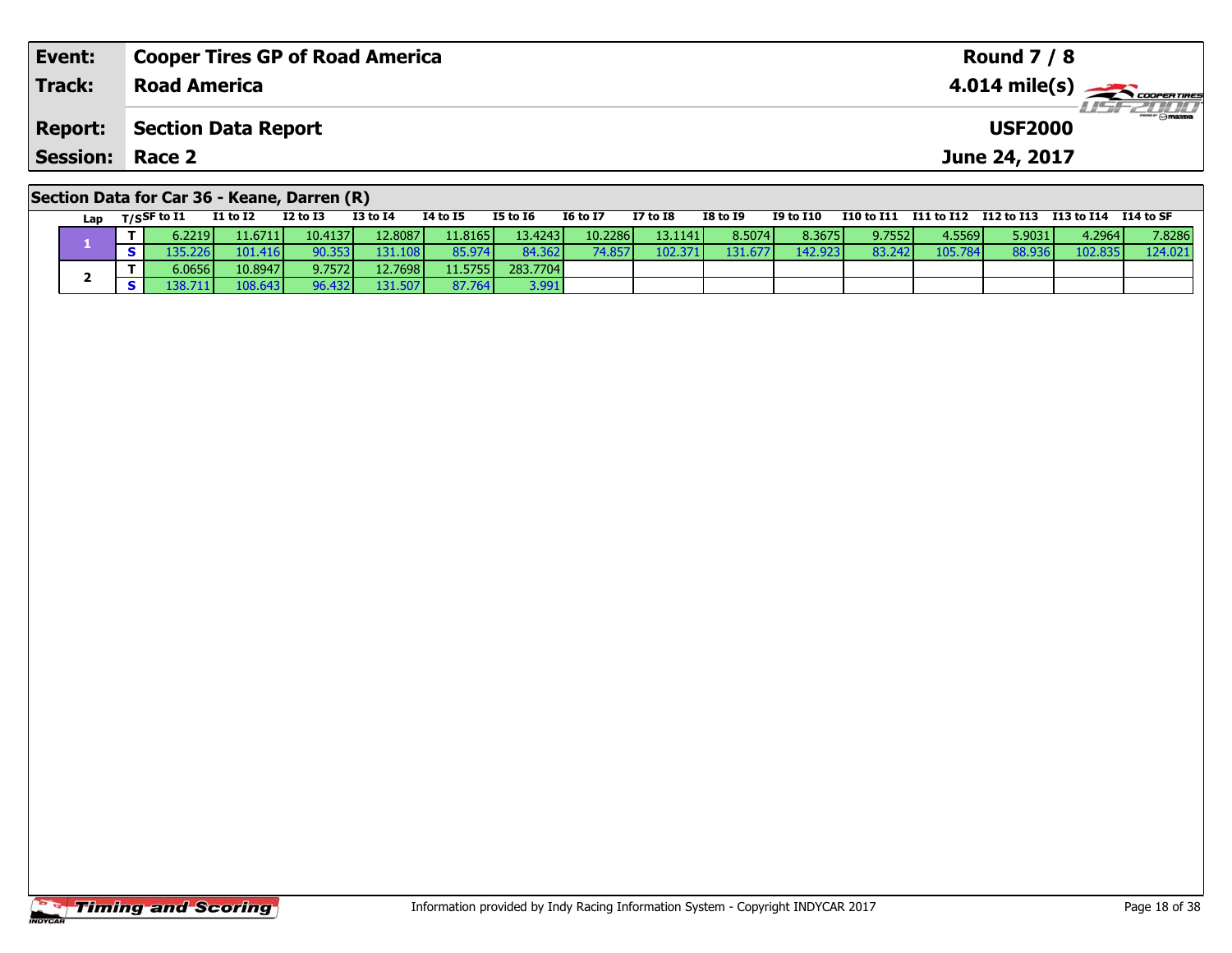| Event:                 | <b>Cooper Tires GP of Road America</b>      | <b>Round 7 / 8</b>                        |
|------------------------|---------------------------------------------|-------------------------------------------|
| <b>Track:</b>          | <b>Road America</b>                         | $4.014$ mile(s) $\rightarrow$ COOPERTIRES |
| <b>Report:</b>         | Section Data Report                         | <b>USF2000</b>                            |
| <b>Session: Race 2</b> |                                             | June 24, 2017                             |
|                        | Section Data for Car 36 - Keane, Darren (R) |                                           |

| Lap | T/SLap |          | PO to SF |
|-----|--------|----------|----------|
|     |        | 138.9140 | 248.7704 |
|     | s      | 104.024  | 54.703   |
|     |        |          |          |
| 2   | s      |          |          |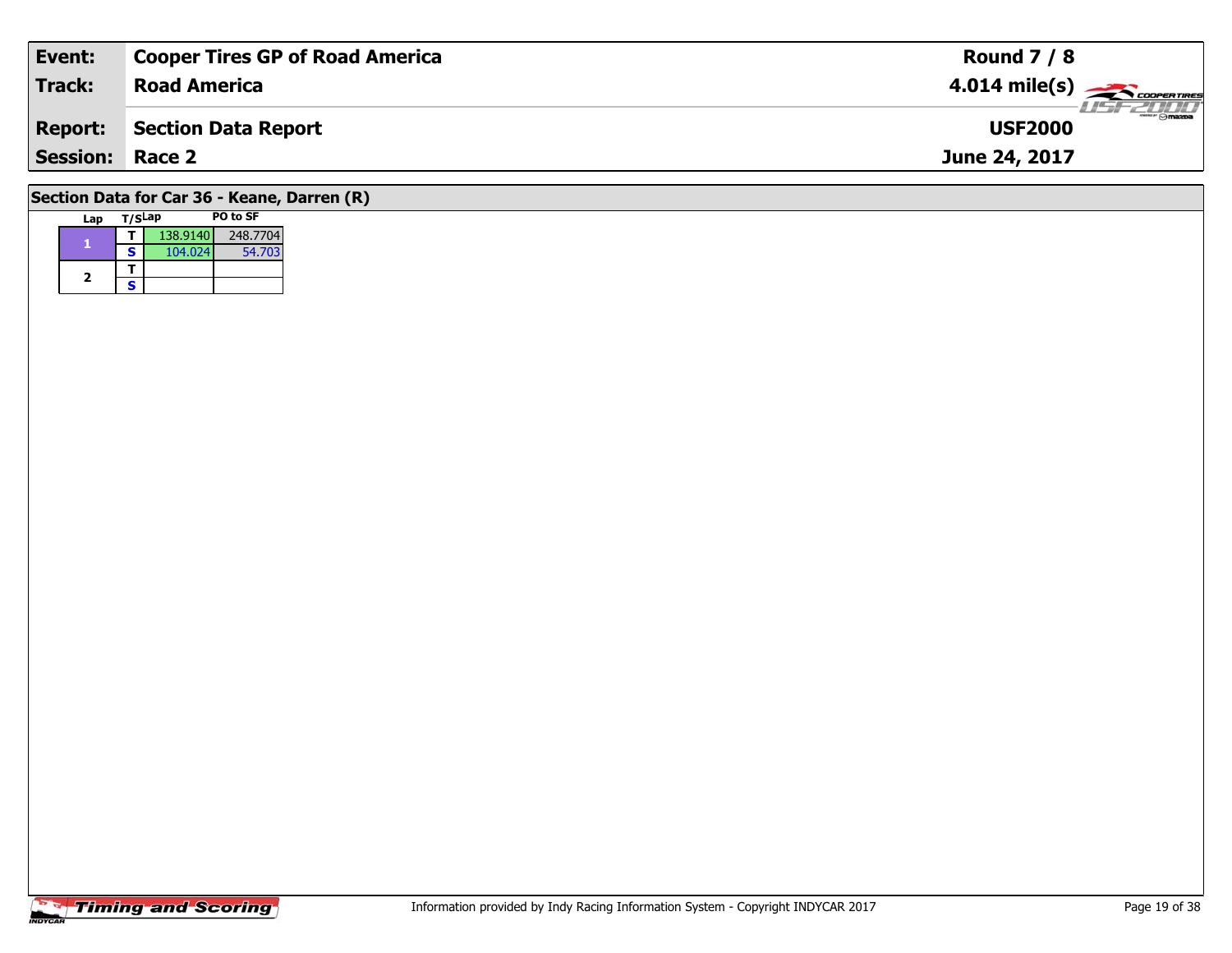| Event:<br>Track: |    | <b>Road America</b> | <b>Cooper Tires GP of Road America</b>     |                 |                  |                 |                 |                 |                 |                  |                  |                   |            | <b>Round 7 / 8</b> |            | 4.014 mile(s)    |
|------------------|----|---------------------|--------------------------------------------|-----------------|------------------|-----------------|-----------------|-----------------|-----------------|------------------|------------------|-------------------|------------|--------------------|------------|------------------|
| <b>Report:</b>   |    |                     | <b>Section Data Report</b>                 |                 |                  |                 |                 |                 |                 |                  |                  |                   |            | <b>USF2000</b>     |            |                  |
| <b>Session:</b>  |    | Race 2              |                                            |                 |                  |                 |                 |                 |                 |                  |                  |                   |            | June 24, 2017      |            |                  |
|                  |    |                     | Section Data for Car 7 - Wojcik, Devin (R) |                 |                  |                 |                 |                 |                 |                  |                  |                   |            |                    |            |                  |
| Lap              |    | $T/S$ SF to I1      | <b>I1 to I2</b>                            | <b>I2 to I3</b> | <b>I3 to I4</b>  | <b>I4 to I5</b> | <b>I5 to 16</b> | <b>16 to 17</b> | <b>I7 to I8</b> | <b>I8 to I9</b>  | <b>I9 to I10</b> | <b>I10 to I11</b> | I11 to I12 | <b>I12 to I13</b>  | I13 to I14 | <b>I14 to SF</b> |
|                  |    | 6.1892              | 11.0873                                    | 10.6739         | 12.7420          | 12.0521         | 13.3841         | 9.6295          | 13.1119         | 8.4951           | 8.4725           | 9.8591            | 4.3610     | 6.0034             | 4.3785     | 7.9204           |
|                  | S  | 135.941             | 106.756                                    | 88.150          | 131.794          | 84.293          | 84.615          | 79.514          | 102.388         | 131.867          | 141.152          | 82.365            | 110.536    | 87.450             | 100.906    | 122.583          |
| $\mathbf{2}$     |    | 6.1259              | 10.7777                                    | 9.9098          | 13.0448          | 11.5127         | 12.7901         | 8.6103          | 12.5053         | 8.5980           | 9.0382           | 10.7461           | 7.6359     | 9.5701             | 8.9906     | 18.6429          |
|                  | S  | 137.345             | 109.823                                    | 94.947          | 128.735          | 88.242          | 88.545          | 88.926          | 107.354         | 130.289          | 132.317          | 75.567            | 63.129     | 54.858             | 49.142     | 52.079           |
| 3                |    | 19.0390             | 23.5656                                    | 17.5605         | 34.0015          | 24.5893         | 26.3941         | 14.5562         | 23.4233         | 22.4583          | 28.8406          | 16.4080           | 5.6315     | 8.6565             | 7.9372     | 19.1184          |
|                  | S. | 44.192              | 50.227                                     | 53.581          | 49.390           | 41.315          | 42.907          | 52.602          | 57.315          | 49.880           | 41.466           | 49.491            | 85.598     | 60.648             | 55.664     | 50.784           |
| 4                |    | 18.5353             | 22.0169                                    | 21.8870         | 30.4152          | 26.7858         | 15.8375         | 15.0514         | 22.3220         | 22.4376          | 25.4592          | 14.6939           | 9.0817     | 9.0841             | 4.4818     | 8.0726           |
|                  | S  | 45.393              | 53.760                                     | 42.989          | 55.213           | 37.927          | 71.507          | 50.87           | 60.142          | 49.926           | 46.974           | 55.264            | 53.079     | 57.793             | 98.581     | 120.272          |
| 5                |    | 6.1955              | 10.7150                                    | 10.1520         | 12.8307          | 11.6347         | 12.7260         | 8.9148          | 12.7427         | 8.5376           | 8.5265           | 9.6207            | 4.5779     | 6.0094             | 4.4012     | 8.0303           |
|                  | S. | 135.802             | 110.465                                    | 92.682          | 130.883          | 87.317          | 88.991          | 85.889          | 105.354         | 131.211          | 140.258          | 84.406            | 105.298    | 87.363             | 100.386    | 120.906          |
| 6                |    | 6.2163              | 10.6119                                    | 9.7709          | 13.0145          | 11.3148         | 12.3526         | 8.6556          | 12.5700         | 8.5361           | 8.5067           | 9.3414            | 4.3178     | 5.6957             | 4.3938     | 8.0794           |
|                  | S. | 135.348             | 111.539                                    | 96.297          | 129.034 <b>1</b> | 89.786          | 91.681          | 88.461          | 106.802         | 131.234 <b>1</b> | 140.584          | 86.930            | 111.641    | 92.175             | 100.5551   | 120.171          |

7 | T | 6.2351 10.4100 | 9.6922 13.0256 11.3495 12.2575 8.3873 12.4252 8.5633 8.5271 9.3650 4.3832 5.8406 4.4197 7.9669<br>7 | S | 134.940 113.702 97.079 128.924 89.511 92.392 91.291 108.047 130.817 140.248 86.711 109.976 89.

8 T | 6.0667 10.6730 9.9754 12.9243 11.5091 12.3102 8.4146 12.3859 8.4413 8.4529 9.4808 4.3325 5.6911 4.3903 8.0138<br>8 S 138.686 110.900 94.323 129.935 88.270 91.997 90.994 108.389 132.708 141.479 85.652 111.263 92.249 100.

13.0165 11.2524 13.0165 11.2524 12.1709 8.2854 12.3807 8.5024 8.4835 9.3238 4.3317 5.6210 4.4303 8.0430 .<br>S 135.636 113.894 98.397 129.015 90.284 93.050 92.413 108.435 131.754 140.969 87.094 111.283 93.400 99.726 120.715

0 | **T** | 6.2500| 10.4359| 9.5896| 13.0620| 11.2388| 12.1645| 8.3939| 12.4893| 8.5868| 8.6062| 9.2126| 4.3288| 5.6419| 4.3767| 8.0907<br>| S | 134.618| 113.420| 98.118| 128.565| 90.393| 93.099| 91.219| 107.492| 130.459| 138.9

**<sup>T</sup>** 6.2628 10.4334 9.5352 13.0768 11.0848 12.1903 8.4025 12.4847 8.5863 8.5898 9.2419 4.3356 5.7468 4.4207 8.0859 **<sup>S</sup>** 134.343 113.447 98.677 128.420 91.649 92.902 91.125 107.532 130.467 139.224 87.866 111.183 91.355 99.943 120.074

2 | T | 6.2982| 11.0733| 9.6581| 13.1406| 11.1344| 12.1653| 8.3194| 12.4694| 8.6324| 8.6491| 9.2603| 4.3257| 5.7447| 4.3814| 8.0596<br>| S | 133.588| 106.891| 97.422| 127.796| 91.241| 93.093| 92.036| 107.664| 129.770| 138.270

**<sup>T</sup>** 6.2387 10.5826 9.6585 14.3555 **<sup>S</sup>** 134.862 111.847 97.418 116.981

116.981

**7**

**8**

**9**

**10**

**11**

**12**

**13**

7.9669

121.868

120.715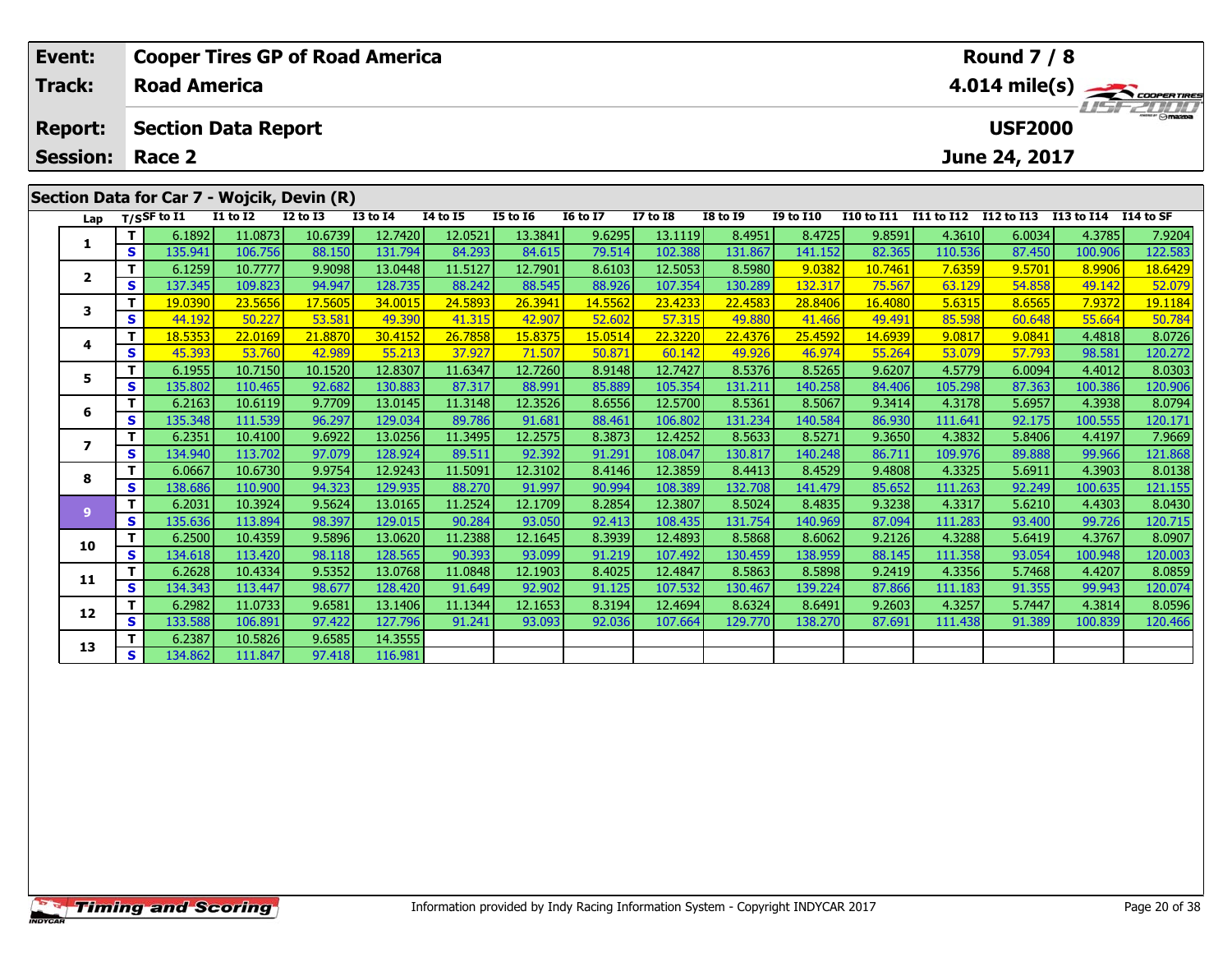| Event:                 | <b>Cooper Tires GP of Road America</b> | <b>Round 7 / 8</b>                                                                                                                  |
|------------------------|----------------------------------------|-------------------------------------------------------------------------------------------------------------------------------------|
| <b>Track:</b>          | <b>Road America</b>                    | $4.014$ mile(s) $\overbrace{\hspace{2cm}}$ coorerings                                                                               |
| <b>Report:</b>         | Section Data Report                    | $\overline{\phantom{a}}$ $\cap$ $\overline{\phantom{a}}$ $\cap$ $\overline{\phantom{a}}$ $\overline{\phantom{a}}$<br><b>USF2000</b> |
| <b>Session: Race 2</b> |                                        | June 24, 2017                                                                                                                       |

|                |                         |                    | Section Data for Car 7 - Wojcik, Devin (R) |
|----------------|-------------------------|--------------------|--------------------------------------------|
| Lap            | T/SLap                  |                    | PO to SF                                   |
| 1              | T                       | 138.3600           | 240.6232                                   |
|                | S                       | 104.441            | 56.555                                     |
| $\mathbf{2}$   | T                       | 158.4984           |                                            |
|                | $\mathbf{s}$            | 91.171             |                                            |
| 3              | $\overline{\mathbf{T}}$ | 292.1800           |                                            |
|                | S<br>T                  | 49.457<br>266.1620 |                                            |
| 4              | $\mathbf{s}$            | 54.292             |                                            |
|                | $\overline{\mathbf{T}}$ | 135.6150           |                                            |
| 5              | <b>S</b>                | 106.555            |                                            |
|                | T                       | 133.3775           |                                            |
| 6              | $\mathbf{s}$            | 108.342            |                                            |
|                | T                       | 132.8482           |                                            |
| $\overline{7}$ | S                       | 108.774            |                                            |
|                | T                       | 133.0619           |                                            |
| 8              | $\mathbf{s}$            | 108.599            |                                            |
|                | T                       | 131.9995           |                                            |
| 9 <sup>°</sup> | S                       | 109.473            |                                            |
|                | T                       | 132.4677           |                                            |
| 10             | <b>S</b>                | 109.086            |                                            |
|                | T                       | 132.4775           |                                            |
| 11             | S                       | 109.078            |                                            |
|                | T                       | 133.3119           |                                            |
| 12             | $\mathbf{s}$            | 108.395            |                                            |
|                | $\overline{\mathbf{T}}$ |                    |                                            |
| 13             | $\overline{\mathbf{s}}$ |                    |                                            |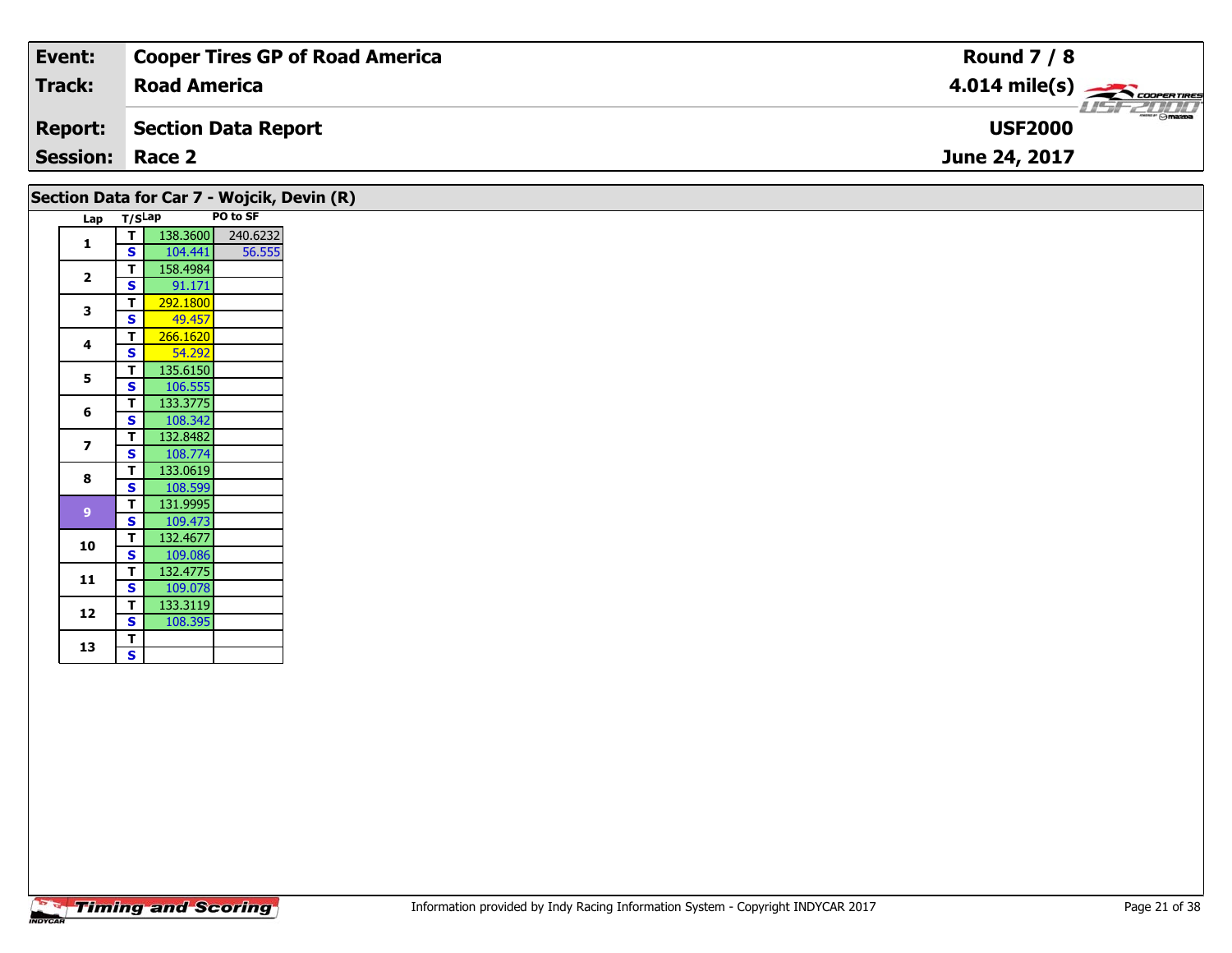| Event:          |    | <b>Cooper Tires GP of Road America</b>       |                 |              |                 |                 |                 |                 |                 |                 |                  |                   |            | <b>Round 7 / 8</b> |            |               |
|-----------------|----|----------------------------------------------|-----------------|--------------|-----------------|-----------------|-----------------|-----------------|-----------------|-----------------|------------------|-------------------|------------|--------------------|------------|---------------|
| <b>Track:</b>   |    | <b>Road America</b>                          |                 |              |                 |                 |                 |                 |                 |                 |                  |                   |            |                    |            | 4.014 mile(s) |
| <b>Report:</b>  |    | <b>Section Data Report</b>                   |                 |              |                 |                 |                 |                 |                 |                 |                  |                   |            | <b>USF2000</b>     |            | $H = -2H H$   |
| <b>Session:</b> |    | Race 2                                       |                 |              |                 |                 |                 |                 |                 |                 |                  |                   |            | June 24, 2017      |            |               |
|                 |    |                                              |                 |              |                 |                 |                 |                 |                 |                 |                  |                   |            |                    |            |               |
|                 |    | Section Data for Car 79 - Malukas, David (R) |                 |              |                 |                 |                 |                 |                 |                 |                  |                   |            |                    |            |               |
| Lap             |    | T/SSF to I1                                  | <b>I1 to I2</b> | $I2$ to $I3$ | <b>I3 to I4</b> | <b>I4 to I5</b> | <b>I5 to 16</b> | <b>I6 to I7</b> | <b>I7 to I8</b> | <b>I8 to 19</b> | <b>I9 to I10</b> | <b>I10 to I11</b> | I11 to I12 | I12 to I13         | I13 to I14 | I14 to SF     |
|                 |    | 6.1551                                       | 11.2083         | 10.3022      | 13.1527         | 11.7039         | 12.2979         | 8.4223          | 12.6804         | 8.6240          | 8.6168           | 9.9164            | 4.4016     | 5.7982             | 4.3876     | 8.0515        |
|                 | S. | 136.694                                      | 105.604         | 91.331       | 127.679         | 86.801          | 92.089          | 90.911          | 105.872         | 129.896         | 138.788          | 81.889            | 109.516    | 90.545             | 100.697    | 120.587       |
|                 |    | 6.2996                                       | 10.9260         | 9.9365       | 12.9549         | 11.1711         | 12.0534         | 8.4176          | 12.5034         | 8.5522          | 9.1180           | 11.3006           | 7.2544     | 9.5068             | 8.2419     | 19.3844       |
|                 |    |                                              |                 |              |                 |                 |                 |                 |                 |                 |                  |                   |            |                    |            |               |
|                 | S. | 133.558                                      | 108.332         | 94.692       | 129.628         | 90.941          | 93.957          | 90.962          | 107.371         | 130.987         | 131.159          | 71.859            | 66.449     | 55.224             | 53.606     | 50.087        |
| 3               |    | 17.3171                                      | 23.8715         | 18.1381      | 31.8973         | 22.6607         | 26.1940         | 17.2768         | 24.8462         | 22.1323         | 23.7870          | 16.1172           | 8.7898     | 11.1552            | 8.3139     | 18.7050       |

| Lap                     |    | T/SSF to I1 | <b>I1 to I2</b> | <b>I2 to I3</b> | <b>I3 to I4</b> | <b>I4 to I5</b> | <b>I5 to 16</b> | <b>16 to 17</b> | <b>I7 to I8</b> | <b>I8 to I9</b> | <b>I9 to I10</b> | <b>I10 to I11</b> | I11 to I12 | I12 to I13 | I13 to I14 | I14 to SF       |
|-------------------------|----|-------------|-----------------|-----------------|-----------------|-----------------|-----------------|-----------------|-----------------|-----------------|------------------|-------------------|------------|------------|------------|-----------------|
| 1                       |    | 6.1551      | 11.2083         | 10.3022         | 13.1527         | 11.7039         | 12.2979         | 8.4223          | 12.6804         | 8.6240          | 8.6168           | 9.9164            | 4.4016     | 5.7982     | 4.3876     | 8.0515          |
|                         | s  | 136.694     | 105.604         | 91.331          | 127.679         | 86.801          | 92.089          | 90.911          | 105.872         | 129.896         | 138.788          | 81.889            | 109.516    | 90.545     | 100.697    | 120.587         |
| $\overline{2}$          |    | 6.2996      | 10.9260         | 9.9365          | 12.9549         | 11.1711         | 12.0534         | 8.4176          | 12.5034         | 8.5522          | 9.1180           | 11.3006           | 7.2544     | 9.5068     | 8.2419     | <u> 19.3844</u> |
|                         | s  | 133.558     | 108.332         | 94.692          | 129.628         | 90.941          | 93.957          | 90.962          | 107.371         | 130.987         | 131.159          | 71.859            | 66.449     | 55.224     | 53.606     | 50.087          |
| 3                       |    | 17.3171     | 23.8715         | 18.1381         | 31.8973         | 22.6607         | 26.1940         | 17,2768         | 24.8462         | 22.1323         | 23.7870          | 16.1172           | 8.7898     | 11.1552    | 8.3139     | 18.7050         |
|                         | s  | 48.586      | 49.584          | 51.875          | 52.648          | 44.831          | 43.235          | 44.318          | 54.032          | 50.615          | 50.276           | 50.384            | 54.841     | 47.063     | 53.142     | 51.906          |
| 4                       |    | 16.3750     | 23.6824         | 18.2659         | 31.1507         | 20.5192         | 22.7861         | 14.7909         | 26.2486         | 21.8297         | 24.3677          | 17.7710           | 10.3716    | 10.0569    | 4.6034     | 8.1189          |
|                         | s  | 51.381      | 49.980          | 51.512          | 53.909          | 49.510          | 49.701          | 51.767          | 51.146          | 51.317          | 49.078           | 45.695            | 46.477     | 52.203     | 95.976     | 119.586         |
| 5                       |    | 6.2173      | 10.7863         | 9.9947          | 12.9431         | 11.5694         | 12.4691         | 8.4735          | 12.5947         | 8.5281          | 8.4348           | 9.2464            | 4.3079     | 5.7228     | 4.3358     | 7.9755          |
|                         | s  | 135.326     | 109.735         | 94.141          | 129.746         | 87.810          | 90.825          | 90.362          | 106.592         | 131.357         | 141.783          | 87.823            | 111.898    | 91.738     | 101.900    | 121.736         |
| 6                       |    | 6.2046      | 10.4691         | 9.5736          | 12.8809         | 11.2515         | 12.2364         | 8.4568          | 12.3690         | 8.5374          | 8.4316           | 9.0937            | 4.2631     | 5.6334     | 4.3114     | 7.9565          |
|                         | s  | 135.603     | 113.060         | 98.282          | 130.373         | 90.291          | 92.552          | 90.540          | 108.537         | 131.214         | 141.837          | 89.298            | 113.074    | 93.194     | 102.477    | 122.027         |
| $\overline{\mathbf{z}}$ |    | 6.1581      | 10.3968         | 9.5330          | 12.9025         | 11.2147         | 12.6258         | 8.3702          | 12.4179         | 8.5339          | 8.4826           | 9.1665            | 4.2921     | 5.6325     | 4.3364     | 7.9295          |
|                         | s  | 136.627     | 113.846         | 98.700          | 130.154         | 90.587          | 89.697          | 91.477          | 108.110         | 131.268         | 140.984          | 88.588            | 112.310    | 93.209     | 101.886    | 122.443         |
| 8                       |    | 6.1278      | 10.2970         | 9.4494          | 12.8973         | 11.3578         | 12.3030         | 8.2875          | 12.3862         | 8.4983          | 8.5099           | 9.1005            | 4.2748     | 5.5858     | 4.3565     | 7.9551          |
|                         | s  | 137.303     | 114.950         | 99.573          | 130.207         | 89.446          | 92.051          | 92.390          | 108.387         | 131.818         | 140.532          | 89.231            | 112.764    | 93.988     | 101.416    | 122.049         |
| 9                       |    | 6.2037      | 10.2611         | 9.4844          | 12.9679         | 11.1174         | 12.0994         | 8.3413          | 12.3452         | 8.5333          | 8.5674           | 9.0454            | 4.2706     | 5.6117     | 4.2762     | 7.9389          |
|                         | s  | 135.623     | 115.352         | 99.206          | 129.498         | 91.380          | 93.600          | 91.794          | 108.747         | 131.277         | 139.588          | 89.774            | 112.875    | 93.555     | 103.320    | 122.298         |
| 10                      |    | 6.2190      | 10.2197         | 9.4190          | 12.9203         | 11.1359         | 12.0171         | 8.2343          | 12.2859         | 8.5337          | 8.5023           | 9.0943            | 4.2851     | 5.5765     | 4.3287     | 7.9930          |
|                         | s  | 135.289     | 115.819         | 99.895          | 129.975         | 91.228          | 94.241          | 92.987          | 109.272         | 131.271         | 140.657          | 89.292            | 112.493    | 94.145     | 102.067    | 121.470         |
| 11                      |    | 6.1917      | 10.2189         | 9.4055          | 12.9424         | 11.0465         | 11.9677         | 8.1918          | 12.3334         | 8.5504          | 8.5391           | 9.0310            | 4.2681     | 5.5053     | 4.2890     | 7.9478          |
|                         | S  | 135.886     | 115.828         | 100.038         | 129.753         | 91.967          | 94.630          | 93.469          | 108.851         | 131.015         | 140.051          | 89.918            | 112.941    | 95.363     | 103.012    | 122.161         |
| 12                      |    | 6.2243      | 10.2492         | 9.4190          | 12.9681         | 11.0107         | 12.0203         | 8.2068          | 12.2982         | 8.5750          | 8.5172           | 9.0448            | 4.2633     |            |            |                 |
|                         | S. | 135.174     | 115.486         | 99.895          | 129.496         | 92.266          | 94.216          | 93.298          | 109.162         | 130.639         | 140.411          | 89.780            | 113.069    |            |            |                 |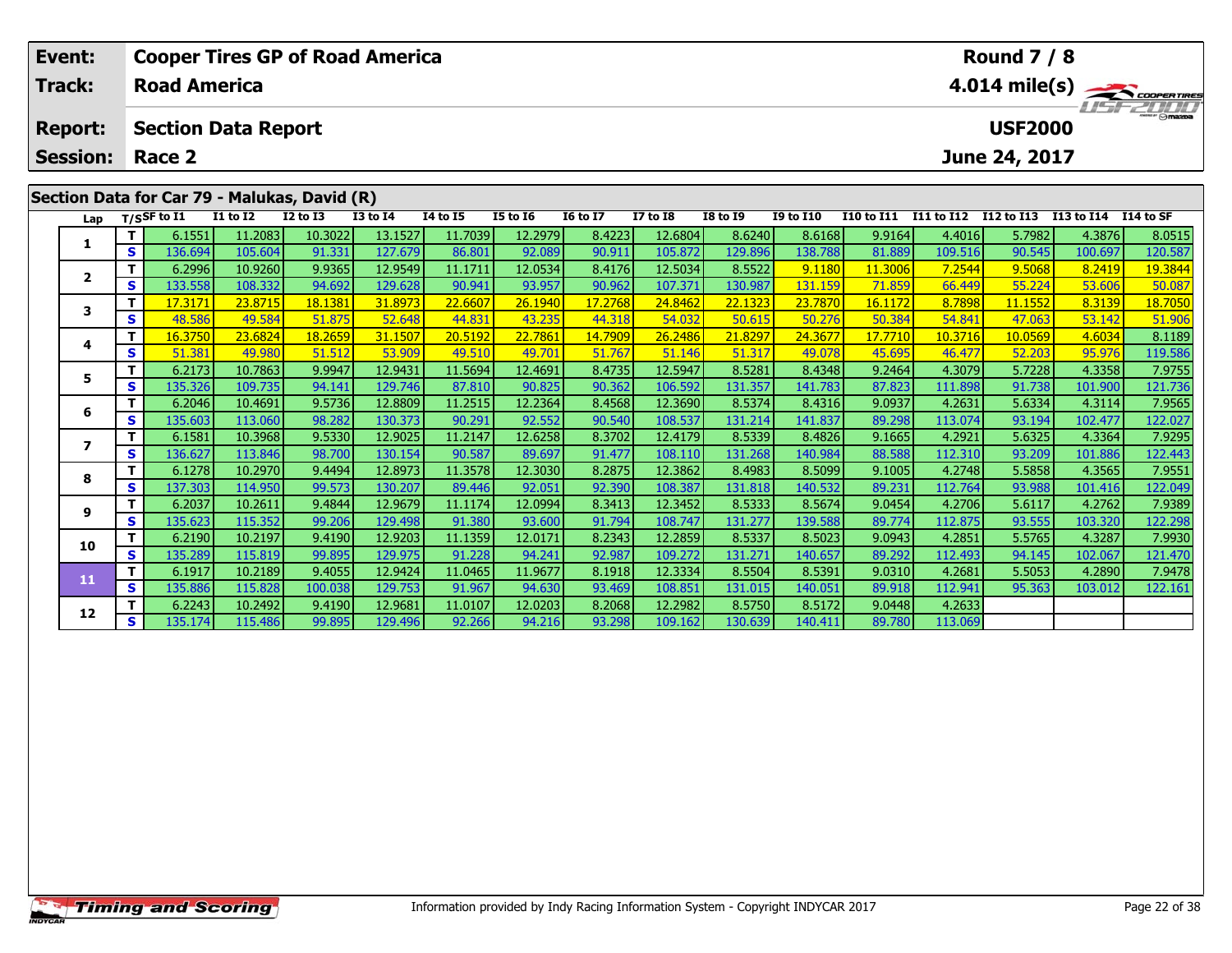| Event:                 | Cooper Tires GP of Road America | <b>Round 7 / 8</b>                                                                                                                                                                                                                                                                                                                                                                                                                                                                                |
|------------------------|---------------------------------|---------------------------------------------------------------------------------------------------------------------------------------------------------------------------------------------------------------------------------------------------------------------------------------------------------------------------------------------------------------------------------------------------------------------------------------------------------------------------------------------------|
| <b>Track:</b>          | <b>Road America</b>             | $4.014 \text{ mile(s)}$                                                                                                                                                                                                                                                                                                                                                                                                                                                                           |
| <b>Report:</b>         | Section Data Report             | $\overline{\phantom{m}}$ $\overline{\phantom{m}}$ $\overline{\phantom{m}}$ $\overline{\phantom{m}}$ $\overline{\phantom{m}}$ $\overline{\phantom{m}}$ $\overline{\phantom{m}}$ $\overline{\phantom{m}}$ $\overline{\phantom{m}}$ $\overline{\phantom{m}}$ $\overline{\phantom{m}}$ $\overline{\phantom{m}}$ $\overline{\phantom{m}}$ $\overline{\phantom{m}}$ $\overline{\phantom{m}}$ $\overline{\phantom{m}}$ $\overline{\phantom{m}}$ $\overline{\phantom{m}}$ $\overline{\$<br><b>USF2000</b> |
| <b>Session: Race 2</b> |                                 | June 24, 2017                                                                                                                                                                                                                                                                                                                                                                                                                                                                                     |

|                          |        |          |          | Section Data for Car 79 - Malukas, David (R) |
|--------------------------|--------|----------|----------|----------------------------------------------|
| Lap                      | T/SLap |          | PO to SF |                                              |
|                          | т      | 135.7189 | 257.9475 |                                              |
| 1                        | S      | 106.473  | 52.757   |                                              |
| $\overline{\mathbf{z}}$  | т      | 157.6208 |          |                                              |
|                          | S      | 91.678   |          |                                              |
| 3                        | т      | 291.2021 |          |                                              |
|                          | S      | 49.623   |          |                                              |
| 4                        | т      | 270.9380 |          |                                              |
|                          | S      | 53.335   |          |                                              |
| 5                        | т      | 133.5994 |          |                                              |
|                          | S      | 108.162  |          |                                              |
| 6                        | т      | 131.6690 |          |                                              |
|                          | S      | 109.748  |          |                                              |
| $\overline{\phantom{a}}$ | т      | 131.9925 |          |                                              |
|                          | S      | 109.479  |          |                                              |
| 8                        | т      | 131.3869 |          |                                              |
|                          | S      | 109.984  |          |                                              |
| 9                        | т      | 131.0639 |          |                                              |
|                          | S      | 110.255  |          |                                              |
| 10                       | т      | 130.7648 |          |                                              |
|                          | S      | 110.507  |          |                                              |
| 11                       | т      | 130.4286 |          |                                              |
|                          | S<br>T | 110.792  |          |                                              |
| 12                       | S      |          |          |                                              |
|                          |        |          |          |                                              |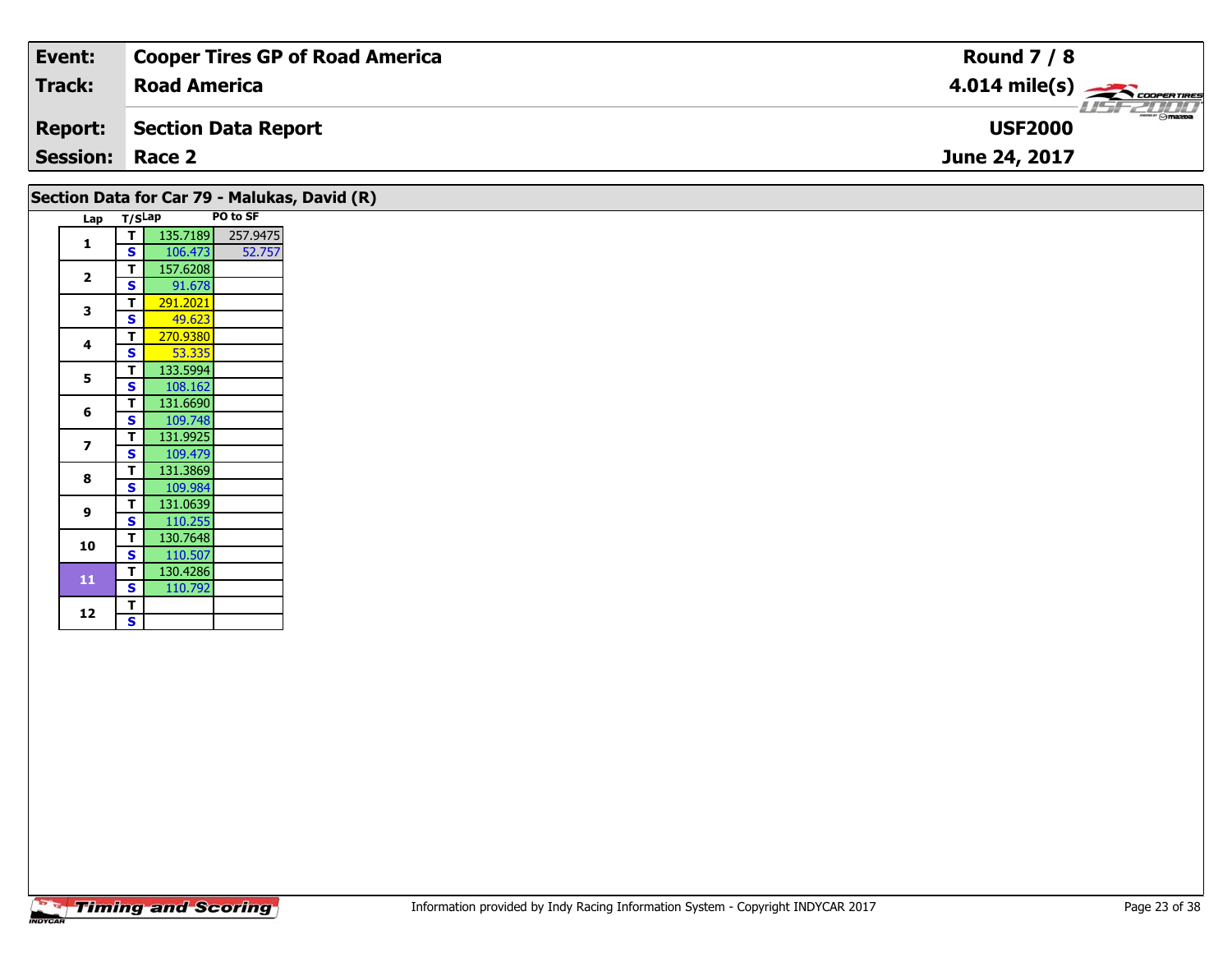| Event:          |              |                            |          | <b>Cooper Tires GP of Road America</b>     |               |          |                 |                 |                  |                 |                  |            |                  | <b>Round 7 / 8</b> |            |                         |
|-----------------|--------------|----------------------------|----------|--------------------------------------------|---------------|----------|-----------------|-----------------|------------------|-----------------|------------------|------------|------------------|--------------------|------------|-------------------------|
| Track:          |              | <b>Road America</b>        |          |                                            |               |          |                 |                 |                  |                 |                  |            |                  |                    |            | $4.014 \text{ mile(s)}$ |
| <b>Report:</b>  |              | <b>Section Data Report</b> |          |                                            |               |          |                 |                 |                  |                 |                  |            |                  | <b>USF2000</b>     |            | LISFZULT                |
| <b>Session:</b> |              | Race 2                     |          |                                            |               |          |                 |                 |                  |                 |                  |            |                  | June 24, 2017      |            |                         |
|                 |              |                            |          | Section Data for Car 80 - Megennis, Robert |               |          |                 |                 |                  |                 |                  |            |                  |                    |            |                         |
| Lap             |              | $T/S$ SF to $I1$           | I1 to I2 | $I2$ to $I3$                               | $I3$ to $I4$  | I4 to I5 | <b>I5 to 16</b> | <b>I6 to I7</b> | <b>I7 to I8</b>  | <b>I8 to I9</b> | <b>I9 to I10</b> | I10 to I11 | I11 to I12       | <b>I12 to I13</b>  | I13 to I14 | I14 to SF               |
|                 |              | 6.2443                     | 11.1220  | 10.2971                                    | 12.8965       | 11.8709  | 13.2192         | 8.6124          | 12.7915          | 8.6091          | 8.5700           | 9.2816     | 4.3293           | 5.8597             | 4.3758     | 7.9800                  |
|                 | S.           | 134.741                    | 106.423  | 91.376                                     | 130.215       | 85.580   | 85.671          | 88.905          | 104.953          | 130.121         | 139.546          | 87.490     | 111.345          | 89.595             | 100.969    | 121.668                 |
|                 |              | 6.2025                     | 10.4636  | 9.7589                                     | 12.8777       | 11.2765  | 12.7240         | 8.6682          | 12.6626          | 8.5056          | 9.4959           | 11.4648    | 7.0805           | 9.8230             | 8.6857     | 18.8907                 |
|                 | S.           | 135.649                    | 113.119  | 96.415                                     | 130.405       | 90.091   | 89.005          | 88.332          | 106.021          | 131.705         | 125.940          | 70.829     | 68.081           | 53.446             | 50.867     | 51.396                  |
|                 | $\mathbf{r}$ | 17770                      | 24C20F   | 17.2CE                                     | <u>רכם ככ</u> | 2407     | TCOAO           | 14.206A         | $24 \cos \theta$ | $22$ $CD$       | 20.0400          | 100000     | $A$ $01$ $A$ $0$ | 0.0470             | 72214      | 10.702 $E$              |

|                |          | .7.7553 | <u>24.6395</u> | <u>  17.2655</u> | <u>33.0374</u>   | <mark>24.7187</mark> | 26.8448 | 14.3864 | <u>24.6830 </u> | 22.6547 | <u> 28.04901</u> | 16.86661 | 4.9148  | 9.9470 | 7.3314  | 18.7025 |
|----------------|----------|---------|----------------|------------------|------------------|----------------------|---------|---------|-----------------|---------|------------------|----------|---------|--------|---------|---------|
|                | S.       | 47.387  | 48.038         | 54.496           | 50.831           | 41.099               | 42.187  | 53.223  | 54.390          | 49.448  | 42.636           | 48.145   | 98.080  | 52.780 | 60.264  | 51.913  |
|                |          | 17.6376 | 22.9705        | 20.6187          | 31.6216          | 22.4753              | 17.9958 | 16.6902 | 24.2190         | 21.2847 | 25.7962          | 15.2666  | 9.8974  | 9.5503 | 4.4911  | 7.9767  |
|                | s.       | 47.703  | 51.529         | 45.634           | 53.107           | 45.201               | 62.931  | 45.876  | 55.432          | 52.631  | 46.360           | 53.191   | 48.704  | 54.972 | 98.376  | 121.718 |
|                |          | 6.2237  | 11.0232        | 10.1194          | 13.0399          | 11.4445              | 12.4315 | 8.9097  | 12.9821         | 8.5734  | 8.5266           | 9.8640   | 4.4048  | 5.7493 | 4.4009  | 8.1089  |
|                | S        | 135.187 | 107.377        | 92.981           | 128.783          | 88.768               | 91.099  | 85.938  | 103.412         | 130.663 | 140.256          | 82.324   | 109.436 | 91.315 | 100.393 | 119.734 |
|                |          | 6.3374  | 10.4635        | 9.5988           | 13.0774          | 11.2494              | 12.1748 | 8.3521  | 12.6290         | 8.6040  | 8.6041           | 9.6632   | 4.2877  | 5.7706 | 4.3651  | 8.0257  |
|                | s        | 132.762 | 113.121        | 98.024           | 128.414          | 90.308               | 93.020  | 91.675  | 106.303         | 130.198 | 138.993          | 84.035   | 112.425 | 90.978 | 101.216 | 120.975 |
|                |          | 6.1811  | 10.5478        | 9.6507           | 13.0017          | 11.1707              | 12.1044 | 8.3382  | 12.5140         | 8.5829  | 8.5558           | 9.3754   | 4.7838  | 6.8083 | 4.5723  | 8.0978  |
|                | S.       | 136.119 | 112.216        | 97.496           | 129.161          | 90.944               | 93.561  | 91.828  | 107.280         | 130.519 | 139.778          | 86.614   | 100.766 | 77.112 | 96.629  | 119.898 |
| 8              |          | 6.1817  | 11.4058        | 10.4201          | 13.2046          | 11.8090              | 12.8746 | 9.0367  | 13.7412         | 9.2838  | 9.1380           | 9.9604   | 4.6022  | 6.2185 |         |         |
|                | s        | 136.106 | 103.775        | 90.298           | 127.177          | 86.028               | 87.964  | 84.730  | 97.699          | 120.665 | 130.872          | 81.527   | 104.742 | 84.426 |         |         |
| q              |          |         |                | 9.8666           | 13.2069          | 11.3708              | 12.2554 | 8.5222  | 12.6521         | 8.6358  | 8.6136           | 9.1408   | 4.3246  | 5.6732 | 4.3560  | 8.0546  |
|                | S        |         |                | 95.363           | 127.155          | 89.344               | 92.408  | 89.846  | 106.109         | 129.719 | 138.840          | 88.837   | 111.466 | 92.540 | 101.427 | 120.541 |
| $\overline{0}$ |          | 6.2884  | 10.5161        | 9.6209           | 13.0843          | 11.1819              | 12.1440 | 8.2320  | 12.6011         | 8.6506  | 8.5826           | 9.0944   | 4.3129  | 5.7405 | 4.3646  | 8.0590  |
|                | <b>S</b> | 133.796 | 112.555        | 97.798           | 128.346 <b>1</b> | 90.853               | 93.256  | 93.013  | 106.538         | 129.497 | 139.341          | 89.291   | 111.768 | 91.455 | 101.228 | 120.475 |

**<sup>T</sup>** 6.2675 10.7836 9.6197 **<sup>S</sup>** 134.242 109.763 97.811

97.811

**3**

**4**

**5**

**6**

**7**

**8**

**9**

**10**

**11**

**12**

**<sup>T</sup>** 6.2938 10.5569 9.5853 13.1451 11.1201 12.1896 8.2749 12.5793 8.6455 8.5975 9.1360 4.2998 5.7904 4.3538 8.0863 **<sup>S</sup>** 133.681 112.120 98.162 127.752 91.358 92.907 92.531 106.723 129.573 139.100 88.884 112.109 90.667 101.479 120.068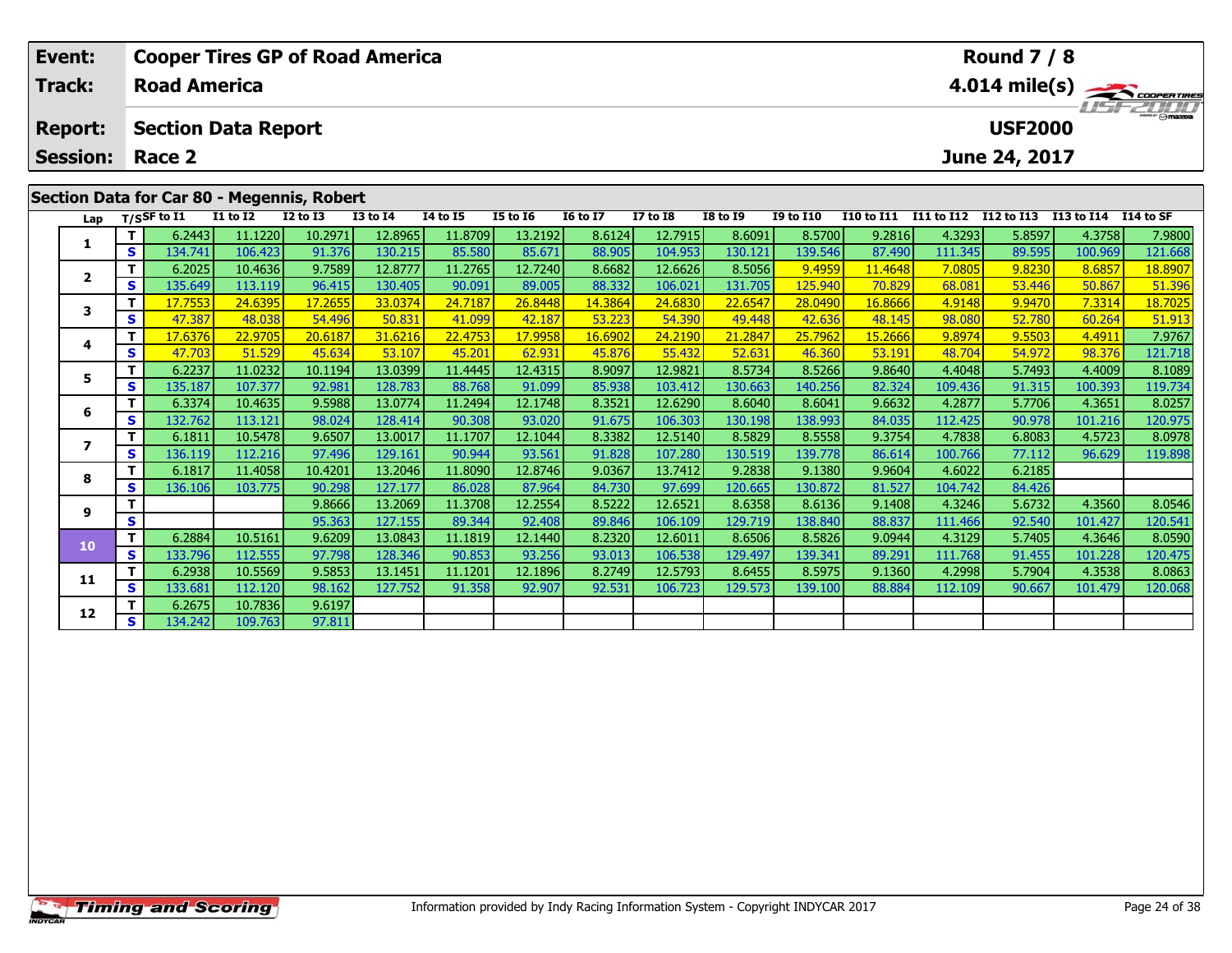| Event:                 | <b>Cooper Tires GP of Road America</b> | <b>Round 7 / 8</b>                        |
|------------------------|----------------------------------------|-------------------------------------------|
| Track:                 | <b>Road America</b>                    | $4.014$ mile(s) $\rightarrow$ COOPERTIRES |
| <b>Report:</b>         | Section Data Report                    | <b>USF2000</b>                            |
| <b>Session: Race 2</b> |                                        | June 24, 2017                             |
|                        |                                        |                                           |

|                          | T/SLap       |          | Section Data for Car 80 - Megennis, Robert<br>PI to PO | PO to SF | <b>SF to PI</b> |
|--------------------------|--------------|----------|--------------------------------------------------------|----------|-----------------|
| Lap                      |              |          |                                                        |          |                 |
| 1                        | T.           | 136.0594 |                                                        | 251.3675 |                 |
|                          | S            | 106.207  |                                                        | 54.138   |                 |
| $\overline{2}$           | т            | 158.5802 |                                                        |          |                 |
|                          | S            | 91.124   |                                                        |          |                 |
| 3                        | T            | 291.7966 |                                                        |          |                 |
|                          | $\mathbf{s}$ | 49.522   |                                                        |          |                 |
| 4                        | T            | 268.4917 |                                                        |          |                 |
|                          | $\mathbf{s}$ | 53.821   |                                                        |          |                 |
| 5                        | T            | 135.8019 |                                                        |          |                 |
|                          | S            | 106.408  |                                                        |          |                 |
| 6                        | T.           | 133.2028 |                                                        |          |                 |
|                          | S            | 108.484  |                                                        |          |                 |
| $\overline{\phantom{a}}$ | T            | 134.2849 |                                                        |          |                 |
|                          | S            | 107.610  |                                                        |          |                 |
| 8                        | T            | 155.6366 | 154.1374                                               |          | 136.7315        |
|                          | S            | 92.847   | 9.873                                                  |          | 100.668         |
| $\mathbf{9}$             | T            | 265.9879 |                                                        | 130.7556 |                 |
|                          | S            | 54.327   |                                                        | 104.075  |                 |
| 10                       | T.           | 132.4733 |                                                        |          |                 |
|                          | S            | 109.082  |                                                        |          |                 |
| 11                       | T            | 132.6543 |                                                        |          |                 |
|                          | S            | 108.933  |                                                        |          |                 |
| 12                       | т            |          |                                                        |          |                 |
|                          | S.           |          |                                                        |          |                 |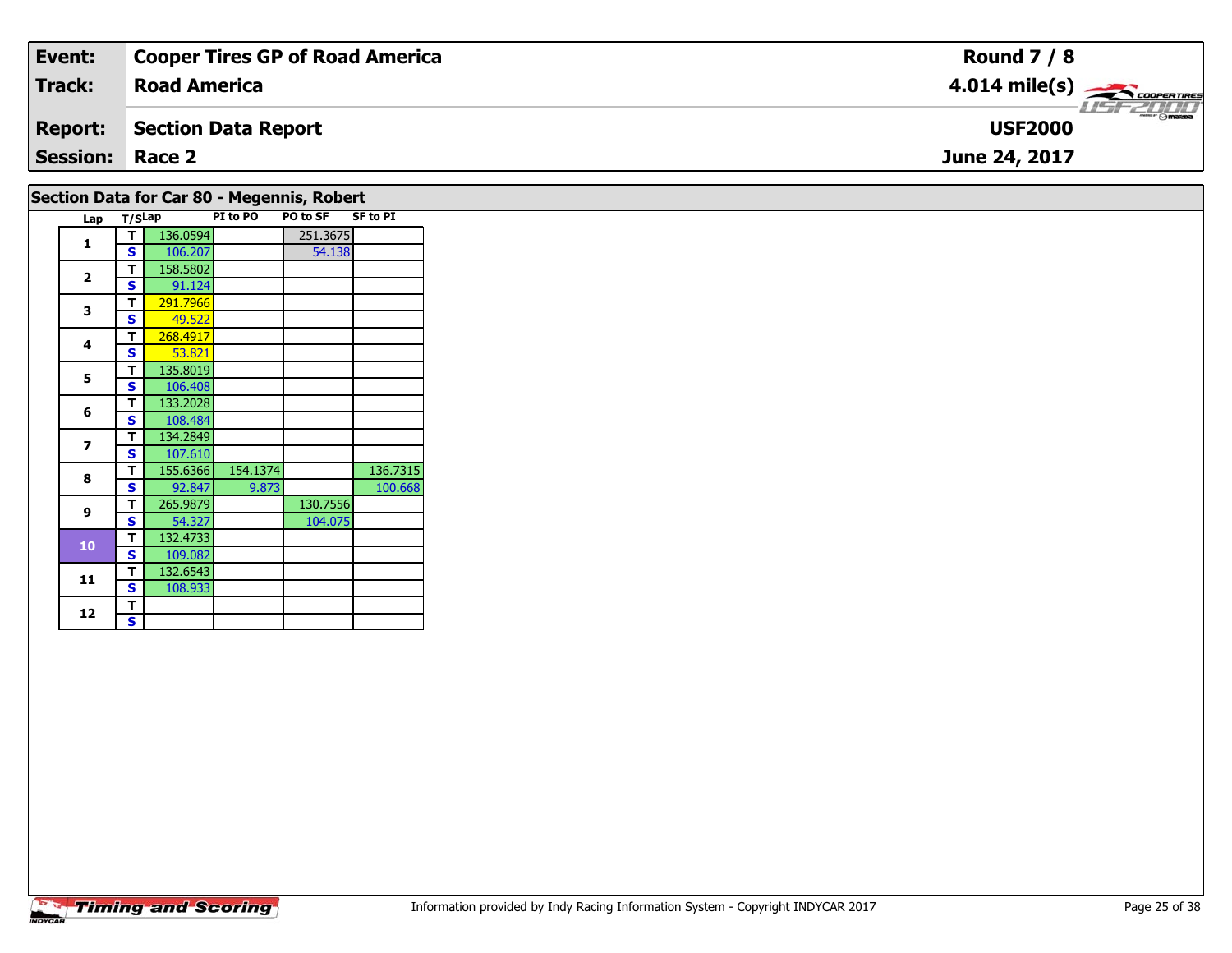| Event:          |          | <b>Cooper Tires GP of Road America</b>          |                   |                   |                   |                   |                   |                   |                    |                    |                   |                   |                  | <b>Round 7 / 8</b> |                      |                   |
|-----------------|----------|-------------------------------------------------|-------------------|-------------------|-------------------|-------------------|-------------------|-------------------|--------------------|--------------------|-------------------|-------------------|------------------|--------------------|----------------------|-------------------|
| <b>Track:</b>   |          | <b>Road America</b>                             |                   |                   |                   |                   |                   |                   |                    |                    |                   |                   |                  |                    |                      | 4.014 mile(s)     |
| <b>Report:</b>  |          | <b>Section Data Report</b>                      |                   |                   |                   |                   |                   |                   |                    |                    |                   |                   |                  | <b>USF2000</b>     |                      |                   |
| <b>Session:</b> |          | Race 2                                          |                   |                   |                   |                   |                   |                   |                    |                    |                   |                   |                  | June 24, 2017      |                      |                   |
|                 |          | Section Data for Car 81 - Frederick, Kaylen (R) |                   |                   |                   |                   |                   |                   |                    |                    |                   |                   |                  |                    |                      |                   |
| Lap             |          | T/SSF to I1                                     | <b>I1 to I2</b>   | <b>I2 to I3</b>   | <b>I3 to I4</b>   | 14 to 15          | <b>I5 to 16</b>   | <b>16 to 17</b>   | <b>I7 to I8</b>    | <b>I8 to 19</b>    | <b>I9 to I10</b>  | <b>I10 to I11</b> | I11 to I12       | I12 to I13         | I13 to I14 I14 to SF |                   |
| 1               | т        | 6.2115                                          | 11.1145           | 10.2800           | 12.9543           | 12.3778           | 12.7462           | 8.9845            | 12.6710            | 8.4436             | 8.3155            | 9.8291            | 4.4374           | 5.7569             | 4.4292               | 7.9688            |
|                 | S        | 135.453                                         | 106.495           | 91.528            | 129.634           | 82.075            | 88.850            | 85.223            | 105.951            | 132.672            | 143.817           | 82.616            | 108.632          | 91.195             | 99.751               | 121.839           |
| $\overline{2}$  | т        | 6.1730                                          | 10.4394           | 9.8265            | 12.7025           | 11.5417           | 12.5665           | 8.7591            | 12.5514            | 8.4351             | 9.5087            | 11.1884           | 7.2069           | 9.5885             | 8.4978               | 19.2480           |
|                 | S        | 136.297                                         | 113.382           | 95.752            | 132.204           | 88.021            | 90.121            | 87.416            | 106.960<br>25.0596 | 132.805<br>21.7161 | 125.770           | 72.579            | 66.887           | 54.753<br>10.0350  | 51.992               | 50.442            |
| 3               | т<br>S   | 17.3344<br>48.537                               | 24.6048<br>48.106 | 17.8829<br>52.615 | 32.5511<br>51.590 | 24.4939<br>41.476 | 27.2389<br>41.577 | 13.8279<br>55.372 | 53.572             | 51.585             | 26.2145<br>45.620 | 14.0543<br>57.779 | 8.9385<br>53.929 | 52.317             | 8.5538<br>51.652     | 18.6967<br>51.929 |
|                 | т        | 17,3082                                         | 23,4210           | 18.0694           | 31.6426           | 21.3739           | 22.1564           | 15.7504           | 24.9880            | 21.1771            | 24.6170           | 16.7927           | 10.0799          | 9.7482             | 4.5171               | 7.9913            |
| 4               | S        | 48.611                                          | 50.537            | 52.072            | 53.071            | 47.530            | 51.114            | 48.613            | 53.726             | 52.898             | 48.581            | 48.357            | 47.822           | 53.856             | 97.810               | 121.496           |
|                 |          | 6.1963                                          | 10.5537           | 10.1028           | 12.7784           | 11.7221           | 12.5206           | 9.1078            | 13.0962            | 8.4996             | 8.3020            | 9.6668            | 4.3954           | 5.7360             | 4.3289               | 7.9163            |
| 5               | S        | 135.785                                         | 112.154           | 93.133            | 131.419           | 86.666            | 90.451            | 84.069            | 102.511            | 131.798            | 144.051           | 84.004            | 109.670          | 91.527             | 102.062              | 122.647           |
|                 | т        | 6.1243                                          | 10.6894           | 9.7873            | 12.9808           | 11.2428           | 12.1369           | 8.4307            | 12.5042            | 8.5126             | 8.4045            | 9.1732            | 4.2832           | 5.6577             | 4.3653               | 8.0291            |
| 6               | S        | 137.381                                         | 110.730           | 96.136            | 129.369           | 90.361            | 93.310            | 90.821            | 107.364            | 131.596            | 142.294           | 88.524            | 112.543          | 92.794             | 101.211              | 120.924           |
|                 | T        | 6.2065                                          | 10.4171           | 9.6246            | 12.9570           | 11.0918           | 12.0009           | 8.2831            | 12.4616            | 8.4748             | 8.4534            | 9.2048            | 4.2886           | 5.5963             | 4.3365               | 7.8934            |
| 7               | S        | 135.562                                         | 113.624           | 97.761            | 129.607           | 91.591            | 94.368            | 92.439            | 107.731            | 132.183            | 141.471           | 88.220            | 112.402          | 93.812             | 101.884              | 123.003           |
|                 | Т        | 6.0775                                          | 10.3425           | 9.6129            | 12.9679           | 11.1352           | 12.1324           | 8.2999            | 12.5727            | 8.4397             | 8.4551            | 9.0716            | 4.2864           | 5.6156             | 4.3161               | 7.8741            |
| 8               | S        | 138.439                                         | 114.444           | 97.880            | 129.498           | 91.234            | 93.345            | 92.252            | 106.779            | 132.733            | 141.442           | 89.515            | 112.459          | 93.490             | 102.365              | 123.304           |
|                 | Т        | 6.1064                                          | 10.3437           | 9.5592            | 12.8173           | 11.0267           | 12.1348           | 8.2676            | 12.4904            | 8.4466             | 8.4360            | 9.0037            | 4.2991           | 5.6741             | 4.3676               | 7.8943            |
| 9               | S        | 137.784                                         | 114.431           | 98.430            | 131.020           | 92.132            | 93.327            | 92.612            | 107.483            | 132.625            | 141.763           | 90.190            | 112.127          | 92.526             | 101.158              | 122.989           |
|                 |          | 6.1029                                          | 10.2505           | 9.5338            | 12.7573           | 10.9956           | 12.1882           | 8.2715            | 12.5309            | 8.4438             | 8.3586            | 9.1971            | 4.2838           | 5.6768             | 4.4283               | 8.0132            |
| 10              | <b>S</b> | 137.863                                         | 115.471           | 98.692            | 131.636           | 92.392            | 92.918            | 92.569            | 107.135            | 132.669            | 143.075           | 88.294            | 112.528          | 92.482             | 99.772               | 121.164           |

**<sup>T</sup>** 6.3773 13.0735 10.6217 16.9347 12.2927 **<sup>S</sup>** 131.931 90.537 88.584 99.164 82.643

**11**

**12**

**13**

**<sup>T</sup>** 6.1665 10.3200 9.5794 12.9261 10.9798 12.0125 8.2680 12.5090 8.5190 8.4871 9.0992 4.2880 5.6297 4.3220 7.9375 **<sup>S</sup>** 136.441 114.693 98.222 129.917 92.525 94.277 92.608 107.323 131.498 140.909 89.244 112.417 93.255 102.225 122.319

2 T 6.1958 10.3386 9.5108 12.9400 10.9936 12.1577 8.3277 12.4891 8.5750 8.5169 9.0775 4.2872 5.7138 4.3850 7.9923<br>2 S 135.796 114.487 98.931 129.777 92.409 93.151 91.944 107.494 130.639 140.416 89.457 112.438 91.883 100.75

82.643

7.9375

122.319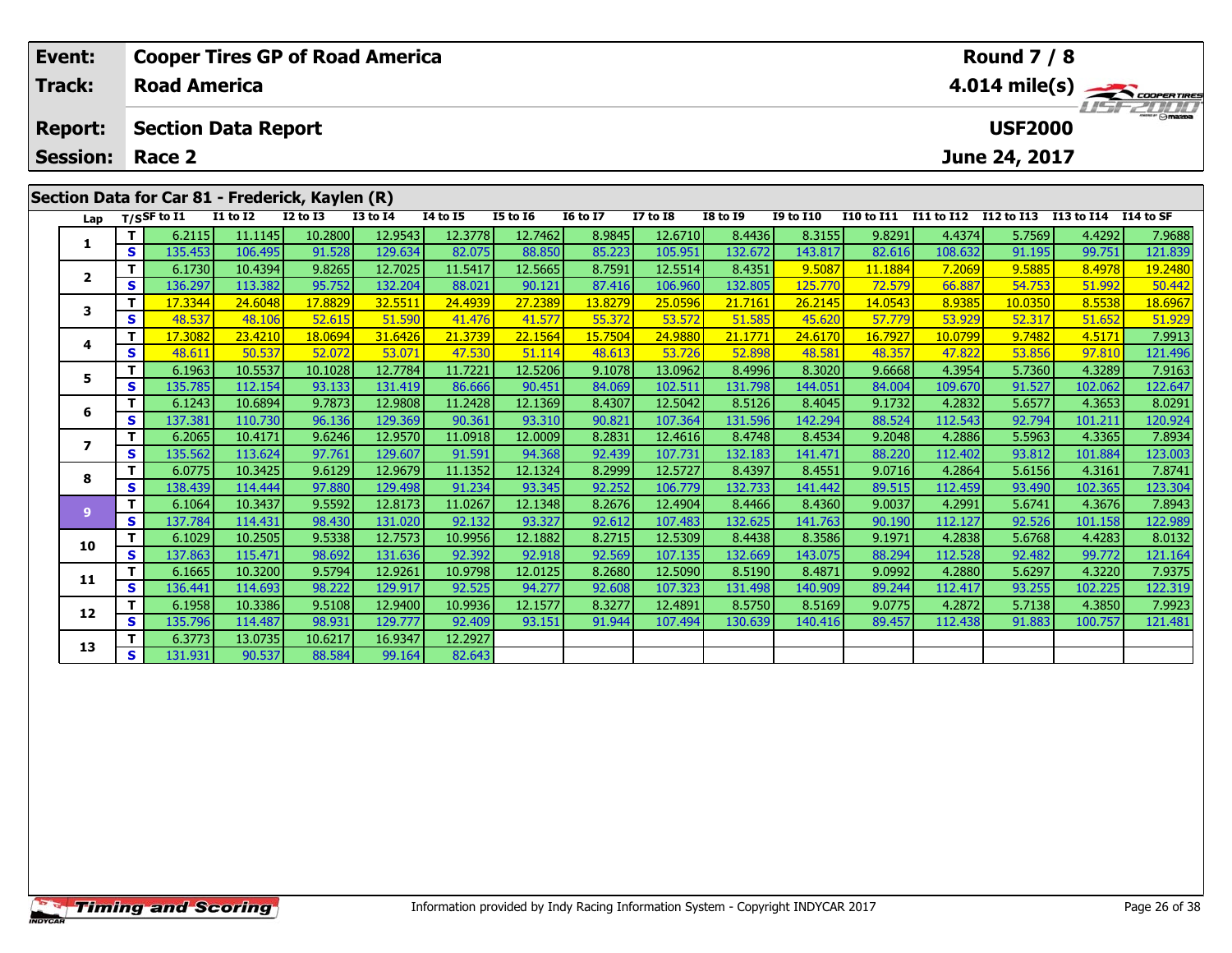| Event:                 | <b>Cooper Tires GP of Road America</b> | <b>Round 7 / 8</b>      |
|------------------------|----------------------------------------|-------------------------|
| Track:                 | <b>Road America</b>                    | $4.014 \text{ mile(s)}$ |
| <b>Report:</b>         | Section Data Report                    | <b>USF2000</b>          |
| <b>Session: Race 2</b> |                                        | June 24, 2017           |

|                         |        |          |          | Section Data for Car 81 - Frederick, Kaylen (R) |
|-------------------------|--------|----------|----------|-------------------------------------------------|
| Lap                     | T/SLap |          | PO to SF |                                                 |
| 1                       | т      | 136.5203 | 253.0009 |                                                 |
|                         | S      | 105.848  | 53.788   |                                                 |
| $\overline{\mathbf{z}}$ | т      | 158.2335 |          |                                                 |
|                         | S      | 91.323   |          |                                                 |
| 3                       | т      | 291.2024 |          |                                                 |
|                         | S      | 49.623   |          |                                                 |
| 4                       | т      | 269.6332 |          |                                                 |
|                         | S      | 53.593   |          |                                                 |
| 5                       | т      | 134.9229 |          |                                                 |
|                         | S      | 107.101  |          |                                                 |
| 6                       | т      | 132.3220 |          |                                                 |
|                         | S      | 109.206  |          |                                                 |
| $\overline{\mathbf{z}}$ | т      | 131.2904 |          |                                                 |
|                         | S      | 110.064  |          |                                                 |
| 8                       | т      | 131.1996 |          |                                                 |
|                         | S      | 110.141  |          |                                                 |
| 9                       | т      | 130.8675 |          |                                                 |
|                         | S      | 110.420  |          |                                                 |
| 10                      | т      | 131.0323 |          |                                                 |
|                         | S      | 110.281  |          |                                                 |
| 11                      | т      | 131.0438 |          |                                                 |
|                         | S      | 110.272  |          |                                                 |
| 12                      | т      | 131.5010 |          |                                                 |
|                         | S      | 109.888  |          |                                                 |
| 13                      | т      |          |          |                                                 |
|                         | S      |          |          |                                                 |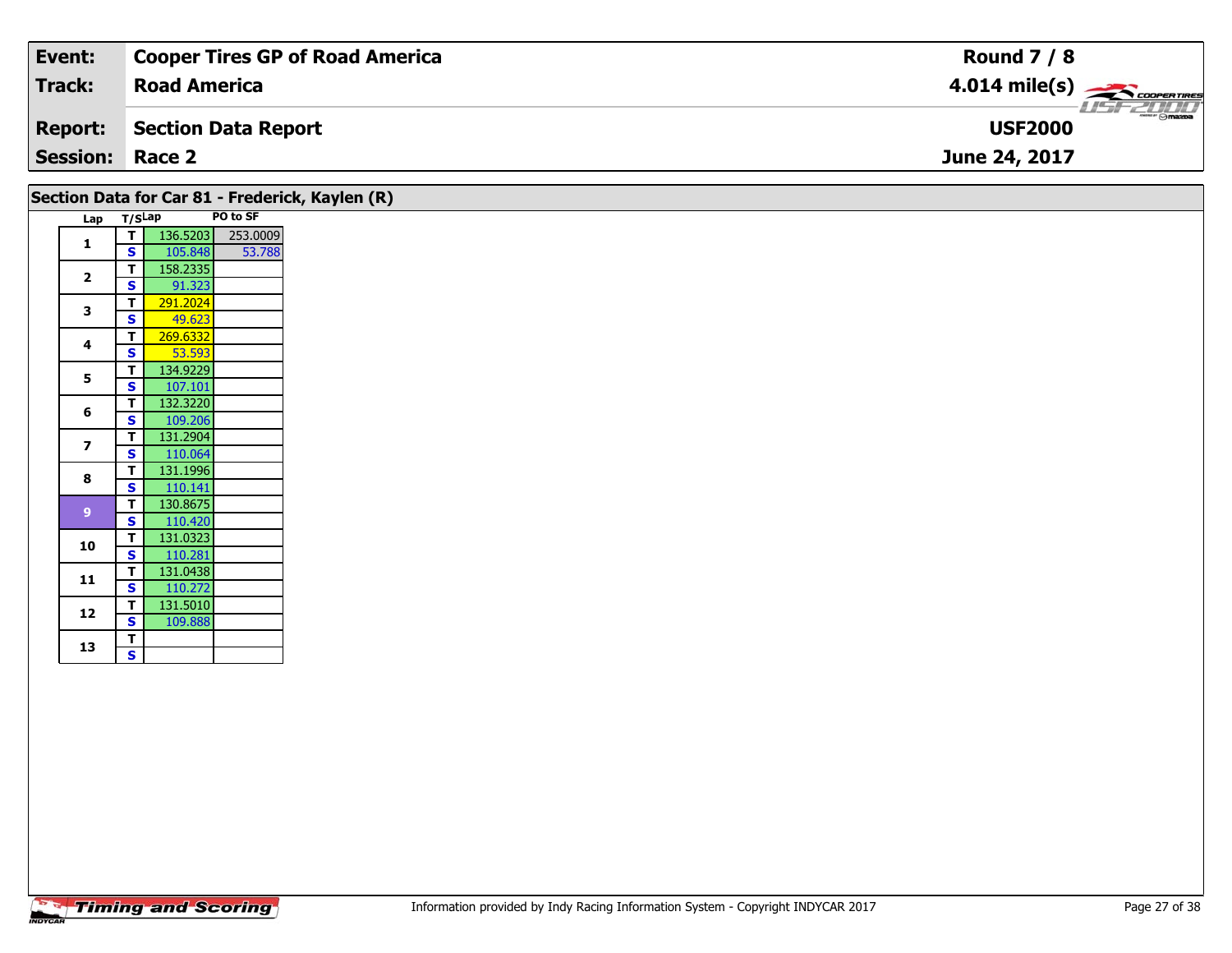| Event:                                      | <b>Cooper Tires GP of Road America</b> | <b>Round 7 / 8</b>                         |  |  |  |  |  |  |  |
|---------------------------------------------|----------------------------------------|--------------------------------------------|--|--|--|--|--|--|--|
| Track:                                      | <b>Road America</b>                    | $4.014$ mile(s) $\frac{1}{2}$ coorer Times |  |  |  |  |  |  |  |
| <b>Report:</b>                              | Section Data Report                    | $\overline{\odot}$ mazoa<br><b>USF2000</b> |  |  |  |  |  |  |  |
| <b>Session: Race 2</b>                      |                                        | June 24, 2017                              |  |  |  |  |  |  |  |
| Section Data for Car 82 - Loomis, Jacob (R) |                                        |                                            |  |  |  |  |  |  |  |

| Lap | $T/S$ SF to $I1$ | <b>I1 to I2</b> | <b>I2 to I3</b> | <b>I3 to I4</b> | 14 to 15 | <b>I5 to I6</b> | <b>16 to 17</b> | I7 to I8 | <b>I8 to 19</b> | <b>I9 to I10</b> | I10 to I11 | I11 to I12 | I12 to I13 I13 to I14 |                 | I14 to SF |
|-----|------------------|-----------------|-----------------|-----------------|----------|-----------------|-----------------|----------|-----------------|------------------|------------|------------|-----------------------|-----------------|-----------|
|     | 0.1465           | 11.2788         | 10.3609         | 13.0198         | 12.1916  | 13.2480         | 9.7400          | 13.2974  | 8.5262          | 8.4416           | 9.6893     | 4.4220 l   | 5.8833                | 4.3609 <b>l</b> | 7.9315    |
|     | ∕6.885اد         | 104.943         | 90.813          | 128.982         | 83.329   | 85.485          | 78.612          | 100.9    | 31.3861         | 141.669          | 83.80      | 109.011    | 89.236                | 101.314         | 122.412   |
|     | 5.1772 <b>I</b>  | 10.7458         | 9.6758l         | 12.9670         | 11.7905  |                 |                 |          |                 |                  |            |            |                       |                 |           |
|     | .36.205          | 110.149         | 97.244          | 129.507         | 86.163   |                 |                 |          |                 |                  |            |            |                       |                 |           |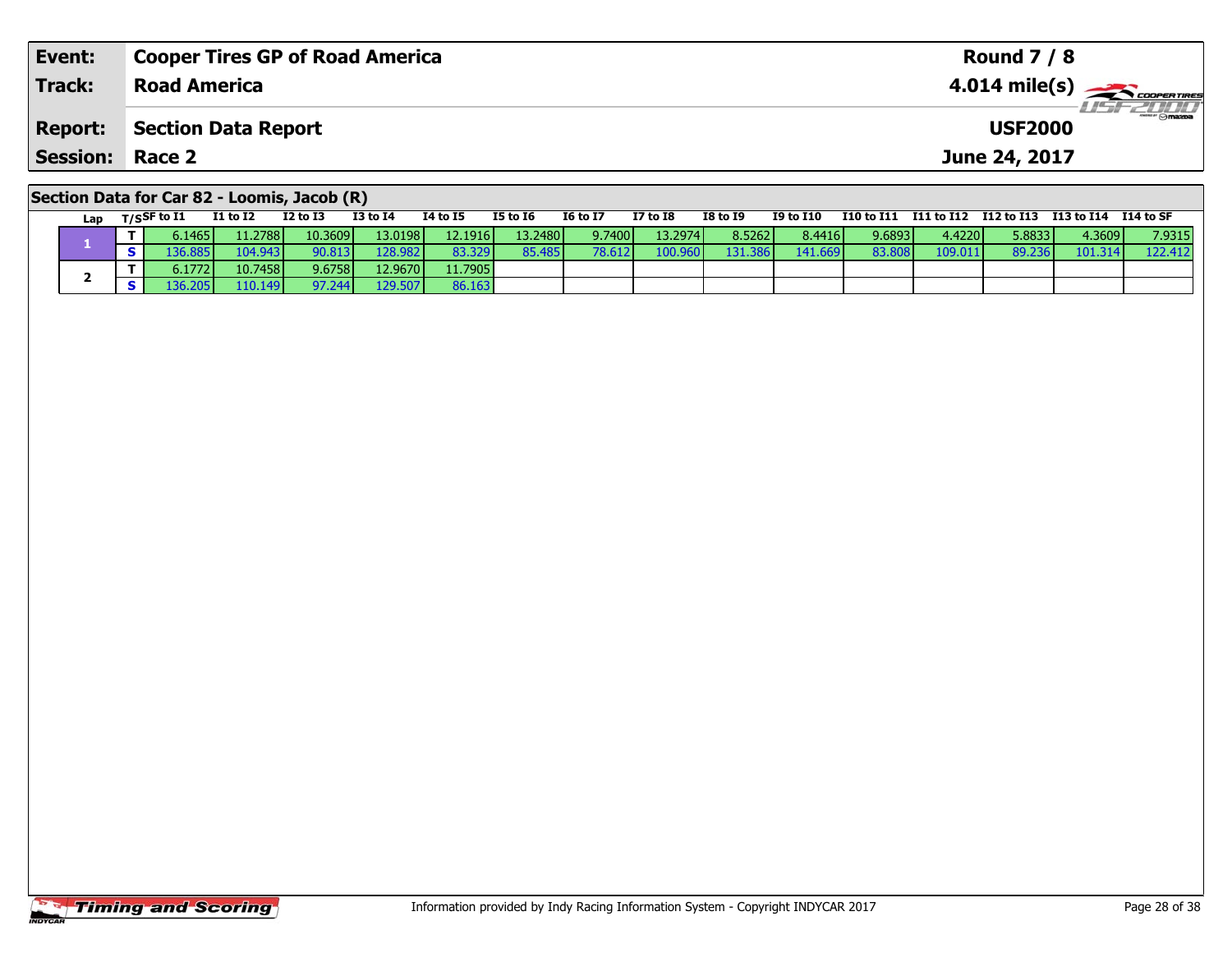| Event:                 | <b>Cooper Tires GP of Road America</b>      | <b>Round 7 / 8</b>                                      |
|------------------------|---------------------------------------------|---------------------------------------------------------|
| <b>Track:</b>          | <b>Road America</b>                         | $4.014$ mile(s) $\overbrace{\hspace{2cm}}$ coorer TIRES |
| <b>Report:</b>         | Section Data Report                         | <b>LISF 2000</b><br><b>USF2000</b>                      |
| <b>Session: Race 2</b> |                                             | June 24, 2017                                           |
|                        | Section Data for Car 82 - Loomis, Jacob (R) |                                                         |

| Lap | T/SLap |          | PO to SF |
|-----|--------|----------|----------|
|     |        | 138.5378 | 250,0248 |
|     | s      | 104.307  | 54.428   |
|     |        |          |          |
| 2   | ς      |          |          |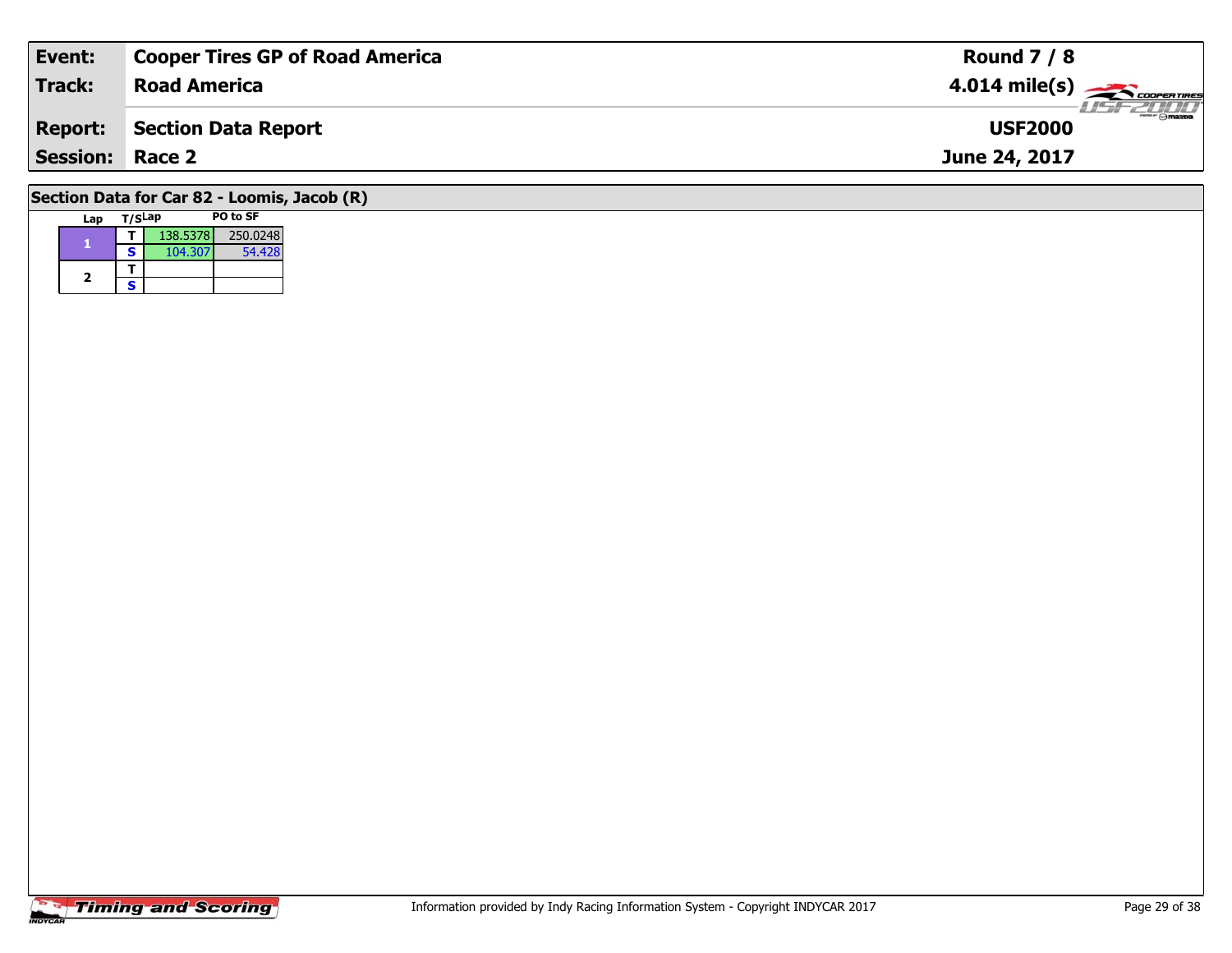| Event:                        |                        |                       |                                       | <b>Cooper Tires GP of Road America</b>     |                 |                 |                                 |                 |                       | <b>Round 7 / 8</b>                   |                  |                         |            |                |                             |            |  |
|-------------------------------|------------------------|-----------------------|---------------------------------------|--------------------------------------------|-----------------|-----------------|---------------------------------|-----------------|-----------------------|--------------------------------------|------------------|-------------------------|------------|----------------|-----------------------------|------------|--|
| Track:<br><b>Road America</b> |                        |                       |                                       |                                            |                 |                 |                                 |                 |                       |                                      |                  | $4.014 \text{ mile(s)}$ |            |                |                             |            |  |
| <b>Report:</b>                |                        |                       | <b>Section Data Report</b>            |                                            |                 |                 |                                 |                 |                       |                                      |                  |                         |            | <b>USF2000</b> |                             | ZL/LL      |  |
|                               | <b>Session: Race 2</b> |                       |                                       |                                            |                 |                 |                                 |                 |                       | June 24, 2017                        |                  |                         |            |                |                             |            |  |
|                               |                        |                       |                                       | Section Data for Car 90 - Thompson, Parker |                 |                 |                                 |                 |                       |                                      |                  |                         |            |                |                             |            |  |
| Lap                           |                        | $_{\rm T/SS}$ F to I1 | <b>I1 to I2</b>                       | <b>I2 to I3</b>                            | <b>I3 to I4</b> | <b>I4 to I5</b> | I5 to 16                        | <b>I6 to I7</b> | <b>I7 to I8</b>       | <b>I8 to I9</b>                      | <b>I9 to I10</b> | <b>I10 to I11</b>       | I11 to I12 | I12 to I13     | I13 to I14                  | I14 to SF  |  |
|                               |                        | 6.1943                | 11.4298                               | 10.4135                                    | 12.8709         | 12.0159         | 12.7663                         | 8.9222          | 12.7222               | 8.5432                               | 8.5362           | 9.4465                  | 4.3343     | 5.8234         | 4.3430                      | 7.9156     |  |
|                               | <b>S</b>               | 135,829               | 103.557                               | 90.355                                     | 130.474         | 84.547          | 88.710                          | 85.818          | 105.524               | 131.125                              | 140.099          | 85.963                  | 111.216    | 90.154         | 101.731                     | 122.658    |  |
|                               | - 1                    | <b>A</b> Amazol       | $\lambda$ and $\lambda$ and $\lambda$ |                                            | an occol        | --------        | $\overline{10}$ $\overline{10}$ | $\sim$ $ \sim$  | <b><i>RACHARD</i></b> | $\sim$ = $\sim$ $\sim$ $\sim$ $\sim$ | $5 - 22$         | 11.0000                 | $-101$     | $\sim$ $ -$    | $\sim$ $\sim$ $\sim$ $\sim$ | $\sqrt{2}$ |  |

|                         |   | 6.1943  | 11.42981 | 10.4135 | 12.8709 | 12.0159 | 12.76631 | 8.9222         | 12./222 | 8.5432  | 8.5362  | 9.4465  | 4.33431 | 5.8234  | 4.34301 | 7.9156  |
|-------------------------|---|---------|----------|---------|---------|---------|----------|----------------|---------|---------|---------|---------|---------|---------|---------|---------|
|                         | s | 135.829 | 103.557  | 90.355  | 130.474 | 84.547  | 88.710   | 85.818         | 105.524 | 131.125 | 140.099 | 85.963  | 111.216 | 90.154  | 101.731 | 122.658 |
| $\overline{\mathbf{2}}$ |   | 6.1599  | 10.5012  | 10.1171 | 12.8669 | 11.3795 | 12.4995  | 8.5503         | 12.6393 | 8.5304  | 9.2768  | 11.4039 | 7.1840  | 9.5377  | 8.1907  | 19.3409 |
|                         | s | 136.587 | 112.714  | 93.002  | 130.515 | 89.275  | 90.604   | 89.550         | 106.216 | 131.322 | 128.914 | 71.208  | 67.100  | 55.045  | 53.941  | 50.200  |
| 3                       |   | 17.2595 | 24.3166  | 17.6711 | 32.8915 | 24.5915 | 27.2431  | 13.8693        | 24.8451 | 22.0873 | 25.5751 | 14.4156 | 8.8707  | 10.2791 | 8.5714  | 18.5146 |
|                         | S | 48.748  | 48.676   | 53.246  | 51.056  | 41.311  | 41.570   | 55.207         | 54.035  | 50.718  | 46.761  | 56.331  | 54.341  | 51.075  | 51.546  | 52.440  |
| 4                       |   | 17.1939 | 23,3706  | 18.0653 | 31.8955 | 20.2005 | 23.3816  | <b>15.2204</b> | 25.2612 | 21.2623 | 24.5568 | 17.2221 | 10.1490 | 9.8587  | 4.5656  | 8.1866  |
|                         | S | 48.934  | 50.646   | 52.084  | 52.651  | 50.291  | 48.436   | 50.306         | 53.145  | 52.686  | 48.700  | 47.151  | 47.497  | 53.252  | 96.771  | 118.597 |
| 5                       |   | 6.3309  | 11.6753  | 10.4731 | 13.1244 | 11.5298 | 12.5063  | 8.6814         | 12.7802 | 8.4983  | 8.4314  | 9.3978  | 4.6418  | 5.9400  | 4.3823  | 7.9864  |
|                         | s | 132.898 | 101.380  | 89.841  | 127.954 | 88.112  | 90.554   | 88.198         | 105.045 | 131.818 | 141.840 | 86.408  | 103.849 | 88.384  | 100.819 | 121.570 |
| 6                       |   | 6.1893  | 10.5324  | 9.6752  | 12.8325 | 11.2138 | 12.3314  | 8.4598         | 12.5885 | 8.4697  | 8.4175  | 9.3589  | 4.2969  | 5.6456  | 4.3242  | 8.0329  |
|                         | s | 135.938 | 112.380  | 97.250  | 130.864 | 90.595  | 91.839   | 90.508         | 106.645 | 132.263 | 142.074 | 86.767  | 112.184 | 92.993  | 102.173 | 120.867 |
| 7                       |   | 6.2388  | 10.4093  | 9.5303  | 12.9507 | 11.0458 | 12.1444  | 8.2742         | 12.4578 | 8.5514  | 8.5267  | 9.1076  | 4.2849  | 5.6567  | 4.3442  | 7.9837  |
|                         | s | 134.860 | 113.710  | 98.728  | 129.670 | 91.972  | 93.253   | 92.538         | 107.764 | 130.999 | 140.255 | 89.161  | 112.499 | 92.810  | 101.703 | 121.611 |
| 8                       |   | 6.1877  | 10.3514  | 9.5510  | 12.9838 | 11.1462 | 12.1305  | 8.2762         | 12.5310 | 8.5249  | 8.5193  | 9.0729  | 4.2654  | 5.6895  | 4.3476  | 7.9909  |
|                         | s | 135.974 | 114.346  | 98.514  | 129.339 | 91.144  | 93.360   | 92.516         | 107.134 | 131.407 | 140.376 | 89.502  | 113.013 | 92.275  | 101.623 | 121.502 |
| 9                       |   | 6.2226  | 10.2997  | 9.5603  | 12.9964 | 11.1025 | 12.1127  | 8.2313         | 12.4835 | 8.5071  | 8.5245  | 9.1579  | 4.2595  | 5.6511  | 4.3340  | 7.9350  |
|                         | s | 135.211 | 114.919  | 98.418  | 129.214 | 91.503  | 93.497   | 93.021         | 107.542 | 131.681 | 140.291 | 88.672  | 113.169 | 92.902  | 101.942 | 122.358 |
| 10                      |   | 6.2022  | 10.3823  | 9.5389  | 12.9244 | 11.0479 | 12.0495  | 8.2863         | 12.4760 | 8.5468  | 8.5195  | 9.1043  | 4.2769  | 5.6374  | 4.3436  | 7.9909  |
|                         | S | 135.656 | 114.005  | 98.639  | 129.934 | 91.955  | 93.987   | 92.403         | 107.607 | 131.070 | 140.373 | 89.194  | 112.709 | 93.128  | 101.717 | 121.502 |
| 11                      |   | 6.1945  | 10.3190  | 9.4664  | 12.9134 | 11.0396 | 12.0472  | 8.2119         | 12.4760 | 8.5342  | 8.5113  | 9.1326  | 4.2835  | 5.6535  | 4.3405  | 7.9485  |
|                         | S | 135.824 | 114.705  | 99.395  | 130.045 | 92.024  | 94.005   | 93.241         | 107.607 | 131.263 | 140.508 | 88.917  | 112.535 | 92.863  | 101.790 | 122.150 |
| 12                      |   | 6.1985  | 10.3405  | 9.5335  | 12.9636 | 11.1016 | 12.1774  | 8.2923         | 12.5583 | 8.5951  | 8.5378  | 9.2092  | 4.2744  | 5.7975  | 4.3741  | 7.9915  |
|                         | S | 135.737 | 114.466  | 98.695  | 129.541 | 91.510  | 93.000   | 92.336         | 106.901 | 130.333 | 140.072 | 88.178  | 112.775 | 90.556  | 101.008 | 121.493 |
| 13                      |   | 6.3762  | 11.2668  | 10.3425 | 17.1298 | 15.0971 |          |                |         |         |         |         |         |         |         |         |
|                         | s | 131.954 | 105.055  | 90.975  | 98.035  | 67.292  |          |                |         |         |         |         |         |         |         |         |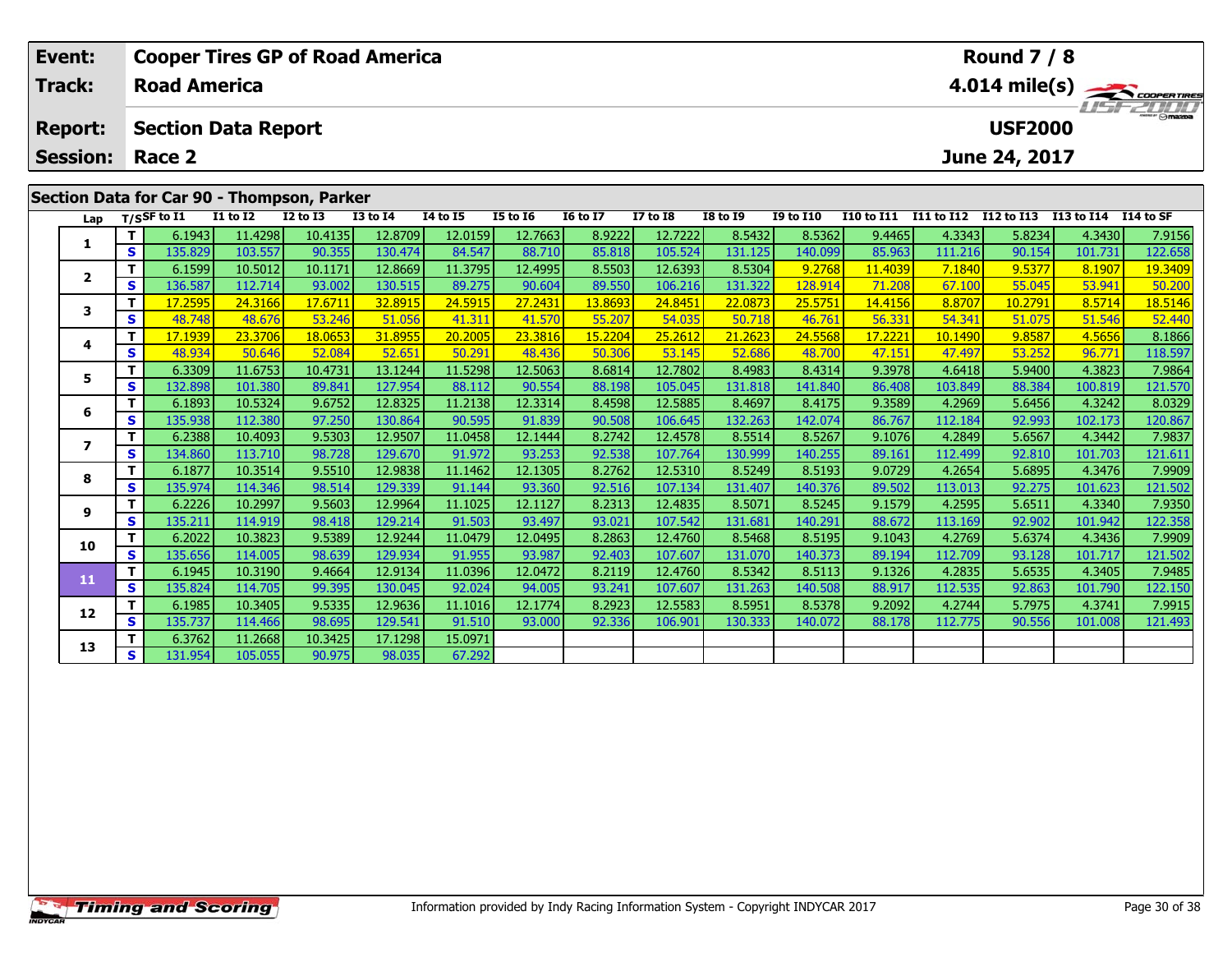| Event:                 | <b>Cooper Tires GP of Road America</b> | <b>Round 7 / 8</b>                |
|------------------------|----------------------------------------|-----------------------------------|
| Track:                 | <b>Road America</b>                    | $4.014 \text{ mile(s)}$           |
| Report:                | Section Data Report                    | $ \Theta$ mazpa<br><b>USF2000</b> |
| <b>Session: Race 2</b> |                                        | June 24, 2017                     |

|                         |                         | Section Data for Car 90 - Thompson, Parker |          |
|-------------------------|-------------------------|--------------------------------------------|----------|
| Lap                     |                         | T/SLap                                     | PO to SF |
| $\mathbf{1}$            | T                       | 136.2773                                   | 257.1056 |
|                         | S                       | 106.037                                    | 52.929   |
| $\overline{2}$          | т                       | 158.1781                                   |          |
|                         | $\mathbf{s}$            | 91.355                                     |          |
| 3                       | T                       | 291.0015                                   |          |
|                         | $\mathbf s$             | 49.657                                     |          |
| 4                       | T                       | 270.3901                                   |          |
|                         | $\mathbf s$             | 53.443                                     |          |
| 5                       | T                       | 136.3794                                   |          |
|                         | S                       | 105.957                                    |          |
| 6                       | т                       | 132.3686                                   |          |
|                         | $\mathbf{s}$            | 109.168                                    |          |
|                         | T                       | 131.5065                                   |          |
| $\overline{\mathbf{z}}$ | $\mathbf{s}$            | 109.884                                    |          |
| 8                       | T                       | 131.5683                                   |          |
|                         | S                       | 109.832                                    |          |
|                         | T                       | 131.3781                                   |          |
| 9                       | $\mathbf{s}$            | 109.991                                    |          |
|                         | T.                      | 131.3269                                   |          |
| 10                      | $\mathbf{s}$            | 110.034                                    |          |
|                         | T                       | 131.0721                                   |          |
| 11                      | $\mathbf{s}$            | 110.248                                    |          |
|                         | T.                      | 131.9453                                   |          |
| 12                      | S                       | 109.518                                    |          |
|                         | т                       |                                            |          |
| 13                      | $\overline{\mathbf{s}}$ |                                            |          |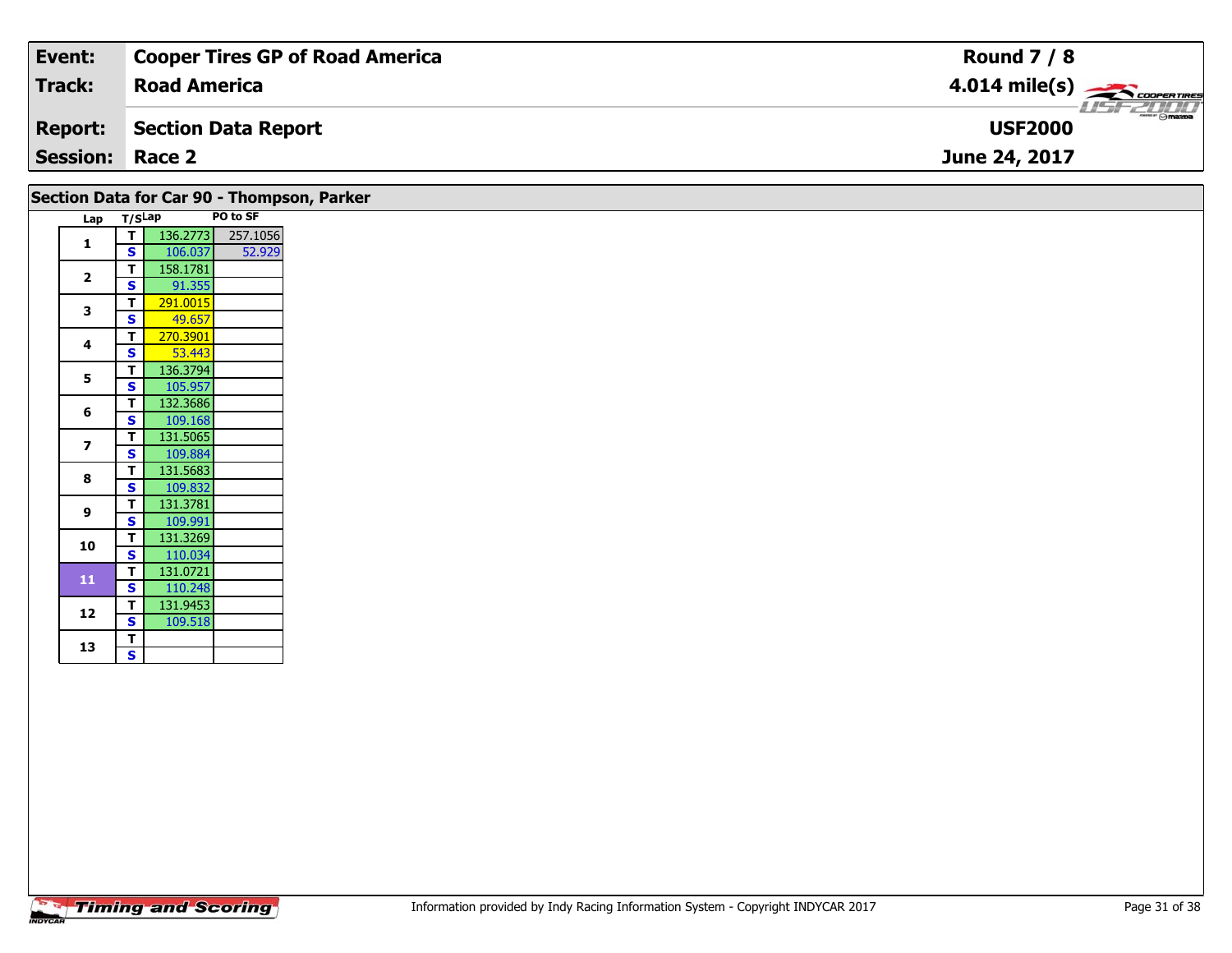| Event:<br>Track:        |    | <b>Road America</b>                     |                 | <b>Cooper Tires GP of Road America</b> |                 |          | <b>Round 7 / 8</b><br>$4.014 \text{ mile(s)}$ |                 |                 |                 |                  |                                  |                |               |                      |         |  |
|-------------------------|----|-----------------------------------------|-----------------|----------------------------------------|-----------------|----------|-----------------------------------------------|-----------------|-----------------|-----------------|------------------|----------------------------------|----------------|---------------|----------------------|---------|--|
| <b>Report:</b>          |    | <b>Section Data Report</b>              |                 |                                        |                 |          |                                               |                 |                 |                 |                  |                                  | <b>USF2000</b> |               |                      |         |  |
| <b>Session:</b>         |    | Race 2                                  |                 |                                        |                 |          |                                               |                 |                 |                 |                  |                                  |                | June 24, 2017 |                      |         |  |
|                         |    | Section Data for Car 92 - Gore, Dev (R) |                 |                                        |                 |          |                                               |                 |                 |                 |                  |                                  |                |               |                      |         |  |
| Lap                     |    | $T/S$ SF to $\overline{11}$             | <b>I1 to I2</b> | <b>I2 to I3</b>                        | <b>I3 to I4</b> | 14 to 15 | <b>I5 to 16</b>                               | <b>16 to 17</b> | <b>I7 to I8</b> | <b>I8 to I9</b> | <b>I9 to I10</b> | I10 to I11 I11 to I12 I12 to I13 |                |               | I13 to I14 I14 to SF |         |  |
| 1                       |    | 6.1397                                  | 11.1026         | 10.8275                                | 12.8277         | 11.9542  | 13.4236                                       | 9.8580          | 13.3966         | 8.6162          | 8.5568           | 9.5111                           | 4.4075         | 5.9551        | 4.3282               | 7.8740  |  |
|                         | s. | 137.037                                 | 106.609         | 86.900                                 | 130.913         | 84.983   | 84.366                                        | 77.671          | 100.212         | 130.014         | 139.761          | 85.379                           | 109.369        | 88.160        | 102.079              | 123.306 |  |
| $\overline{2}$          |    | 6.0786                                  | 11.0478         | 10.0609                                | 12.8309         | 11.6106  | 12.8288                                       | 8.7338          | 12.7316         | 9.0384          | 9.2798           | 13.4354                          | 9.3543         | 6.6182        | 7.3414               | 18.4309 |  |
|                         | S. | 138.414                                 | 107.138         | 93.521                                 | 130.881         | 87.498   | 88.278                                        | 87.669          | 105.446         | 123.941         | 128.87           | 60.441                           | 51.532         | 79.327        | 60.182               | 52.678  |  |
| 3                       |    | 18.9014                                 | 23.5632         | 17.3390                                | 33.8025         | 24.9440  | 26.2515                                       | 15.0446         | 23.1418         | 22.6825         | 28.7483          | 16.0689                          | 5.7017         | 8.4861        | 8.4871               | 19.2982 |  |
|                         | S  | 44.513                                  | 50.232          | 54.265                                 | 49.680          | 40.728   | 43.140                                        | 50.894          | 58.012          | 49.387          | 41.599           | 50.535                           | 84.544         | 61.866        | 52.058               | 50.311  |  |
| 4                       |    | 17.7622                                 | 21.998          | 21.9958                                | 30.5241         | 26.4845  | 15.9563                                       | 15.9347         | 21.1037         | 22,9590         | 25.4574          | 14.4948                          | 8.9277         | 9.0462        | 4.4846               | 8.0960  |  |
|                         | S  | 47.368                                  | 53.806          | 42.777                                 | 55.016          | 38.359   | 70.975                                        | 48.051          | 63.614          | 48.793          | 46.977           | 56.023                           | 53.994         | 58.035        | 98.519               | 119.925 |  |
| 5                       | т  | 6.1984                                  | 10.7144         | 10.0670                                | 12.9090         | 11.4930  | 12.8707                                       | 8.9618          | 12.9105         | 8.5711          | 8.5542           | 9.5224                           | 4.3399         | 6.2501        | 4.7075               | 8.1207  |  |
|                         | S  | 135.739                                 | 110.472         | 93.465                                 | 130.089         | 88.394   | 87.991                                        | 85.438          | 103.985         | 130.698         | 139.804          | 85.277                           | 111.073        | 83.999        | 93.854               | 119.560 |  |
| 6                       |    | 6.1580                                  | 10.8475         | 9.9615                                 | 12.7732         | 11.3938  | 12.4531                                       | 8.4608          | 12.6638         | 8.5861          | 8.5860           | 9.4781                           | 4.2972         | 5.8003        | 4.3184               | 8.0150  |  |
|                         | S  | 136.629                                 | 109.116         | 94.455                                 | 131.472         | 89.163   | 90.941                                        | 90.498          | 106.011         | 130.470         | 139.286          | 85.676                           | 112.177        | 90.513        | 102.311              | 121.137 |  |
| $\overline{\mathbf{z}}$ | т  | 6.2010                                  | 10.5036         | 9.6659                                 | 13.0078         | 11.2214  | 12.2242                                       | 8.4086          | 12.6966         | 8.6182          | 8.5529           | 9.2842                           | 4.3194         | 5.8202        | 4.3419               | 8.0065  |  |
|                         | S. | 135.682                                 | 112.689         | 97.343                                 | 129.101         | 90.533   | 92.644                                        | 91.059          | 105.737         | 129.984         | 139.825          | 87.465                           | 111.600        | 90.203        | 101.757              | 121.265 |  |
| 8                       |    | 6.1716                                  | 10.5293         | 9.8144                                 | 13.0784         | 11.8804  | 12.8977                                       | 8.9282          | 12.8524         | 8.6046          | 8.6258           | 9.3403                           | 4.3193         | 5.7872        | 4.3883               | 8.0509  |  |
|                         | S  | 136.328                                 | 112.414         | 95.870                                 | 128.404         | 85.511   | 87.806                                        | 85.760          | 104.455         | 130.189         | 138.643          | 86.940                           | 111.603        | 90.717        | 100.681              | 120.596 |  |
| 9                       |    | 6.2867                                  | 10.6918         | 9.7201                                 | 13.1152         | 11.5211  | 12.2186                                       | 8.4102          | 12.6194         | 8.5799          | 8.6747           | 9.6917                           | 4.3605         | 5.9390        | 4.3908               | 7.9962  |  |
|                         | S. | 133.832                                 | 110.705         | 96.800                                 | 128.044         | 88.178   | 92.687                                        | 91.042          | 106.384         | 130.564         | 137.862          | 83.788                           | 110.548        | 88.399        | 100.624              | 121.421 |  |

0 | T | 6.2701| 11.0695| 9.6655| 13.0209| 11.9518| 12.2530| 8.4305| 12.7550| 8.5603| 8.5321| 9.4403| 4.3471| 5.6983| 4.3124| 8.0072<br>| S | 134.187| 106.928| 97.347| 128.971| 85.001| 92.426| 90.823| 105.253| 130.863| 140.166

**<sup>T</sup>** 6.2274 10.5371 9.5772 12.9621 11.0817 12.1092 8.3924 12.6457 8.5769 8.5494 9.2917 4.3074 5.7074 4.3456 8.0217 **<sup>S</sup>** 135.107 112.330 98.245 129.556 91.674 93.524 91.235 106.163 130.610 139.882 87.395 111.911 91.986 101.670 121.035

2 | T | 6.2671 10.5816| 9.5423| 12.9890| 11.1193| 12.2714| 8.3403| 12.6699| 8.6166| 8.5420| 9.3575| 4.3420| 5.8868| 4.3986| 8.0557<br>| S | 134.251 111.858| 98.604 129.288| 91.364| 92.288| 91.805| 105.960| 130.008| 140.003| 8

**<sup>T</sup>** 6.2285 11.2325 9.7323 13.0716 **<sup>S</sup>** 135.083 105.376 96.679 128.471

128.471

**10**

**11**

**12**

**13**

 $8.0217$ 

121.035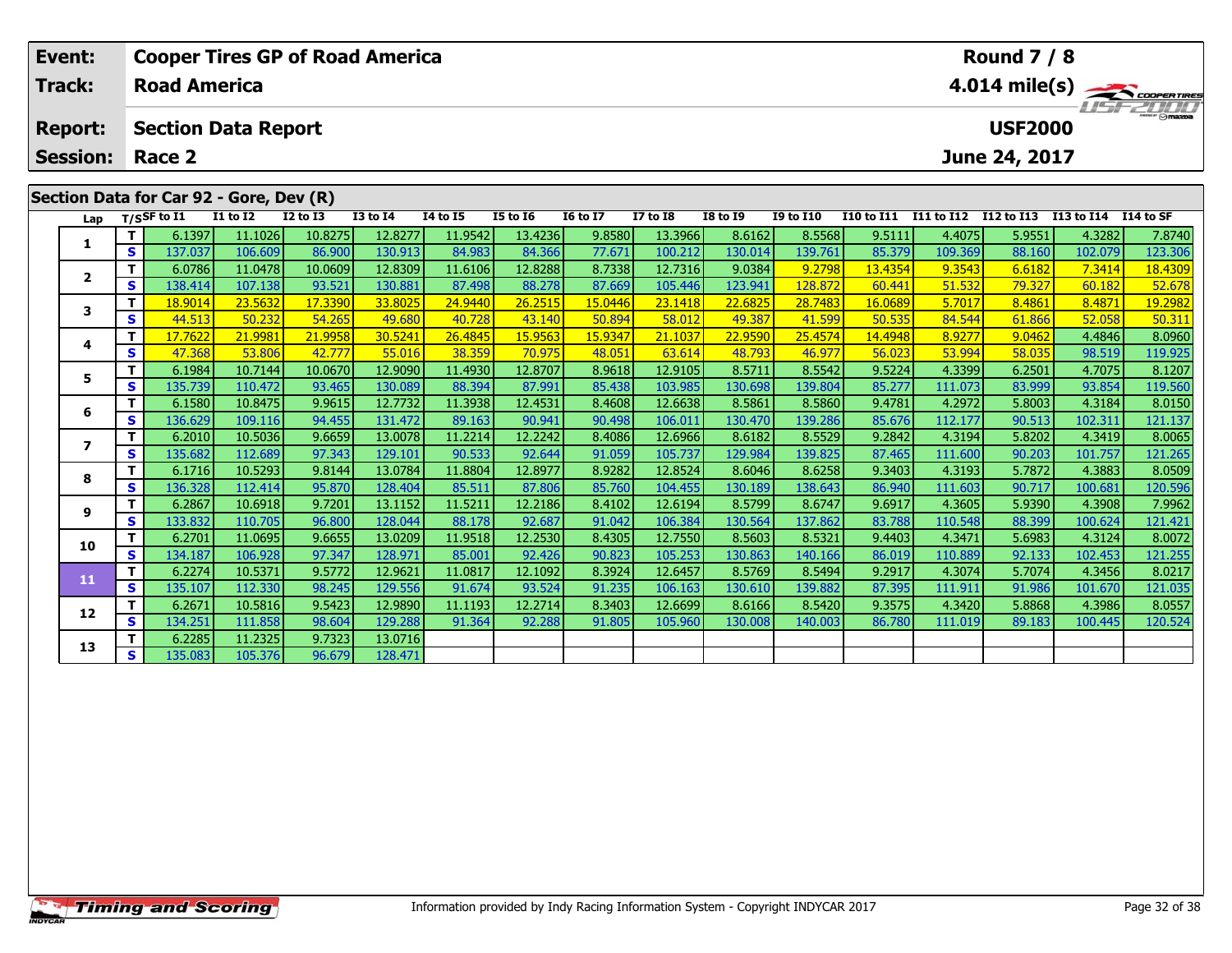| Event:                 | <b>Cooper Tires GP of Road America</b> | <b>Round 7 / 8</b>                      |
|------------------------|----------------------------------------|-----------------------------------------|
| <b>Track:</b>          | <b>Road America</b>                    | $4.014$ mile(s) $\leftarrow$ coorgaring |
| <b>Report:</b>         | Section Data Report                    | <b>Mazoa</b><br><b>USF2000</b>          |
| <b>Session: Race 2</b> |                                        | June 24, 2017                           |
|                        |                                        |                                         |

## **Section Data for Car 92 - Gore, Dev (R)**

| Lap            | T/SLap                  |          | PO to SF |
|----------------|-------------------------|----------|----------|
|                | т                       | 138.7788 | 244.0247 |
| 1              | S                       | 104.125  | 55.767   |
| $\overline{2}$ | т                       | 159.4214 |          |
|                | S                       | 90.643   |          |
| 3              | т                       | 292.4608 |          |
|                | S                       | 49.410   |          |
| 4              | Т                       | 265.2251 |          |
|                | S                       | 54.484   |          |
| 5              | Т                       | 136.1907 |          |
|                | $\overline{\mathbf{s}}$ | 106.104  |          |
| 6              | т                       | 133.7928 |          |
|                | S                       | 108.006  |          |
| 7              | т                       | 132.8724 |          |
|                | S                       | 108.754  |          |
| 8              | T                       | 135.2688 |          |
|                | S                       | 106.827  |          |
| 9              | Т                       | 134.2159 |          |
|                | S                       | 107.665  |          |
| 10             | т                       | 134.3140 |          |
|                | S                       | 107.587  |          |
| 11             | Т                       | 132.3329 |          |
|                | S                       | 109.197  |          |
| 12             | Т                       | 132.9801 |          |
|                | S                       | 108.666  |          |
| 13             | T                       |          |          |
|                | S                       |          |          |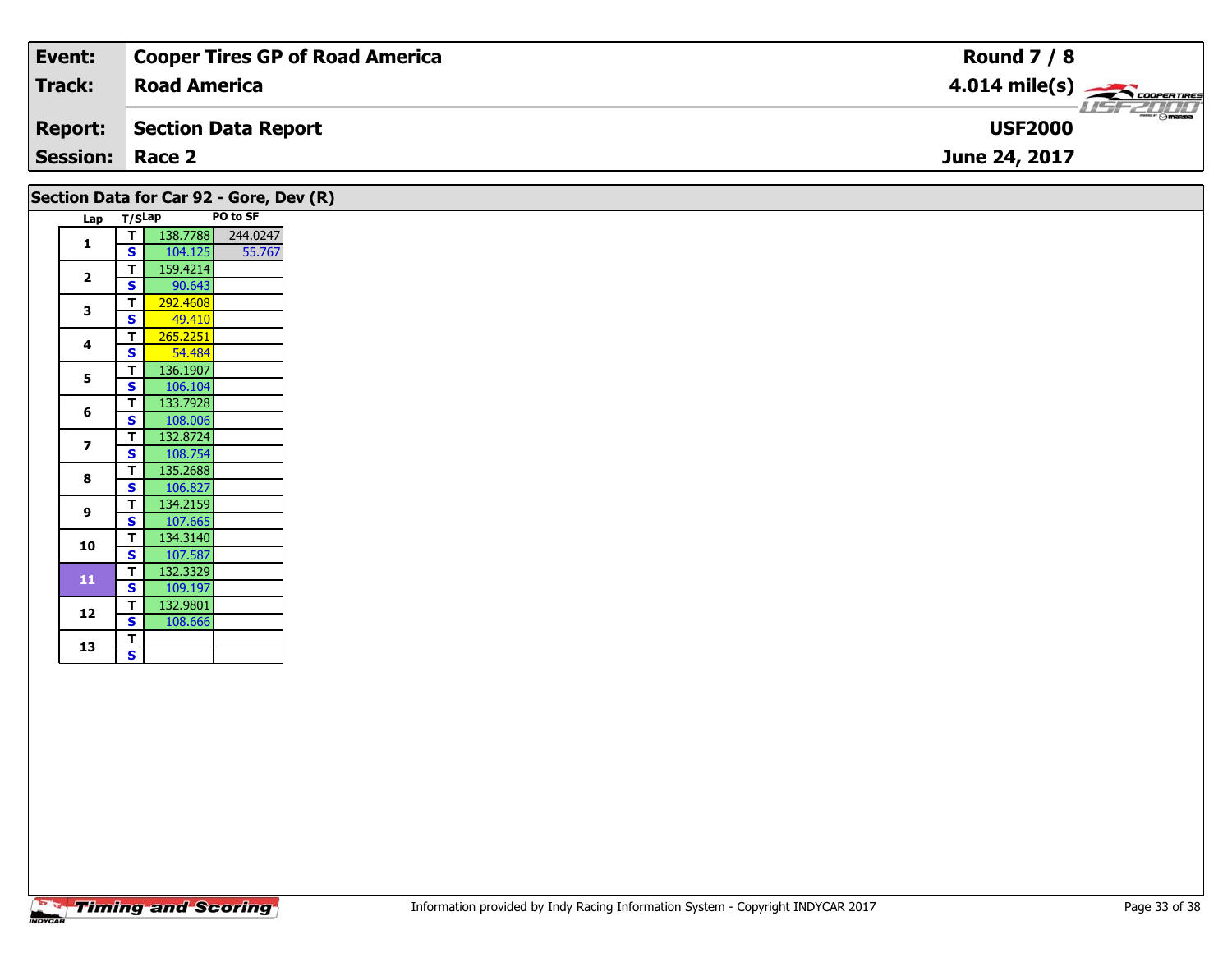| Event:                                       |    |                     |                 | <b>Cooper Tires GP of Road America</b>       |                 |                 |                 |                 |                 |                 |                  |                                                                                                                                                                                                                                                                                                                                                                                      |                 | <b>Round 7 / 8</b> |                      |                |  |  |
|----------------------------------------------|----|---------------------|-----------------|----------------------------------------------|-----------------|-----------------|-----------------|-----------------|-----------------|-----------------|------------------|--------------------------------------------------------------------------------------------------------------------------------------------------------------------------------------------------------------------------------------------------------------------------------------------------------------------------------------------------------------------------------------|-----------------|--------------------|----------------------|----------------|--|--|
| Track:                                       |    | <b>Road America</b> |                 |                                              |                 |                 |                 |                 |                 |                 | 4.014 mile(s)    |                                                                                                                                                                                                                                                                                                                                                                                      |                 |                    |                      |                |  |  |
| <b>Section Data Report</b><br><b>Report:</b> |    |                     |                 |                                              |                 |                 |                 |                 |                 |                 |                  |                                                                                                                                                                                                                                                                                                                                                                                      |                 | <b>USF2000</b>     |                      | <b>HSFZUTI</b> |  |  |
| <b>Session:</b>                              |    | Race 2              |                 |                                              |                 |                 |                 |                 |                 |                 |                  |                                                                                                                                                                                                                                                                                                                                                                                      | June 24, 2017   |                    |                      |                |  |  |
|                                              |    |                     |                 | Section Data for Car 93 - Clunie, Jayson (R) |                 |                 |                 |                 |                 |                 |                  |                                                                                                                                                                                                                                                                                                                                                                                      |                 |                    |                      |                |  |  |
|                                              |    | Lap $T/SSF$ to I1   | <b>I1 to I2</b> | <b>I2 to I3</b>                              | <b>I3 to I4</b> | <b>I4 to I5</b> | <b>I5 to I6</b> | <b>16 to 17</b> | <b>I7 to I8</b> | <b>I8 to I9</b> | <b>I9 to I10</b> | I10 to I11                                                                                                                                                                                                                                                                                                                                                                           | I11 to I12      | I12 to I13         | I13 to I14           | I14 to SF      |  |  |
|                                              |    | 6.1623              | 11.4169         | 10.7469                                      | 13.1027         | 11.7902         | 13.1662         | 9.8680          | 13.3703         | 8.7648          | 8.6244           | 9.5221                                                                                                                                                                                                                                                                                                                                                                               | 4.5377          | 6.0477             | 4.3446               | 7.9423         |  |  |
|                                              | S. | 136.534             | 103.674         | 87.552                                       | 128.166         | 86.166          | 86.016          | 77.592          | 100.409         | 127.810         | 138.666          | 85.280                                                                                                                                                                                                                                                                                                                                                                               | 106.231         | 86.810             | 101.694              | 122.245        |  |  |
|                                              |    | 6.2647              | 11.0266         | 10.1923                                      | 13.0514         | 11.4848         | 12.7940         | 8.7001          | 12.9286         | 8.8611          | 9.2552           | 13.6349                                                                                                                                                                                                                                                                                                                                                                              | 8.9642          | 6.6139             | 7.4363               | 19.7455        |  |  |
|                                              | s  | 134.302             | 107.344         | 92.316                                       | 128,670         | 88.457          | 88.518          | 88.008          | 103.840         | 126.421         | 129.215          | 59.556                                                                                                                                                                                                                                                                                                                                                                               | 53.775          | 79.378             | 59.414               | 49.171         |  |  |
|                                              | -  | 100001              | <b>0440FT</b>   | 170127                                       | 22021           | 27.112          | 24.0442         | $1 - 2707$      | 22.27           | 22.0001         | 20 F222          | $\overline{1}$ $\overline{0}$ $\overline{0}$ $\overline{0}$ $\overline{0}$ $\overline{0}$ $\overline{0}$ $\overline{0}$ $\overline{0}$ $\overline{0}$ $\overline{0}$ $\overline{0}$ $\overline{0}$ $\overline{0}$ $\overline{0}$ $\overline{0}$ $\overline{0}$ $\overline{0}$ $\overline{0}$ $\overline{0}$ $\overline{0}$ $\overline{0}$ $\overline{0}$ $\overline{0}$ $\overline{$ | <b>E</b> coppel | 7.0107             | $\sim$ $\sim$ $\sim$ | $40 - 7744$    |  |  |

| Lap |    | T/SSF to 11 | 11 to 12 | 12 to 13 | 13 to 14 | 14 to 15 | 15 to 16 | 10 to 1/ | 17 TO 18 | 18 to 19 | <b>19 to 110</b> | 110 to 111 | 111 to 112 | 112 to 113 | 113 to 114 | L14 to SF |
|-----|----|-------------|----------|----------|----------|----------|----------|----------|----------|----------|------------------|------------|------------|------------|------------|-----------|
|     |    | 6.1623      | 11.4169  | 10.7469  | 13.1027  | 11.7902  | 13.1662  | 9.8680   | 13.3703  | 8.7648   | 8.6244           | 9.5221     | 4.5377     | 6.0477     | 4.3446     | 7.9423    |
|     | S. | 136.534     | 103.674  | 87.552   | 128.166  | 86.166   | 86.016   | 77.592   | 100.409  | 127.810  | 138.666          | 85.280     | 106.231    | 86.810     | 101.694    | 122.245   |
|     |    | 6.2647      | 11.0266  | 10.1923  | 13.0514  | 11.4848  | 12.7940  | 8.7001   | 12.9286  | 8.8611   | 9.2552           | 13.6349    | 8.9642     | 6.6139     | 7.4363     | 19.7455   |
|     | S. | 134.302     | 107.344  | 92.316   | 128.670  | 88.457   | 88.518   | 88.008   | 103.840  | 126.421  | 129.215          | 59.556     | 53.775     | 79.378     | 59.414     | 49.171    |
|     | т  | 18.6991     | 24.1257  | 17.0137  | 33.8514  | 27.1112  | 24.0112  | 15.3707  | 23.0781  | 22.8894  | 29.5620          | 14.8765    | 5.9928     | 7.8107     | 9.6790     | 18.7714   |
|     | S. | 44.995      | 49.061   | 55.303   | 49.609   | 37.472   | 47.165   | 49.814   | 58.172   | 48.941   | 40.454           | 54.586     | 80.437     | 67.215     | 45.647     | 51.723    |
|     |    | 17.6140     | 21.2242  | 22.5268  | 32.7548  | 24.7936  | 14.6353  | 16.1683  | 20.7935  | 22.8505  | 25.5264          | 14.1576    | 8.3444     | 9.7148     | 4.5146     | 8.1718    |
|     | S  | 47.767      | 55.768   | 41.768   | 51.269   | 40.975   | 77.381   | 47.357   | 64.563   | 49.024   | 46.850           | 57.358     | 57.769     | 54.041     | 97.864     | 118.812   |
|     |    | 6.2739      | 10.9806  | 10.2952  | 13.1590  | 11.7133  | 12.4451  | 8.6851   | 12.8440  | 8.6291   | 8.5914           | 9.4406     | 4.4222     | 5.7629     | 4.3851     | 8.0709    |
|     | S. | 134.105     | 107.793  | 91.393   | 127.617  | 86.731   | 91.000   | 88.160   | 104.524  | 129.820  | 139.198          | 86.016     | 109.006    | 91.100     | 100.754    | 120.297   |
| 6   |    | 6.2858      | 10.6324  | 9.7106   | 13.0028  | 11.7205  | 12.5216  | 8.5822   | 12.8470  | 8.6267   | 8.5267           | 9.6228     | 4.4718     | 5.7465     | 4.3859     | 8.0940    |
|     | S. | 133.851     | 111.324  | 96.895   | 129.151  | 86.678   | 90.444   | 89.217   | 104.499  | 129.856  | 140.255          | 84.388     | 107.797    | 91.360     | 100.736    | 119.954   |
|     |    | 6.2759      | 11.0743  | 9.7940   | 13.0365  | 11.4618  | 12.2848  | 8.7655   | 12.7873  | 8.6396   | 8.6121           | 9.2401     | 4.4573     | 5.8121     | 4.4591     | 8.0728    |
|     | S. | 134.063     | 106.881  | 96.070   | 128.817  | 88.634   | 92.187   | 87.352   | 104.987  | 129.662  | 138.864          | 87.883     | 108.147    | 90.329     | 99.082     | 120.269   |
| 8   |    | 6.1953      | 10.6860  | 9.7100   | 13.0739  | 11.6847  | 12.3994  | 8.6642   | 12.7365  | 8.6240   | 8.6394           | 9.3786     | 4.5722     | 6.0170     | 4.3622     | 8.0476    |
|     | S. | 135.807     | 110.765  | 96.901   | 128.448  | 86.944   | 91.335   | 88.373   | 105.406  | 129.896  | 138.425          | 86.585     | 105.430    | 87.253     | 101.283    | 120.646   |
| 9   |    | 6.2210      | 10.9438  | 9.8398   | 12.9158  | 38.5619  | 18.8204  | 13.6714  | 17.4733  | 12.9241  | 13.5080          | 13.3447    | 7.3767     | 9.1166     |            |           |
|     | S. | 135.246     | 108.156  | 95.623   | 130.020  | 26.345   | 60.174   | 56.006   | 76.832   | 86.677   | 88.533           | 60.852     | 65.347     | 57.587     |            |           |
| 10  |    |             |          | 11.4282  | 15.1602  | 14.4504  | 13.2385  | 9.2671   | 13.5806  | 9.0643   | 9.0772           | 9.8594     | 4.7279     | 6.4276     |            |           |
|     | S  |             |          | 82.332   | 110.772  | 70.303   | 85.546   | 82.624   | 98.854   | 123.587  | 131.749          | 82.363     | 101.958    | 81.679     |            |           |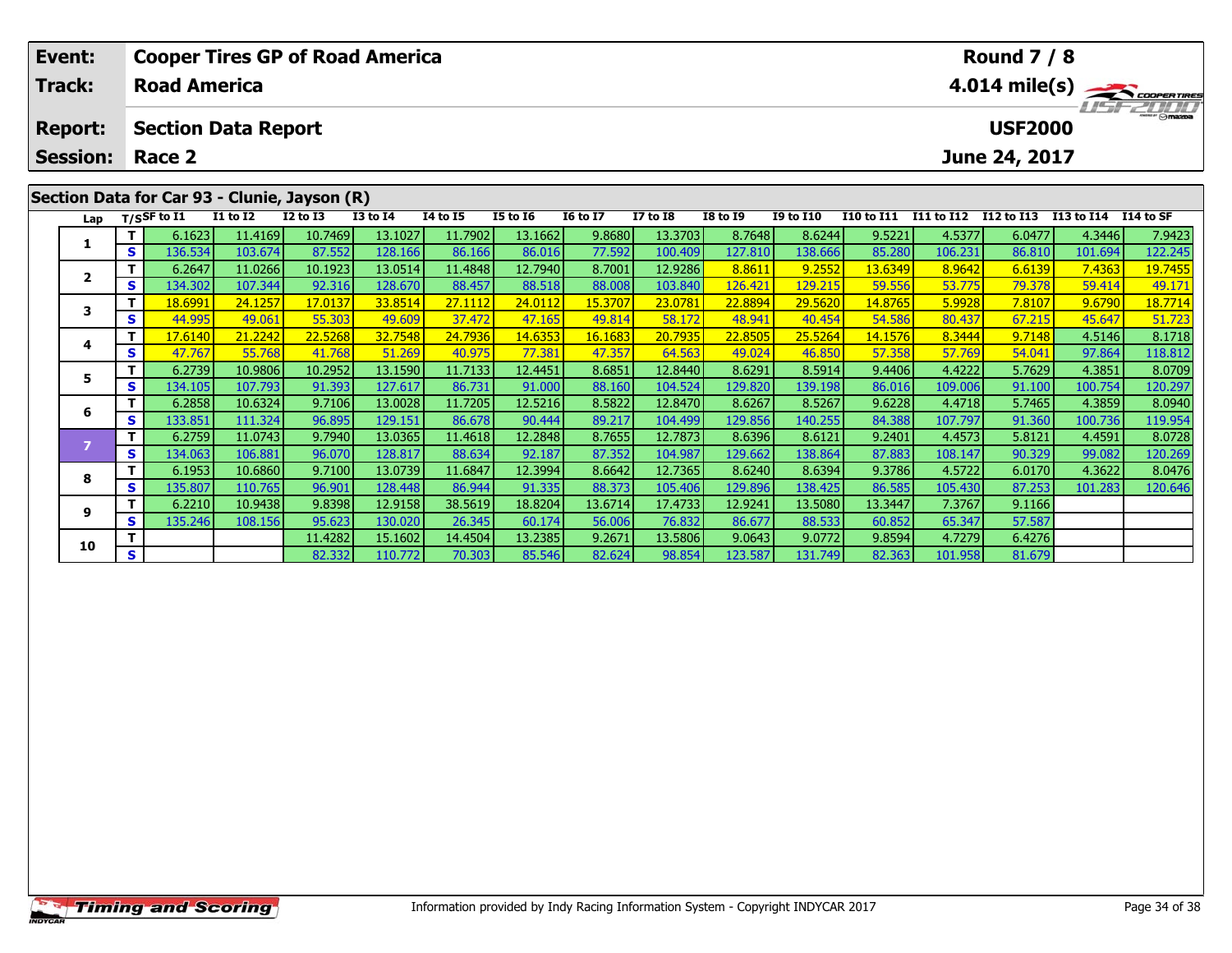| Event:                 | <b>Cooper Tires GP of Road America</b> | <b>Round 7 / 8</b>                                                                                                                                                                                                                                                                                                                                                                                                                                                                                |
|------------------------|----------------------------------------|---------------------------------------------------------------------------------------------------------------------------------------------------------------------------------------------------------------------------------------------------------------------------------------------------------------------------------------------------------------------------------------------------------------------------------------------------------------------------------------------------|
| Track:                 | <b>Road America</b>                    | $4.014$ mile(s) $\rightarrow$                                                                                                                                                                                                                                                                                                                                                                                                                                                                     |
| <b>Report:</b>         | Section Data Report                    | $\overline{\phantom{a}}$ $\overline{\phantom{a}}$ $\overline{\phantom{a}}$ $\overline{\phantom{a}}$ $\overline{\phantom{a}}$ $\overline{\phantom{a}}$ $\overline{\phantom{a}}$ $\overline{\phantom{a}}$ $\overline{\phantom{a}}$ $\overline{\phantom{a}}$ $\overline{\phantom{a}}$ $\overline{\phantom{a}}$ $\overline{\phantom{a}}$ $\overline{\phantom{a}}$ $\overline{\phantom{a}}$ $\overline{\phantom{a}}$ $\overline{\phantom{a}}$ $\overline{\phantom{a}}$ $\overline{\$<br><b>USF2000</b> |
| <b>Session: Race 2</b> |                                        | June 24, 2017                                                                                                                                                                                                                                                                                                                                                                                                                                                                                     |
|                        |                                        |                                                                                                                                                                                                                                                                                                                                                                                                                                                                                                   |

## **Lap T/SLap PI to PO PO to SF SF to PI 1T** 139.4071 239.9919<br> **S** 103.656 56.704 56.704 **2T** 160.9536<br>**S** 89.780 89.780 **3T** 292.8429 49.345 **4 <sup>T</sup>** 263.7906 **<sup>S</sup>** 54.78054.780 **55 T** 135.6984<br>**S** 106.489 **6 <sup>T</sup>** 134.7773 **<sup>S</sup>** 107.217134.7732 **<sup>T</sup>** 134.7732 **<sup>S</sup>** 107.220 **8 <sup>T</sup>** 134.7910 **<sup>S</sup>** 107.206**9 <sup>T</sup>** 221.6139 191.0877 199.1825 **<sup>S</sup>** 65.205 7.964 69.10569.105 **10T** 335.4683 **Section Data for Car 93 - Clunie, Jayson (R)**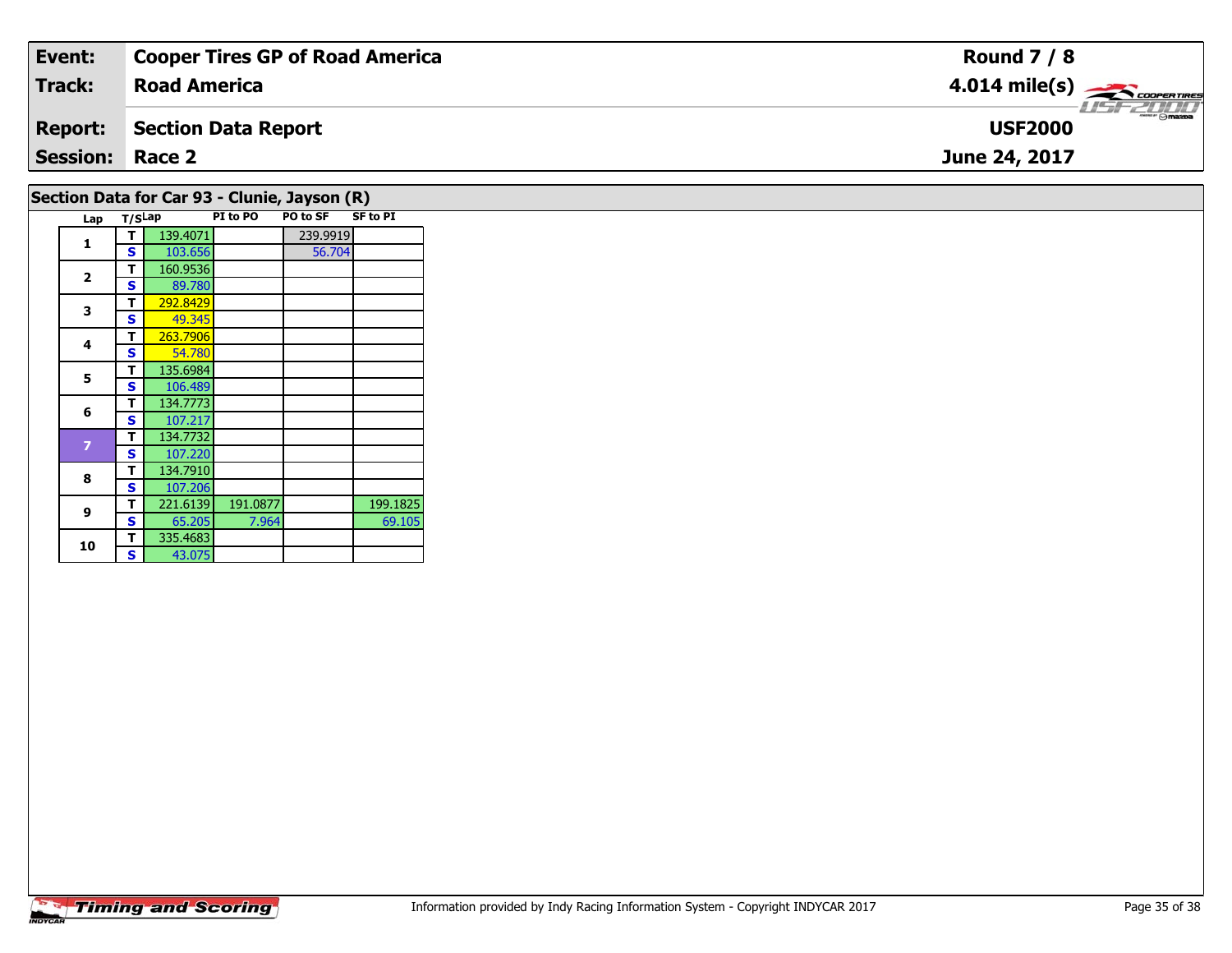| Event:<br>Track:                               |              | <b>Cooper Tires GP of Road America</b><br><b>Road America</b> |                 |                 |                 |                 |                 |                 |                 |                 | <b>Round 7 / 8</b>              |                                  |         |        |                      |         |
|------------------------------------------------|--------------|---------------------------------------------------------------|-----------------|-----------------|-----------------|-----------------|-----------------|-----------------|-----------------|-----------------|---------------------------------|----------------------------------|---------|--------|----------------------|---------|
| <b>Report:</b>                                 |              | <b>Section Data Report</b>                                    |                 |                 |                 |                 |                 |                 |                 |                 | 4.014 mile(s)<br><b>USF2000</b> |                                  |         |        |                      |         |
| <b>Session:</b><br>June 24, 2017<br>Race 2     |              |                                                               |                 |                 |                 |                 |                 |                 |                 |                 |                                 |                                  |         |        |                      |         |
| Section Data for Car 97 - Tomaselli, Bruna (R) |              |                                                               |                 |                 |                 |                 |                 |                 |                 |                 |                                 |                                  |         |        |                      |         |
| Lap                                            |              | $T/S$ SF to $I1$                                              | <b>I1 to I2</b> | <b>I2 to I3</b> | <b>I3 to I4</b> | <b>14 to 15</b> | <b>I5 to 16</b> | <b>16 to 17</b> | <b>I7 to I8</b> | <b>I8 to I9</b> | <b>I9 to I10</b>                | I10 to I11 I11 to I12 I12 to I13 |         |        | I13 to I14 I14 to SF |         |
| 1                                              |              | 6.2405                                                        | 11.4145         | 10.7414         | 12.9204         | 11.8745         | 13.3957         | 9.6266          | 13.2625         | 8.5633          | 8.5306                          | 10.1230                          | 4.3904  | 5.8830 | 4.4056               | 8.0366  |
|                                                | s            | 134.823                                                       | 103.696         | 87.597          | 129.974         | 85.554          | 84.542          | 79.538          | 101.225         | 130.817         | 140.191                         | 80.218                           | 109.795 | 89.240 | 100.286              | 120.811 |
| $\mathbf{2}$                                   |              | 6.2566                                                        | 10.4065         | 9.8505          | 12.7668         | 11.8586         | 12.9855         | 8.9706          | 12.7321         | 8.7723          | 9.2677                          | 13.5376                          | 9.3791  | 6.5185 | 7.4804               | 19.2607 |
|                                                | S            | 134.476                                                       | 113.740         | 95.519          | 131.538         | 85.669          | 87.213          | 85.355          | 105.442         | 127.701         | 129.04:                         | 59.984                           | 51.396  | 80.540 | 59.063               | 50,409  |
| 3                                              |              | 18.6801                                                       | 23.5036         | 17.8911         | 34.0046         | 25.7888         | 25.3374         | 15.0217         | 23.2001         | 22,7691         | 28.7599                         | 16.1089                          | 6.0749  | 7.9774 | 8.9547               | 19.0657 |
|                                                | S            | 45.041                                                        | 50.360          | 52.591          | 49.385          | 39.393          | 44.697          | 50.972          | 57.866          | 49.199          | 41.583                          | 50.410                           | 79.350  | 65.811 | 49.339               | 50.924  |
| 4                                              |              | 17.4818                                                       | 21.6048         | 22.0583         | 31.0646         | 25.7992         | 15.9314         | 16.0867         | 20.6942         | 22,8701         | 25.6361                         | 14.2196                          | 8.6813  | 9.5187 | 4.5965               | 8.2725  |
|                                                | S            | 48.128                                                        | 54.786          | 42.656          | 54.059          | 39.378          | 71.086          | 47.597          | 64.873          | 48.982          | 46.649                          | 57.107                           | 55.527  | 55.155 | 96.121               | 117.366 |
| 5.                                             | т            | 6.3071                                                        | 11.2876         | 10.5760         | 13.1151         | 11.8838         | 12.4572         | 8.7791          | 12.6030         | 8.6698          | 8.6239                          | 9.4707                           | 4.3687  | 6.0309 | 4.4116               | 8.0220  |
|                                                | s            | 133.399                                                       | 104.862         | 88.966          | 128.045         | 85.487          | 90.911          | 87.216          | 106.522         | 129,210         | 138.674                         | 85.743                           | 110.341 | 87.052 | 100.149              | 121.03  |
| 6                                              |              | 6.2066                                                        | 10.5292         | 9.7624          | 12.7878         | 11.8298         | 12.5171         | 8.6442          | 12.7015         | 8.6558          | 8.4634                          | 9.7241                           | 4.5699  | 5.7575 | 4.3546               | 7.9680  |
|                                                | S            | 135.560                                                       | 112.415         | 96.381          | 131.322         | 85.877          | 90.476          | 88.578          | 105.696         | 129.419         | 141.304                         | 83.509                           | 105.483 | 91.185 | 101.460              | 121.851 |
| 7                                              |              | 6.1787                                                        | 10.7854         | 9.5511          | 13.0899         | 11.2112         | 12.1883         | 8.4685          | 12.5341         | 8.5923          | 8.5200                          | 9.2796                           | 4.4191  | 5.7737 | 4.3948               | 8.0174  |
|                                                | $\mathbf{s}$ | 136.172                                                       | 109.744         | 98.513          | 128.291         | 90.616          | 92.917          | 90.415          | 107.108         | 130.376         | 140.365                         | 87.509                           | 109.082 | 90.930 | 100.532              | 121.100 |
| 8                                              |              | 6.2004                                                        | 10.5498         | 9.4899          | 13.0331         | 11.1062         | 12.2548         | 8.6439          | 13.3559         | 9.1260          | 9.3160                          | 10.1060                          | 4.4602  | 6.1405 | 4.4601               | 8.0736  |
|                                                | S            | 135.695                                                       | 112.195         | 99.148          | 128.850         | 91.472          | 92.413          | 88.581          | 100.517         | 122.751         | 128.372                         | 80.353                           | 108.077 | 85.498 | 99.060               | 120.257 |
| 9                                              |              | 6.2752                                                        | 10.8672         | 9.6892          | 12.9107         | 11.3829         | 12.3256         | 8.4338          | 12.6081         | 8.6093          | 8.6675                          | 9.2960                           | 4.3121  | 5.7446 | 4.3642               | 7.9689  |
|                                                | S            | 134.078                                                       | 108.918         | 97.109          | 130.072         | 89.249          | 91.882          | 90.787          | 106.479         | 130.118         | 137.976                         | 87.354                           | 111.789 | 91.390 | 101.237              | 121.837 |

0 | **T** | 6.2620| 10.3957| 9.4873| 12.9877| 11.2098| 12.2145| 8.4967| 12.5976| 8.6110| 8.5757| 9.1070| 4.3024| 5.7407| 4.3984| 8.0658<br>| S | 134.360| 113.858| 99.176| 129.301| 90.627| 92.718| 90.115| 106.568| 130.093| 139.4

**<sup>T</sup>** 6.2539 10.2943 9.4504 12.9542 11.2704 12.1437 8.3033 12.4921 8.5569 8.5519 9.0834 4.2666 5.6843 4.3275 7.9168 **<sup>S</sup>** 134.534 114.980 99.563 129.635 90.140 93.258 92.214 107.468 130.915 139.841 89.399 112.981 92.360 102.095 122.639

2 T 6.1336 10.5690 9.6672 12.7974 11.4813 12.4176 8.5368 12.7690 8.6797 8.6484 9.3965 4.4449 6.0689 4.4911 8.0861<br>2 S 137.173 111.991 97.330 131.223 88.484 91.201 89.692 105.137 129.063 138.281 86.420 108.449 86.507 98.376

**<sup>T</sup>** 7.0358 13.0631 11.7770 **<sup>S</sup>** 119.583 90.609 79.894

79.894

**10**

**11**

**12**

**13**

121.837

7.9168

122.639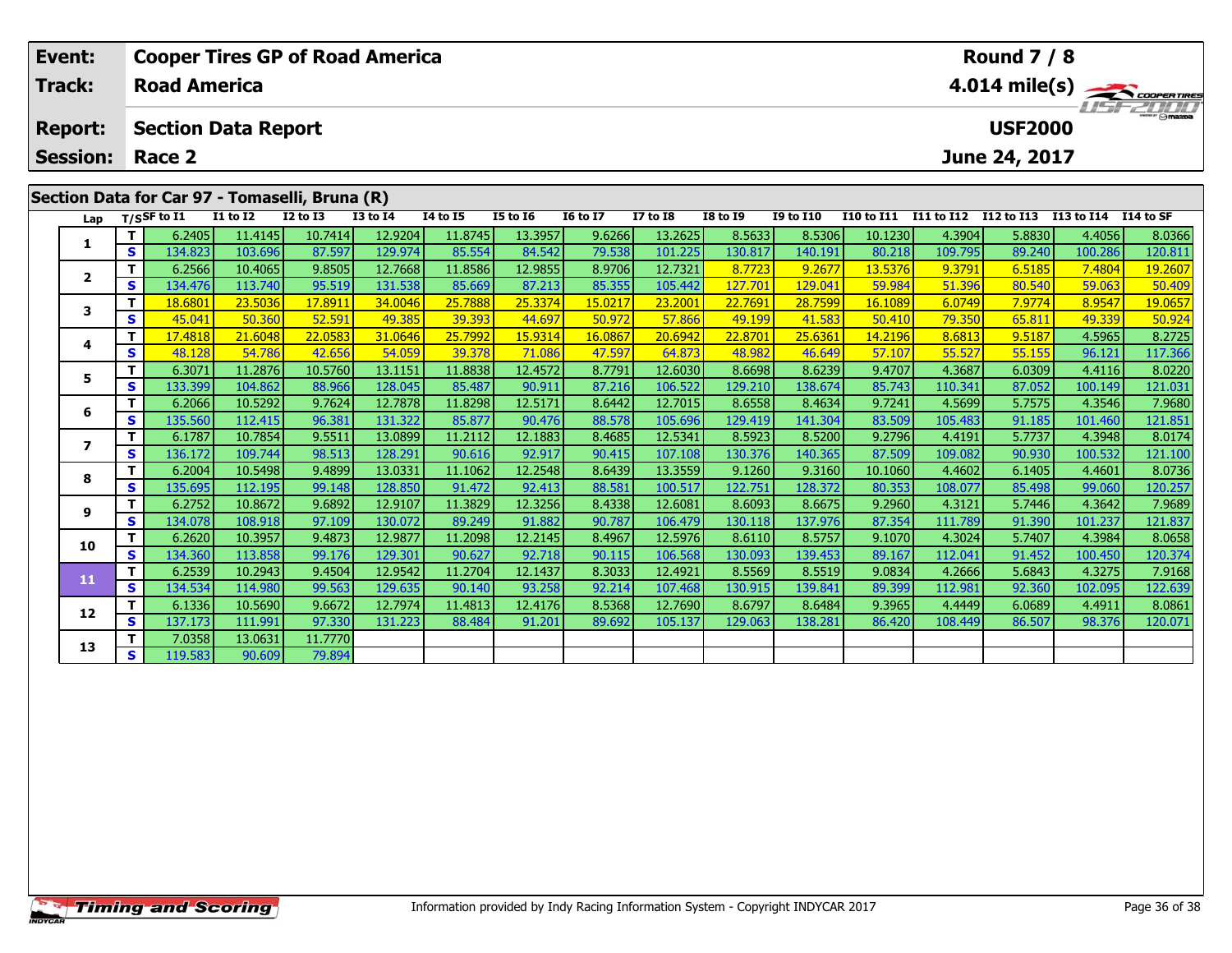| Event:                 | <b>Cooper Tires GP of Road America</b> | <b>Round 7 / 8</b>                        |
|------------------------|----------------------------------------|-------------------------------------------|
| Track:                 | <b>Road America</b>                    | $4.014$ mile(s) $\rightarrow$ COOPERTIRES |
| <b>Report:</b>         | Section Data Report                    | <b>USF2000</b>                            |
| <b>Session: Race 2</b> |                                        | June 24, 2017                             |

| Section Data for Car 97 - Tomaselli, Bruna (R) |        |          |          |  |  |  |  |  |  |
|------------------------------------------------|--------|----------|----------|--|--|--|--|--|--|
| Lap                                            | T/SLap |          | PO to SF |  |  |  |  |  |  |
| 1                                              | т      | 139.4086 | 243.0171 |  |  |  |  |  |  |
|                                                | S      | 103.655  | 55.998   |  |  |  |  |  |  |
| $\overline{2}$                                 | T      | 160.0435 |          |  |  |  |  |  |  |
|                                                | S      | 90.290   |          |  |  |  |  |  |  |
| 3                                              | т      | 293.1380 |          |  |  |  |  |  |  |
|                                                | S      | 49.296   |          |  |  |  |  |  |  |
| 4                                              | т      | 264.5158 |          |  |  |  |  |  |  |
|                                                | S      | 54.630   |          |  |  |  |  |  |  |
| 5                                              | т      | 136.6065 |          |  |  |  |  |  |  |
|                                                | S      | 105.781  |          |  |  |  |  |  |  |
| 6                                              | т      | 134.4719 |          |  |  |  |  |  |  |
|                                                | S      | 107.460  |          |  |  |  |  |  |  |
| 7                                              | т      | 133.0041 |          |  |  |  |  |  |  |
|                                                | S      | 108.646  |          |  |  |  |  |  |  |
| 8                                              | T      | 136.3164 |          |  |  |  |  |  |  |
|                                                | S      | 106.006  |          |  |  |  |  |  |  |
| 9                                              | т      | 133.4553 |          |  |  |  |  |  |  |
|                                                | Ś      | 108.279  |          |  |  |  |  |  |  |
| 10                                             | т      | 132.4523 |          |  |  |  |  |  |  |
|                                                | S      | 109.099  |          |  |  |  |  |  |  |
| 11                                             | т      | 131.5497 |          |  |  |  |  |  |  |
|                                                | S      | 109.847  |          |  |  |  |  |  |  |
| 12                                             | т      | 134.1875 |          |  |  |  |  |  |  |
|                                                | S      | 107.688  |          |  |  |  |  |  |  |
| 13                                             | т      |          |          |  |  |  |  |  |  |
|                                                | S      |          |          |  |  |  |  |  |  |